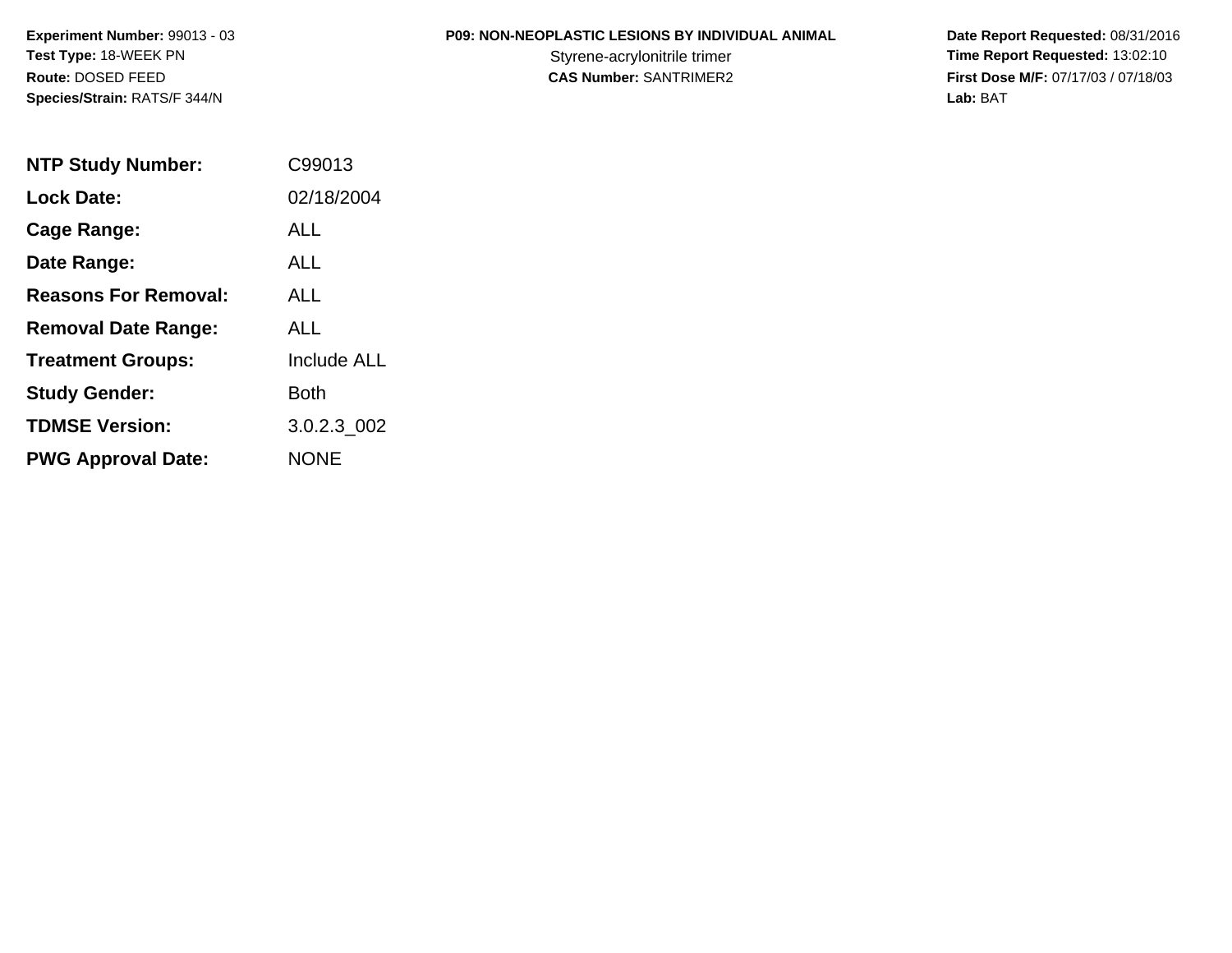## **P09: NON-NEOPLASTIC LESIONS BY INDIVIDUAL ANIMAL**

 **Date Report Requested:** 08/31/2016 Styrene-acrylonitrile trimer<br>
CAS Number: SANTRIMER2<br> **CAS Number:** SANTRIMER2<br> **Time Report Requested:** 13:02:10 **First Dose M/F:** 07/17/03 / 07/18/03<br>Lab: BAT **Lab:** BAT

| DAY ON TEST<br><b>FISCHER 344 RATS MALE</b><br>0 PPM<br><b>ANIMAL ID</b> | $\pmb{0}$<br>$\overline{0}$<br>$\frac{9}{2}$<br>$\mathbf 0$<br>0<br>$\mathbf 0$<br>$\mathbf 0$<br>$\mathbf{1}$ | $_{\rm 0}^{\rm 0}$<br>$\frac{9}{2}$<br>0<br>$\boldsymbol{0}$<br>$\mathsf 0$<br>$\pmb{0}$<br>$\overline{2}$ | $\pmb{0}$<br>$\ddot{\mathbf{0}}$<br>$\frac{9}{2}$<br>$\mathbf 0$<br>0<br>$\mathbf 0$<br>$\mathbf 0$<br>$\mathbf{3}$ | $\begin{smallmatrix} 0\\0 \end{smallmatrix}$<br>$\frac{9}{2}$<br>$\mathsf{O}\xspace$<br>$\mathbf 0$<br>$\mathsf{O}\xspace$<br>$\pmb{0}$<br>$\overline{4}$ | $\begin{smallmatrix} 0\\0 \end{smallmatrix}$<br>$\frac{9}{2}$<br>0<br>$\mathbf 0$<br>$\pmb{0}$<br>$\pmb{0}$<br>$\overline{5}$ | $\begin{smallmatrix}0\\0\end{smallmatrix}$<br>$\frac{9}{2}$<br>$\mathbf 0$<br>$\boldsymbol{0}$<br>$\mathbf 0$<br>$\mathbf 0$<br>$6\phantom{1}6$ | $\mathbf 0$<br>$\mathbf 0$<br>9<br>$\overline{2}$<br>0<br>0<br>$\mathbf 0$<br>0<br>7 | $\pmb{0}$<br>$\ddot{\mathbf{0}}$<br>$\frac{9}{2}$<br>0<br>$\mathbf 0$<br>$\mathbf 0$<br>$\mathbf 0$<br>8 | $_{\rm 0}^{\rm 0}$<br>$\boldsymbol{9}$<br>$\overline{2}$<br>0<br>0<br>$\mathsf{O}\xspace$<br>$\mathsf{O}\xspace$<br>9 | $\mathbf 0$<br>$\mathbf 0$<br>$\boldsymbol{9}$<br>$\overline{2}$<br>0<br>$\mathbf 0$<br>$\mathbf 0$<br>$\mathbf{1}$<br>$\mathbf 0$ |                    |          |
|--------------------------------------------------------------------------|----------------------------------------------------------------------------------------------------------------|------------------------------------------------------------------------------------------------------------|---------------------------------------------------------------------------------------------------------------------|-----------------------------------------------------------------------------------------------------------------------------------------------------------|-------------------------------------------------------------------------------------------------------------------------------|-------------------------------------------------------------------------------------------------------------------------------------------------|--------------------------------------------------------------------------------------|----------------------------------------------------------------------------------------------------------|-----------------------------------------------------------------------------------------------------------------------|------------------------------------------------------------------------------------------------------------------------------------|--------------------|----------|
| <b>ALIMENTARY SYSTEM</b>                                                 |                                                                                                                |                                                                                                            |                                                                                                                     |                                                                                                                                                           |                                                                                                                               |                                                                                                                                                 |                                                                                      |                                                                                                          |                                                                                                                       |                                                                                                                                    | * TOTALS           |          |
|                                                                          |                                                                                                                |                                                                                                            |                                                                                                                     |                                                                                                                                                           |                                                                                                                               |                                                                                                                                                 |                                                                                      |                                                                                                          |                                                                                                                       |                                                                                                                                    |                    |          |
| Esophagus                                                                |                                                                                                                |                                                                                                            |                                                                                                                     |                                                                                                                                                           |                                                                                                                               |                                                                                                                                                 |                                                                                      |                                                                                                          |                                                                                                                       | $\ddot{}$                                                                                                                          | 10                 |          |
| Intestine Large, Cecum                                                   |                                                                                                                |                                                                                                            |                                                                                                                     |                                                                                                                                                           |                                                                                                                               |                                                                                                                                                 |                                                                                      |                                                                                                          |                                                                                                                       | $\ddot{}$                                                                                                                          | 10                 |          |
| Intestine Large, Colon                                                   |                                                                                                                |                                                                                                            |                                                                                                                     |                                                                                                                                                           |                                                                                                                               |                                                                                                                                                 |                                                                                      |                                                                                                          |                                                                                                                       | $\ddot{}$                                                                                                                          | 10                 |          |
| Intestine Large, Rectum                                                  |                                                                                                                |                                                                                                            |                                                                                                                     |                                                                                                                                                           |                                                                                                                               |                                                                                                                                                 |                                                                                      |                                                                                                          |                                                                                                                       | $\ddot{}$                                                                                                                          | 10                 |          |
| Intestine Small, Duodenum                                                |                                                                                                                |                                                                                                            |                                                                                                                     |                                                                                                                                                           |                                                                                                                               |                                                                                                                                                 |                                                                                      |                                                                                                          |                                                                                                                       | $\ddot{}$                                                                                                                          | 10                 |          |
| Intestine Small, Ileum                                                   |                                                                                                                |                                                                                                            |                                                                                                                     |                                                                                                                                                           |                                                                                                                               |                                                                                                                                                 |                                                                                      |                                                                                                          |                                                                                                                       | $\overline{+}$                                                                                                                     | 10                 |          |
| Intestine Small, Jejunum                                                 |                                                                                                                |                                                                                                            |                                                                                                                     |                                                                                                                                                           |                                                                                                                               |                                                                                                                                                 |                                                                                      |                                                                                                          |                                                                                                                       | $\overline{1}$                                                                                                                     | 10                 |          |
| Liver<br><b>Clear Cell Focus</b>                                         | $+$                                                                                                            | X                                                                                                          |                                                                                                                     |                                                                                                                                                           |                                                                                                                               |                                                                                                                                                 |                                                                                      | X                                                                                                        | $\div$                                                                                                                | $\ddot{}$                                                                                                                          | 10<br>$\mathbf{2}$ |          |
| Inflammation, Chronic                                                    |                                                                                                                | -1                                                                                                         |                                                                                                                     |                                                                                                                                                           | $\overline{1}$                                                                                                                | $\mathbf{1}$                                                                                                                                    | $\mathbf{1}$                                                                         | $\overline{1}$                                                                                           | $\overline{1}$                                                                                                        | $\overline{1}$                                                                                                                     |                    | $10$ 1.0 |
| Pancreas<br><b>Basophilic Focus</b>                                      |                                                                                                                |                                                                                                            |                                                                                                                     |                                                                                                                                                           |                                                                                                                               |                                                                                                                                                 |                                                                                      |                                                                                                          |                                                                                                                       | $\ddot{}$                                                                                                                          | 10                 | 11.0     |
| Infiltration Cellular, Mononuclear Cell                                  |                                                                                                                | $\mathbf{1}$                                                                                               | $\mathbf{1}$                                                                                                        | $\overline{1}$                                                                                                                                            |                                                                                                                               | $\mathbf{1}$                                                                                                                                    | $\mathbf{1}$                                                                         | $\overline{1}$                                                                                           |                                                                                                                       |                                                                                                                                    |                    | 6 1.0    |
| Salivary Glands                                                          |                                                                                                                |                                                                                                            |                                                                                                                     |                                                                                                                                                           |                                                                                                                               |                                                                                                                                                 |                                                                                      |                                                                                                          | $\ddot{}$                                                                                                             | $+$                                                                                                                                | 10                 |          |
| Stomach, Forestomach                                                     |                                                                                                                |                                                                                                            |                                                                                                                     |                                                                                                                                                           |                                                                                                                               |                                                                                                                                                 |                                                                                      |                                                                                                          |                                                                                                                       | $\ddot{}$                                                                                                                          | 10                 |          |
| Stomach, Glandular<br>Glands, Ectasia                                    | $\pm$                                                                                                          | $\ddot{}$<br>-1                                                                                            |                                                                                                                     |                                                                                                                                                           | ÷                                                                                                                             |                                                                                                                                                 |                                                                                      |                                                                                                          |                                                                                                                       | $\ddot{}$                                                                                                                          | 10                 | 11.0     |

\* .. Total animals with tissue examined microscopically; Total animals with lesion and mean severity grade

+ .. Tissue examined microscopically

X .. Lesion present

I .. Insufficient tissue

M .. Missing tissue

Lesion present A .. Autolysis precludes evaluation 1) Minimal 3) Moderate

BLANK .. Not examined microscopically 2) Mild 4) Marked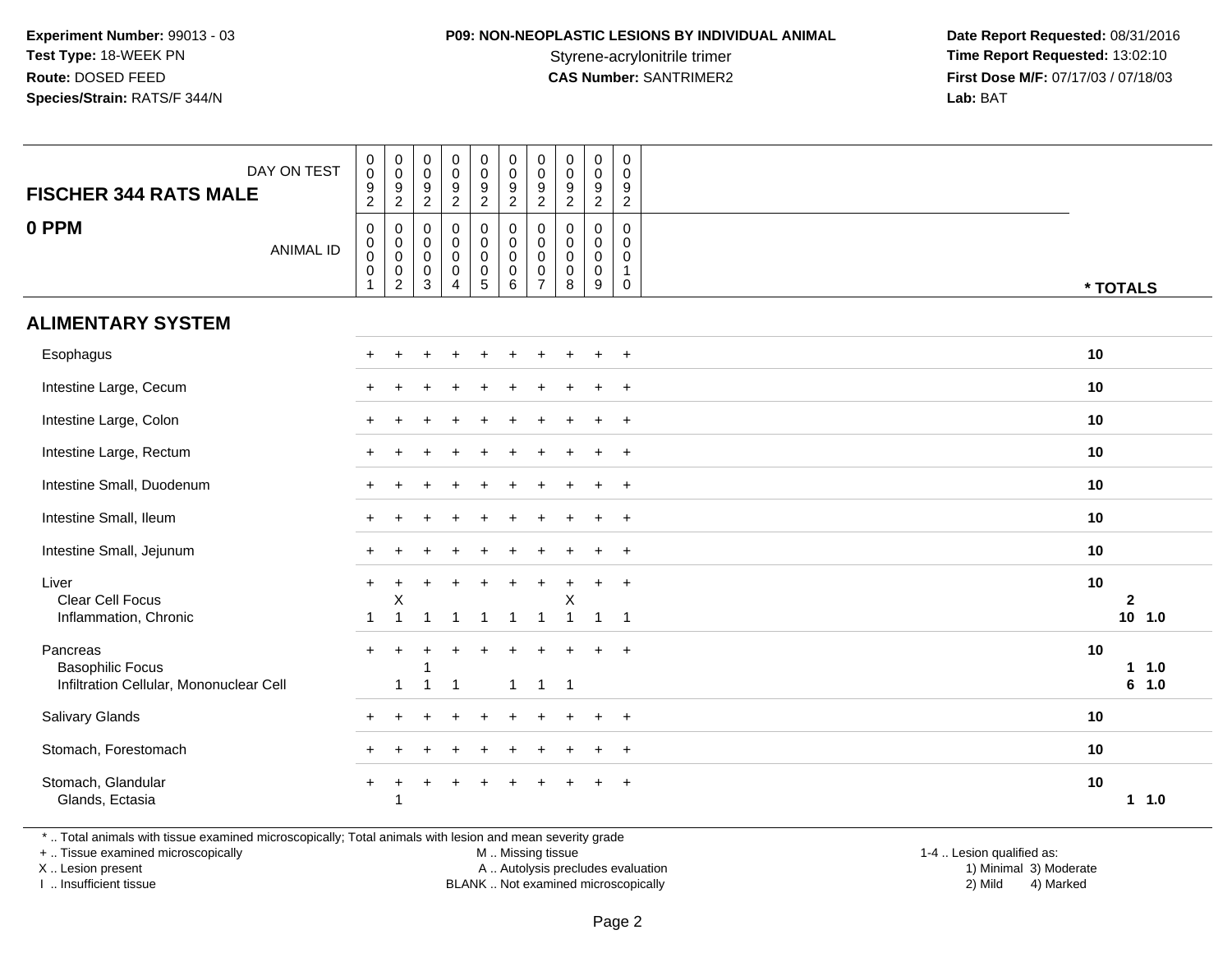# **P09: NON-NEOPLASTIC LESIONS BY INDIVIDUAL ANIMAL**

| DAY ON TEST<br><b>FISCHER 344 RATS MALE</b>                                                                                                                                                   | 0<br>$\pmb{0}$<br>$\frac{9}{2}$                                        | $\pmb{0}$<br>$\pmb{0}$<br>9<br>$\overline{2}$ | $\,0\,$<br>$\mathsf{O}\xspace$<br>$\frac{9}{2}$ | $\pmb{0}$<br>$\ddot{\mathbf{0}}$<br>$\frac{9}{2}$      | $\pmb{0}$<br>$\pmb{0}$<br>$\frac{9}{2}$                           | $\pmb{0}$<br>$\mathbf 0$<br>$\frac{9}{2}$                                                     | $\pmb{0}$<br>$\pmb{0}$<br>9<br>$\boldsymbol{2}$                            | $\pmb{0}$<br>$\ddot{\mathbf{0}}$<br>$\frac{9}{2}$ | $\pmb{0}$<br>$\ddot{\mathbf{0}}$<br>9<br>$\overline{2}$                | $\,0\,$<br>$\Omega$<br>9<br>$\overline{2}$         |                                                                             |                  |
|-----------------------------------------------------------------------------------------------------------------------------------------------------------------------------------------------|------------------------------------------------------------------------|-----------------------------------------------|-------------------------------------------------|--------------------------------------------------------|-------------------------------------------------------------------|-----------------------------------------------------------------------------------------------|----------------------------------------------------------------------------|---------------------------------------------------|------------------------------------------------------------------------|----------------------------------------------------|-----------------------------------------------------------------------------|------------------|
| 0 PPM<br><b>ANIMAL ID</b>                                                                                                                                                                     | $\mathbf 0$<br>$\mathbf 0$<br>$\pmb{0}$<br>$\mathbf 0$<br>$\mathbf{1}$ | 0<br>0<br>0<br>$\mathbf 0$<br>$\overline{c}$  | $\mathbf 0$<br>0<br>0<br>$\mathbf 0$<br>3       | $\mathsf 0$<br>0<br>$\boldsymbol{0}$<br>$\pmb{0}$<br>4 | $\boldsymbol{0}$<br>$\mathsf{O}$<br>$\mathbf 0$<br>$\pmb{0}$<br>5 | 0<br>$\pmb{0}$<br>$\mathbf 0$<br>$\mathbf 0$<br>6                                             | $\mathbf 0$<br>$\mathbf 0$<br>$\mathbf 0$<br>$\mathbf 0$<br>$\overline{7}$ | $\mathbf 0$<br>$\mathbf 0$<br>0<br>$\pmb{0}$<br>8 | $\mathbf 0$<br>$\mathsf{O}$<br>$\mathsf{O}\xspace$<br>$\mathbf 0$<br>9 | $\mathbf 0$<br>0<br>0<br>$\mathbf{1}$<br>$\pmb{0}$ |                                                                             | * TOTALS         |
| <b>CARDIOVASCULAR SYSTEM</b>                                                                                                                                                                  |                                                                        |                                               |                                                 |                                                        |                                                                   |                                                                                               |                                                                            |                                                   |                                                                        |                                                    |                                                                             |                  |
| <b>Blood Vessel</b>                                                                                                                                                                           |                                                                        |                                               |                                                 |                                                        |                                                                   |                                                                                               |                                                                            |                                                   | $\ddot{}$                                                              | $+$                                                |                                                                             | 10               |
| Heart<br>Cardiomyopathy                                                                                                                                                                       | 1                                                                      |                                               |                                                 | $\mathbf 1$                                            | $\mathbf{1}$                                                      | $\overline{1}$                                                                                | 1                                                                          |                                                   | $\mathbf{1}$                                                           | $\ddot{}$<br>$\overline{1}$                        |                                                                             | 10<br>$10$ $1.0$ |
| <b>ENDOCRINE SYSTEM</b>                                                                                                                                                                       |                                                                        |                                               |                                                 |                                                        |                                                                   |                                                                                               |                                                                            |                                                   |                                                                        |                                                    |                                                                             |                  |
| <b>Adrenal Cortex</b>                                                                                                                                                                         |                                                                        |                                               |                                                 |                                                        |                                                                   |                                                                                               |                                                                            |                                                   |                                                                        | $\ddot{}$                                          |                                                                             | 10               |
| Adrenal Medulla                                                                                                                                                                               |                                                                        |                                               |                                                 |                                                        |                                                                   |                                                                                               |                                                                            |                                                   |                                                                        | $\ddot{}$                                          |                                                                             | 10               |
| Parathyroid Gland                                                                                                                                                                             |                                                                        |                                               |                                                 |                                                        |                                                                   |                                                                                               |                                                                            |                                                   | $\ddot{}$                                                              | $+$                                                |                                                                             | 10               |
| <b>Pituitary Gland</b><br>Hemorrhage                                                                                                                                                          |                                                                        |                                               |                                                 |                                                        | $\div$                                                            | $\ddot{}$                                                                                     | $\ddot{}$<br>1                                                             |                                                   | $\ddot{}$                                                              | $+$                                                |                                                                             | 10<br>$1 1.0$    |
| <b>Thyroid Gland</b>                                                                                                                                                                          |                                                                        |                                               |                                                 |                                                        |                                                                   |                                                                                               |                                                                            |                                                   | $+$                                                                    | $+$                                                |                                                                             | 10               |
| <b>GENERAL BODY SYSTEM</b>                                                                                                                                                                    |                                                                        |                                               |                                                 |                                                        |                                                                   |                                                                                               |                                                                            |                                                   |                                                                        |                                                    |                                                                             |                  |
| <b>NONE</b>                                                                                                                                                                                   |                                                                        |                                               |                                                 |                                                        |                                                                   |                                                                                               |                                                                            |                                                   |                                                                        |                                                    |                                                                             |                  |
| <b>GENITAL SYSTEM</b>                                                                                                                                                                         |                                                                        |                                               |                                                 |                                                        |                                                                   |                                                                                               |                                                                            |                                                   |                                                                        |                                                    |                                                                             |                  |
| Epididymis<br>Inflammation, Chronic Active                                                                                                                                                    | $+$                                                                    | $\ddot{}$                                     | $\ddot{}$                                       | $\ddot{}$                                              | $\ddot{}$                                                         | $\ddot{}$                                                                                     |                                                                            |                                                   | $\ddot{}$                                                              | $+$                                                |                                                                             | 10<br>$1 \t1.0$  |
| <b>Preputial Gland</b><br>Inflammation                                                                                                                                                        | $\mathbf{1}$                                                           | $\mathbf{1}$                                  | -1                                              |                                                        |                                                                   | $\overline{2}$                                                                                | $\mathbf{1}$                                                               | $\mathbf 1$                                       | $\ddot{}$                                                              | $\overline{+}$                                     |                                                                             | 10<br>$6 \t1.2$  |
| *  Total animals with tissue examined microscopically; Total animals with lesion and mean severity grade<br>+  Tissue examined microscopically<br>X  Lesion present<br>I. Insufficient tissue |                                                                        |                                               |                                                 |                                                        |                                                                   | M  Missing tissue<br>A  Autolysis precludes evaluation<br>BLANK  Not examined microscopically |                                                                            |                                                   |                                                                        |                                                    | 1-4  Lesion qualified as:<br>1) Minimal 3) Moderate<br>2) Mild<br>4) Marked |                  |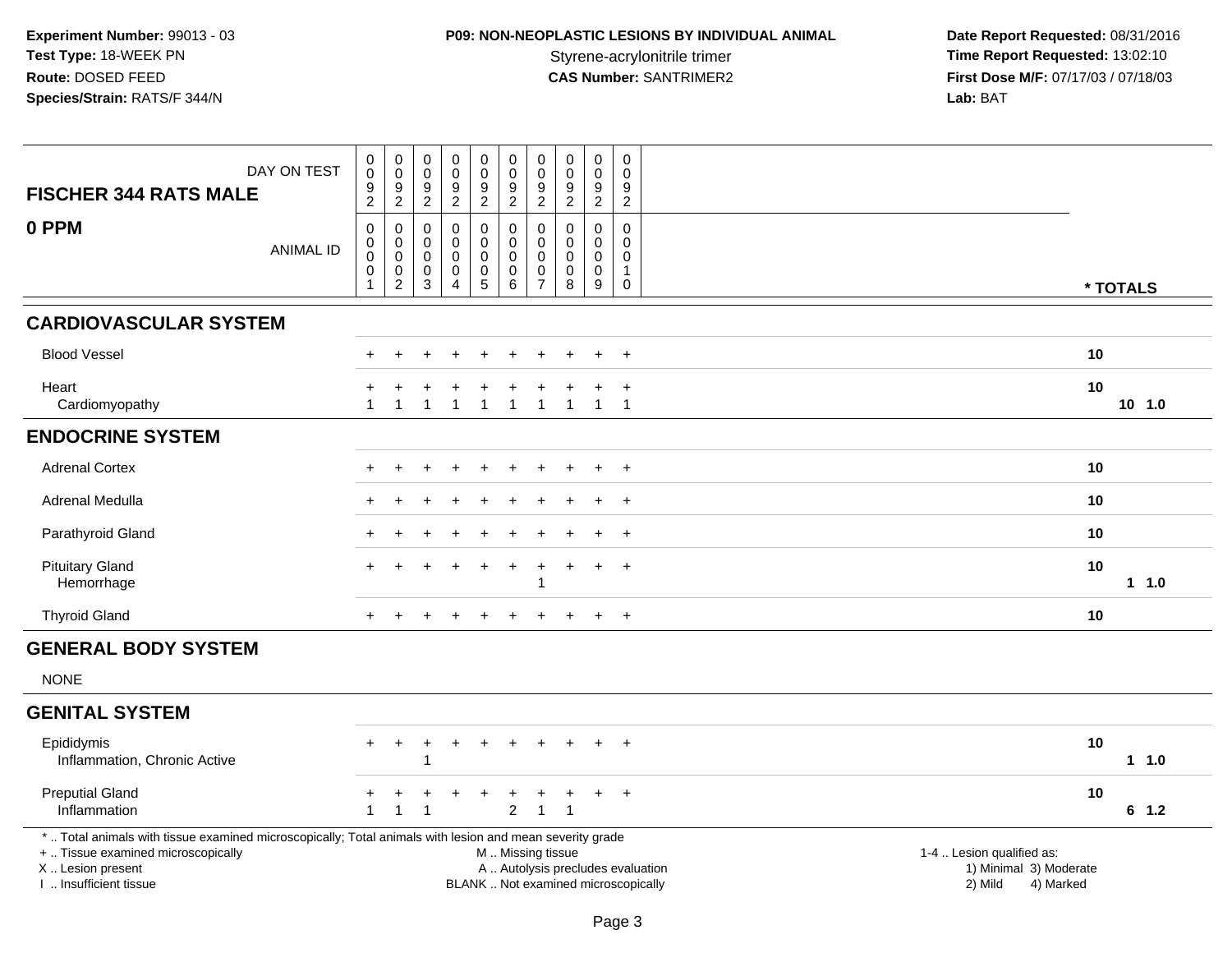# **P09: NON-NEOPLASTIC LESIONS BY INDIVIDUAL ANIMAL**

| DAY ON TEST<br><b>FISCHER 344 RATS MALE</b>                                                                                                                                                   | $\pmb{0}$<br>$\overline{0}$<br>$\frac{9}{2}$                       | $\begin{smallmatrix}0\\0\end{smallmatrix}$<br>$\frac{9}{2}$         | 0<br>0<br>$\frac{9}{2}$                           | $_{\rm 0}^{\rm 0}$<br>$\frac{9}{2}$                                    | 0<br>$\overline{0}$<br>$\frac{9}{2}$         | $\pmb{0}$<br>$\overline{0}$<br>$\frac{9}{2}$                | 0<br>$\ddot{\mathbf{0}}$<br>$\boldsymbol{9}$                           | $\mathbf 0$<br>$\overline{0}$<br>$\frac{9}{2}$  | $\pmb{0}$<br>$\overline{0}$<br>$\frac{9}{2}$              | $\mathbf 0$<br>$\mathbf 0$<br>$\frac{9}{2}$                              |                                                                          |                                                                             |               |
|-----------------------------------------------------------------------------------------------------------------------------------------------------------------------------------------------|--------------------------------------------------------------------|---------------------------------------------------------------------|---------------------------------------------------|------------------------------------------------------------------------|----------------------------------------------|-------------------------------------------------------------|------------------------------------------------------------------------|-------------------------------------------------|-----------------------------------------------------------|--------------------------------------------------------------------------|--------------------------------------------------------------------------|-----------------------------------------------------------------------------|---------------|
| 0 PPM<br><b>ANIMAL ID</b>                                                                                                                                                                     | $\mathsf 0$<br>$\pmb{0}$<br>$\pmb{0}$<br>$\pmb{0}$<br>$\mathbf{1}$ | $\boldsymbol{0}$<br>$\mathbf 0$<br>$\pmb{0}$<br>0<br>$\overline{2}$ | $\mathbf 0$<br>0<br>$\mathbf 0$<br>$\pmb{0}$<br>3 | $\pmb{0}$<br>$\mathbf 0$<br>$\mathbf 0$<br>$\pmb{0}$<br>$\overline{4}$ | 0<br>0<br>$\mathbf 0$<br>0<br>$\overline{5}$ | $\mathsf 0$<br>$\mathbf 0$<br>$\mathbf 0$<br>$\pmb{0}$<br>6 | $\overline{2}$<br>0<br>0<br>$\mathbf 0$<br>$\pmb{0}$<br>$\overline{7}$ | $\Omega$<br>$\mathbf{0}$<br>0<br>$\pmb{0}$<br>8 | $\mathsf{O}\xspace$<br>$\mathbf 0$<br>0<br>$\pmb{0}$<br>9 | $\mathbf 0$<br>$\mathbf 0$<br>$\mathbf 0$<br>$\mathbf{1}$<br>$\mathbf 0$ |                                                                          |                                                                             | * TOTALS      |
| Prostate                                                                                                                                                                                      |                                                                    |                                                                     |                                                   |                                                                        |                                              |                                                             |                                                                        |                                                 |                                                           | $\ddot{}$                                                                |                                                                          |                                                                             | 10            |
| Seminal Vesicle                                                                                                                                                                               |                                                                    |                                                                     |                                                   |                                                                        |                                              |                                                             |                                                                        |                                                 |                                                           | $\ddot{}$                                                                |                                                                          |                                                                             | 10            |
| <b>Testes</b><br>Germinal Epithelium, Degeneration                                                                                                                                            |                                                                    |                                                                     |                                                   |                                                                        |                                              |                                                             | 1                                                                      |                                                 |                                                           | $\ddot{}$                                                                |                                                                          |                                                                             | 10<br>11.0    |
| <b>HEMATOPOIETIC SYSTEM</b>                                                                                                                                                                   |                                                                    |                                                                     |                                                   |                                                                        |                                              |                                                             |                                                                        |                                                 |                                                           |                                                                          |                                                                          |                                                                             |               |
| <b>Bone Marrow</b>                                                                                                                                                                            | $+$                                                                | $\ddot{}$                                                           | +                                                 | $\overline{+}$                                                         | $\ddot{}$                                    | $\ddot{}$                                                   | $\ddot{}$                                                              | $\pm$                                           | $\ddot{}$                                                 | $+$                                                                      |                                                                          |                                                                             | 10            |
| Lymph Node                                                                                                                                                                                    |                                                                    | $\ddot{}$                                                           |                                                   |                                                                        |                                              |                                                             |                                                                        |                                                 |                                                           |                                                                          |                                                                          |                                                                             | $\mathbf{1}$  |
| Lymph Node, Mandibular                                                                                                                                                                        | M                                                                  | M                                                                   | M                                                 | M                                                                      | М                                            | M                                                           | M                                                                      | М                                               |                                                           | M M                                                                      |                                                                          |                                                                             | $\pmb{0}$     |
| Lymph Node, Mesenteric<br>Inflammation, Granulomatous                                                                                                                                         |                                                                    |                                                                     |                                                   |                                                                        |                                              |                                                             | $\mathbf{1}$                                                           |                                                 | $\pm$                                                     | $\ddot{}$                                                                |                                                                          |                                                                             | 10<br>$1 1.0$ |
| Spleen                                                                                                                                                                                        |                                                                    |                                                                     |                                                   |                                                                        |                                              |                                                             |                                                                        |                                                 |                                                           | $\overline{+}$                                                           |                                                                          |                                                                             | 10            |
| Thymus                                                                                                                                                                                        | $+$                                                                |                                                                     |                                                   |                                                                        |                                              |                                                             |                                                                        |                                                 | $+$                                                       | $+$                                                                      |                                                                          |                                                                             | 10            |
| <b>INTEGUMENTARY SYSTEM</b>                                                                                                                                                                   |                                                                    |                                                                     |                                                   |                                                                        |                                              |                                                             |                                                                        |                                                 |                                                           |                                                                          |                                                                          |                                                                             |               |
| Mammary Gland                                                                                                                                                                                 |                                                                    |                                                                     |                                                   |                                                                        |                                              |                                                             |                                                                        |                                                 |                                                           | $\ddot{}$                                                                |                                                                          |                                                                             | 10            |
| Skin                                                                                                                                                                                          |                                                                    |                                                                     |                                                   |                                                                        |                                              |                                                             |                                                                        |                                                 |                                                           | $\ddot{}$                                                                |                                                                          |                                                                             | 10            |
| <b>MUSCULOSKELETAL SYSTEM</b>                                                                                                                                                                 |                                                                    |                                                                     |                                                   |                                                                        |                                              |                                                             |                                                                        |                                                 |                                                           |                                                                          |                                                                          |                                                                             |               |
| Bone                                                                                                                                                                                          |                                                                    |                                                                     |                                                   |                                                                        |                                              |                                                             |                                                                        |                                                 | ÷                                                         | $+$                                                                      |                                                                          |                                                                             | 10            |
| *  Total animals with tissue examined microscopically; Total animals with lesion and mean severity grade<br>+  Tissue examined microscopically<br>X  Lesion present<br>I  Insufficient tissue |                                                                    |                                                                     |                                                   |                                                                        |                                              | M  Missing tissue                                           |                                                                        |                                                 |                                                           |                                                                          | A  Autolysis precludes evaluation<br>BLANK  Not examined microscopically | 1-4  Lesion qualified as:<br>1) Minimal 3) Moderate<br>2) Mild<br>4) Marked |               |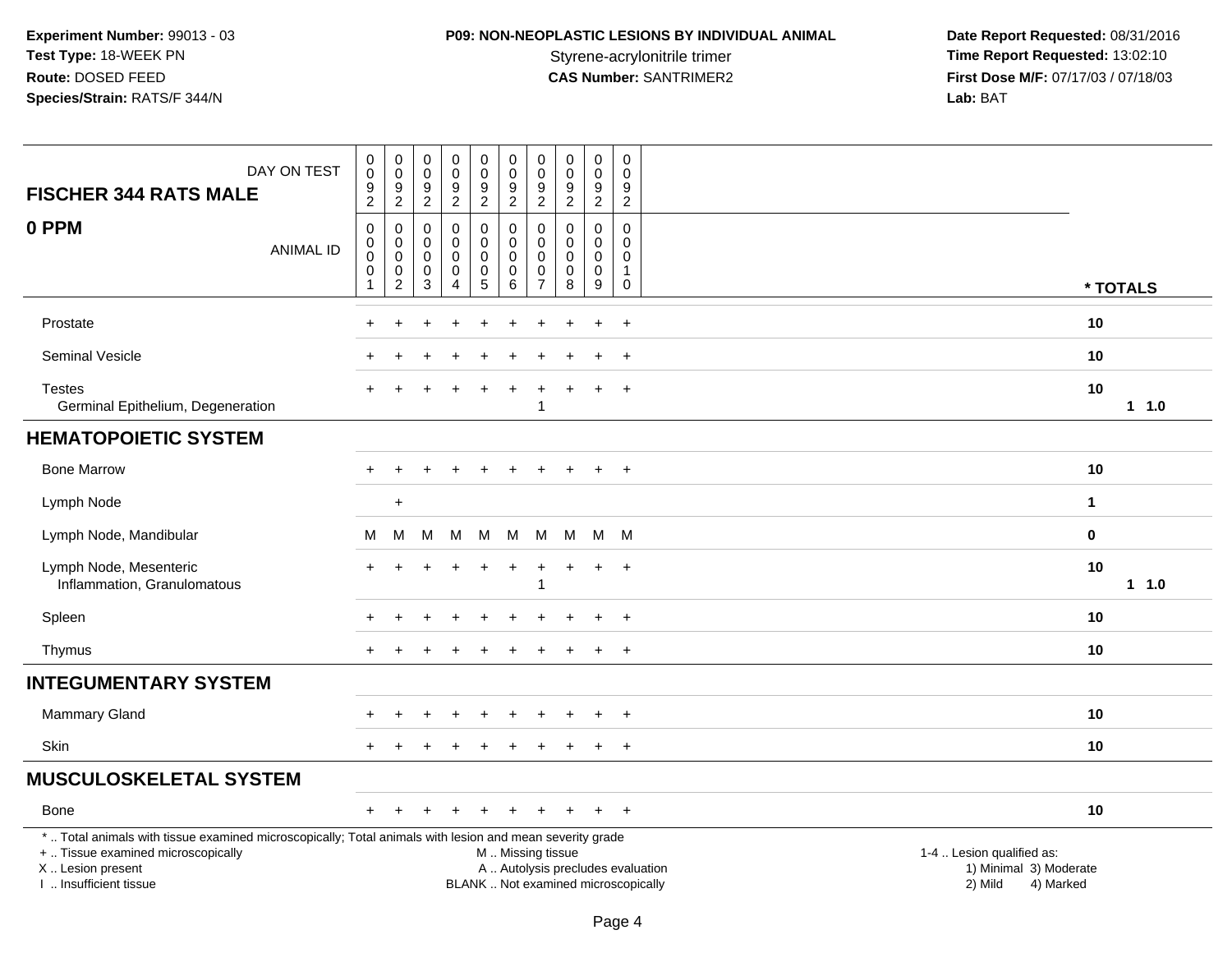## **P09: NON-NEOPLASTIC LESIONS BY INDIVIDUAL ANIMAL**

 **Date Report Requested:** 08/31/2016 Styrene-acrylonitrile trimer<br>
CAS Number: SANTRIMER2<br> **CAS Number:** SANTRIMER2<br> **Time Report Requested:** 13:02:10 **First Dose M/F:** 07/17/03 / 07/18/03<br>Lab: BAT **Lab:** BAT

| DAY ON TEST<br><b>FISCHER 344 RATS MALE</b> | $\pmb{0}$<br>$\mathbf 0$<br>$\boldsymbol{9}$<br>$\overline{2}$       | $\pmb{0}$<br>$\mathbf 0$<br>9<br>$\overline{c}$              | $\pmb{0}$<br>$\pmb{0}$<br>$\frac{9}{2}$                      | $\pmb{0}$<br>$\pmb{0}$<br>$\frac{9}{2}$                         | $\pmb{0}$<br>$\mathsf{O}\xspace$<br>$\frac{9}{2}$                                      | $_{\rm 0}^{\rm 0}$<br>$\boldsymbol{9}$<br>$\overline{2}$    | $\pmb{0}$<br>$\mathbf 0$<br>9<br>$\sqrt{2}$            | $\mathsf 0$<br>$\pmb{0}$<br>9<br>$\boldsymbol{2}$ | $\mathbf 0$<br>$\mathsf{O}\xspace$<br>9<br>$\overline{c}$ | $\boldsymbol{0}$<br>0<br>$\frac{9}{2}$             |                  |
|---------------------------------------------|----------------------------------------------------------------------|--------------------------------------------------------------|--------------------------------------------------------------|-----------------------------------------------------------------|----------------------------------------------------------------------------------------|-------------------------------------------------------------|--------------------------------------------------------|---------------------------------------------------|-----------------------------------------------------------|----------------------------------------------------|------------------|
| 0 PPM<br><b>ANIMAL ID</b>                   | $\mathbf 0$<br>$\mathbf 0$<br>$\pmb{0}$<br>$\pmb{0}$<br>$\mathbf{1}$ | 0<br>$\mathbf 0$<br>$\pmb{0}$<br>$\pmb{0}$<br>$\overline{c}$ | 0<br>$\pmb{0}$<br>$\mathbf 0$<br>$\pmb{0}$<br>$\mathfrak{Z}$ | $\pmb{0}$<br>$\pmb{0}$<br>$\mathsf{O}\xspace$<br>$\pmb{0}$<br>4 | $\mathbf 0$<br>$\mathsf{O}$<br>$\mathsf{O}\xspace$<br>$\begin{matrix}0\\5\end{matrix}$ | $\mathbf 0$<br>$\mathbf 0$<br>$\mathbf 0$<br>$\pmb{0}$<br>6 | 0<br>$\mathbf 0$<br>$\mathbf 0$<br>0<br>$\overline{7}$ | 0<br>$\mathbf 0$<br>$\mathbf 0$<br>$\pmb{0}$<br>8 | $\mathbf 0$<br>0<br>$\mathbf 0$<br>$\mathbf 0$<br>9       | 0<br>0<br>$\mathbf 0$<br>$\mathbf{1}$<br>$\pmb{0}$ | * TOTALS         |
| <b>NERVOUS SYSTEM</b>                       |                                                                      |                                                              |                                                              |                                                                 |                                                                                        |                                                             |                                                        |                                                   |                                                           |                                                    |                  |
| <b>Brain</b>                                | $\ddot{}$                                                            | $\ddot{}$                                                    |                                                              | $\overline{ }$                                                  | $\ddot{}$                                                                              | $\ddot{}$                                                   | $\ddot{}$                                              | $\pm$                                             | $+$                                                       | $+$                                                | 10               |
| <b>RESPIRATORY SYSTEM</b>                   |                                                                      |                                                              |                                                              |                                                                 |                                                                                        |                                                             |                                                        |                                                   |                                                           |                                                    |                  |
| Lung<br>Inflammation, Chronic               | 1                                                                    | 1                                                            | $\overline{1}$                                               | $\ddot{}$<br>$\mathbf 1$                                        | $\ddot{}$                                                                              | ÷.<br>$\overline{\mathbf{1}}$                               | $\ddot{}$                                              |                                                   | $+$                                                       | $+$                                                | 10<br>5 1.0      |
| Nose                                        |                                                                      |                                                              |                                                              |                                                                 |                                                                                        |                                                             |                                                        |                                                   | $\ddot{}$                                                 | $+$                                                | 10               |
| Trachea                                     | $+$                                                                  |                                                              |                                                              |                                                                 |                                                                                        |                                                             |                                                        |                                                   | $\ddot{}$                                                 | $+$                                                | 10               |
| <b>SPECIAL SENSES SYSTEM</b>                |                                                                      |                                                              |                                                              |                                                                 |                                                                                        |                                                             |                                                        |                                                   |                                                           |                                                    |                  |
| Eye<br>Retina, Cyst                         | $+$                                                                  | ÷                                                            | ÷                                                            | $\overline{+}$                                                  | $\ddot{}$                                                                              | $\ddot{}$<br>-1                                             | $\ddot{}$                                              | $\ddot{}$                                         | $\ddot{}$                                                 | $+$                                                | 10<br>11.0       |
| <b>Harderian Gland</b><br>Inflammation      | $+$                                                                  | $\ddot{}$                                                    | $\pm$                                                        | $\overline{+}$                                                  | $\ddot{}$                                                                              | $\ddot{}$<br>$\overline{\mathbf{1}}$                        | $\ddot{}$                                              |                                                   | $+$                                                       | $+$                                                | 10<br>11.0       |
| <b>URINARY SYSTEM</b>                       |                                                                      |                                                              |                                                              |                                                                 |                                                                                        |                                                             |                                                        |                                                   |                                                           |                                                    |                  |
| Kidney<br>Nephropathy<br>Renal Tubule, Cyst | +<br>$\mathbf{1}$                                                    |                                                              | 1                                                            | ٠<br>$\overline{1}$                                             | ٠<br>$\mathsf X$                                                                       | $\overline{\mathbf{1}}$                                     | $\mathbf{1}$                                           | $\mathbf{1}$                                      | $\overline{1}$                                            | $^{+}$<br>$\overline{1}$                           | 10<br>9 1.0<br>1 |
| <b>Urinary Bladder</b>                      |                                                                      |                                                              |                                                              |                                                                 |                                                                                        |                                                             |                                                        |                                                   |                                                           | $+$                                                | 10               |

\* .. Total animals with tissue examined microscopically; Total animals with lesion and mean severity grade

+ .. Tissue examined microscopically

X .. Lesion present

I .. Insufficient tissue

M .. Missing tissue

Lesion present A .. Autolysis precludes evaluation 1) Minimal 3) Moderate

1-4 .. Lesion qualified as:<br>1) Minimal 3) Moderate BLANK .. Not examined microscopically 2) Mild 4) Marked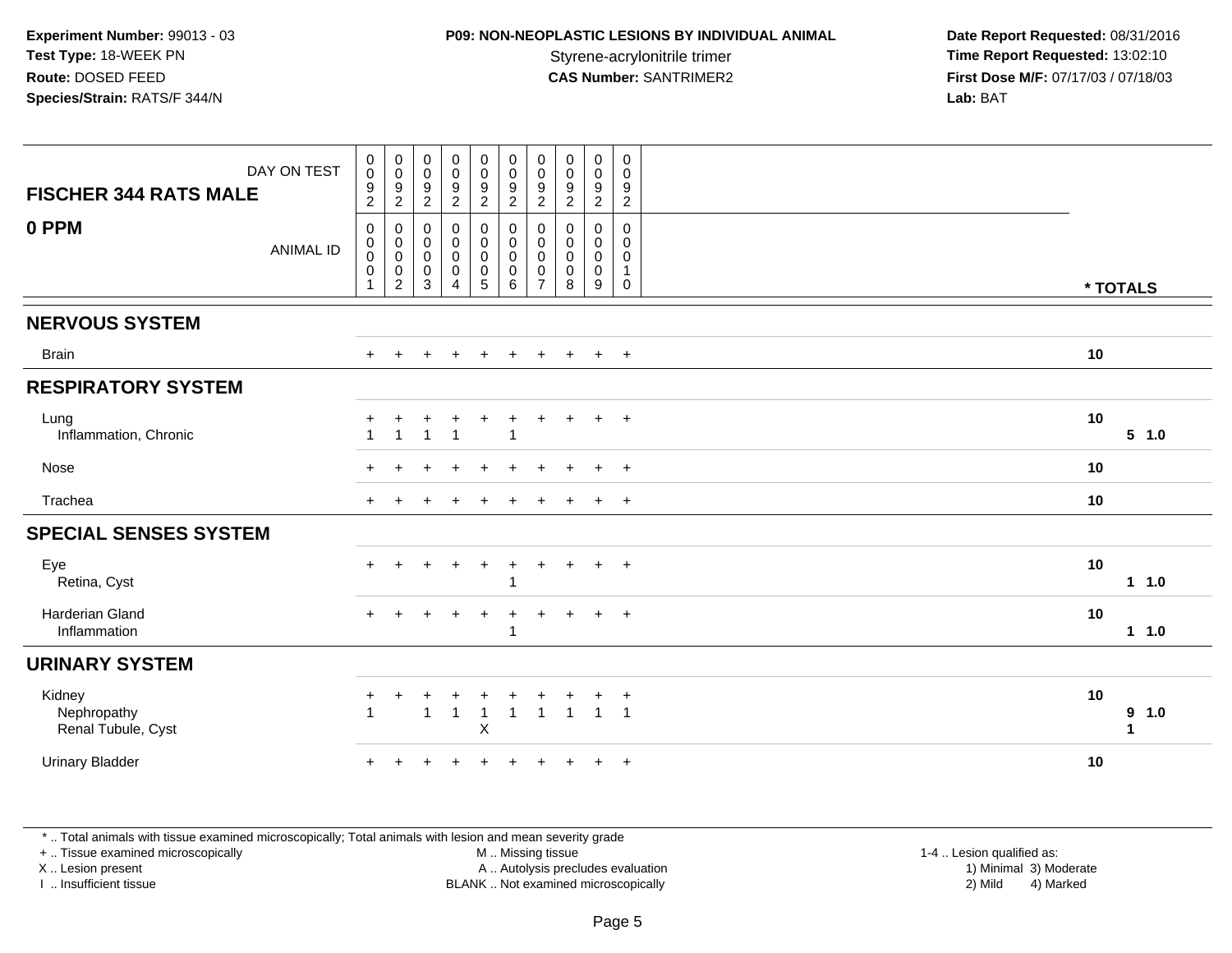## **P09: NON-NEOPLASTIC LESIONS BY INDIVIDUAL ANIMAL**

 **Date Report Requested:** 08/31/2016 Styrene-acrylonitrile trimer<br>
CAS Number: SANTRIMER2<br> **CAS Number:** SANTRIMER2<br> **Time Report Requested:** 13:02:10<br> **First Dose M/F:** 07/17/03 / 07/18/03 **First Dose M/F:** 07/17/03 / 07/18/03<br>**Lab:** BAT **Lab:** BAT

| <b>FISCHER 344 RATS MALE</b>            | DAY ON TEST      | $\pmb{0}$<br>$\overline{0}$<br>$\frac{9}{2}$                              | $_{\rm 0}^{\rm 0}$<br>$\frac{9}{2}$ | $\mathbf 0$<br>$\mathsf{O}\xspace$<br>$\frac{9}{2}$      | $\pmb{0}$<br>$\overline{0}$<br>$\frac{9}{2}$                         | $\pmb{0}$<br>$\pmb{0}$<br>$\frac{9}{2}$ | $\pmb{0}$<br>$\ddot{\mathbf{0}}$<br>$\frac{9}{2}$             | $\mathbf 0$<br>$\ddot{\mathbf{0}}$<br>$\frac{9}{2}$                       | $\mathbf 0$<br>$\pmb{0}$<br>$\frac{9}{2}$ | $\mathbf 0$<br>$\pmb{0}$<br>$\frac{9}{2}$                         | 0<br>$\mathbf 0$<br>9<br>$\overline{2}$                           |                          |
|-----------------------------------------|------------------|---------------------------------------------------------------------------|-------------------------------------|----------------------------------------------------------|----------------------------------------------------------------------|-----------------------------------------|---------------------------------------------------------------|---------------------------------------------------------------------------|-------------------------------------------|-------------------------------------------------------------------|-------------------------------------------------------------------|--------------------------|
| <b>1600 PPM</b>                         | <b>ANIMAL ID</b> | $\pmb{0}$<br>$\begin{array}{c} 0 \\ 0 \\ 5 \end{array}$<br>$\overline{1}$ | 0<br>0<br>0<br>5<br>2               | $\mathbf 0$<br>$\pmb{0}$<br>$\mathbf 0$<br>$\frac{5}{3}$ | $\pmb{0}$<br>$\,0\,$<br>$\mathbf 0$<br>$\,$ 5 $\,$<br>$\overline{4}$ | 0<br>$\pmb{0}$<br>$\frac{0}{5}$         | $\begin{smallmatrix} 0\\0 \end{smallmatrix}$<br>$\frac{0}{5}$ | $\mathbf 0$<br>$\mathbf 0$<br>$\mathbf 0$<br>$\sqrt{5}$<br>$\overline{7}$ | 0<br>0<br>0<br>$\sqrt{5}$<br>8            | $\mathbf 0$<br>$\boldsymbol{0}$<br>$\mathbf 0$<br>$\sqrt{5}$<br>9 | 0<br>$\mathbf 0$<br>$\mathbf 0$<br>$\,6\,$<br>$\mathsf{O}\xspace$ | * TOTALS                 |
| <b>ALIMENTARY SYSTEM</b>                |                  |                                                                           |                                     |                                                          |                                                                      |                                         |                                                               |                                                                           |                                           |                                                                   |                                                                   |                          |
| Esophagus                               |                  |                                                                           |                                     |                                                          |                                                                      |                                         |                                                               |                                                                           |                                           |                                                                   | $+$                                                               | 10                       |
| Intestine Large, Cecum                  |                  |                                                                           |                                     |                                                          |                                                                      |                                         |                                                               |                                                                           |                                           |                                                                   | $+$                                                               | 10                       |
| Intestine Large, Colon                  |                  |                                                                           |                                     |                                                          |                                                                      |                                         |                                                               |                                                                           |                                           |                                                                   | $+$                                                               | 10                       |
| Intestine Large, Rectum                 |                  |                                                                           |                                     |                                                          |                                                                      |                                         |                                                               |                                                                           |                                           |                                                                   | $+$                                                               | 10                       |
| Intestine Small, Duodenum               |                  |                                                                           |                                     |                                                          |                                                                      |                                         |                                                               |                                                                           |                                           |                                                                   | $+$                                                               | 10                       |
| Intestine Small, Ileum                  |                  | $+$                                                                       |                                     |                                                          |                                                                      |                                         |                                                               |                                                                           |                                           |                                                                   | $^{+}$                                                            | 10                       |
| Intestine Small, Jejunum                |                  | $\pm$                                                                     |                                     |                                                          |                                                                      |                                         |                                                               |                                                                           |                                           |                                                                   | $+$                                                               | 10                       |
| Liver<br>Inflammation, Chronic          |                  |                                                                           |                                     |                                                          | $\overline{1}$                                                       | $\mathbf{1}$                            | $\mathbf{1}$                                                  | $\ddot{}$                                                                 |                                           | $\overline{1}$                                                    | $\overline{1}$<br>$\overline{1}$                                  | 10<br>10, 1.0            |
| Pancreas<br>Atrophy                     |                  | $+$                                                                       | $\ddot{}$                           |                                                          |                                                                      | ٠                                       |                                                               | ÷                                                                         |                                           |                                                                   | $\overline{+}$                                                    | 10<br>1.0<br>$\mathbf 1$ |
| Infiltration Cellular, Mononuclear Cell |                  | -1                                                                        |                                     | $\mathbf 1$                                              |                                                                      |                                         |                                                               |                                                                           |                                           | -1                                                                |                                                                   | $3 - 1.0$<br>10          |
| Salivary Glands<br>Stomach, Forestomach |                  |                                                                           |                                     |                                                          |                                                                      |                                         |                                                               |                                                                           |                                           |                                                                   | $\ddot{}$<br>$\ddot{}$                                            | 10                       |
| Stomach, Glandular                      |                  |                                                                           |                                     |                                                          |                                                                      |                                         |                                                               |                                                                           |                                           |                                                                   | $\overline{+}$                                                    | 10                       |

#### **CARDIOVASCULAR SYSTEM**

\* .. Total animals with tissue examined microscopically; Total animals with lesion and mean severity grade

+ .. Tissue examined microscopically

X .. Lesion present

I .. Insufficient tissue

M .. Missing tissue

A .. Autolysis precludes evaluation

BLANK .. Not examined microscopically 2) Mild 4) Marked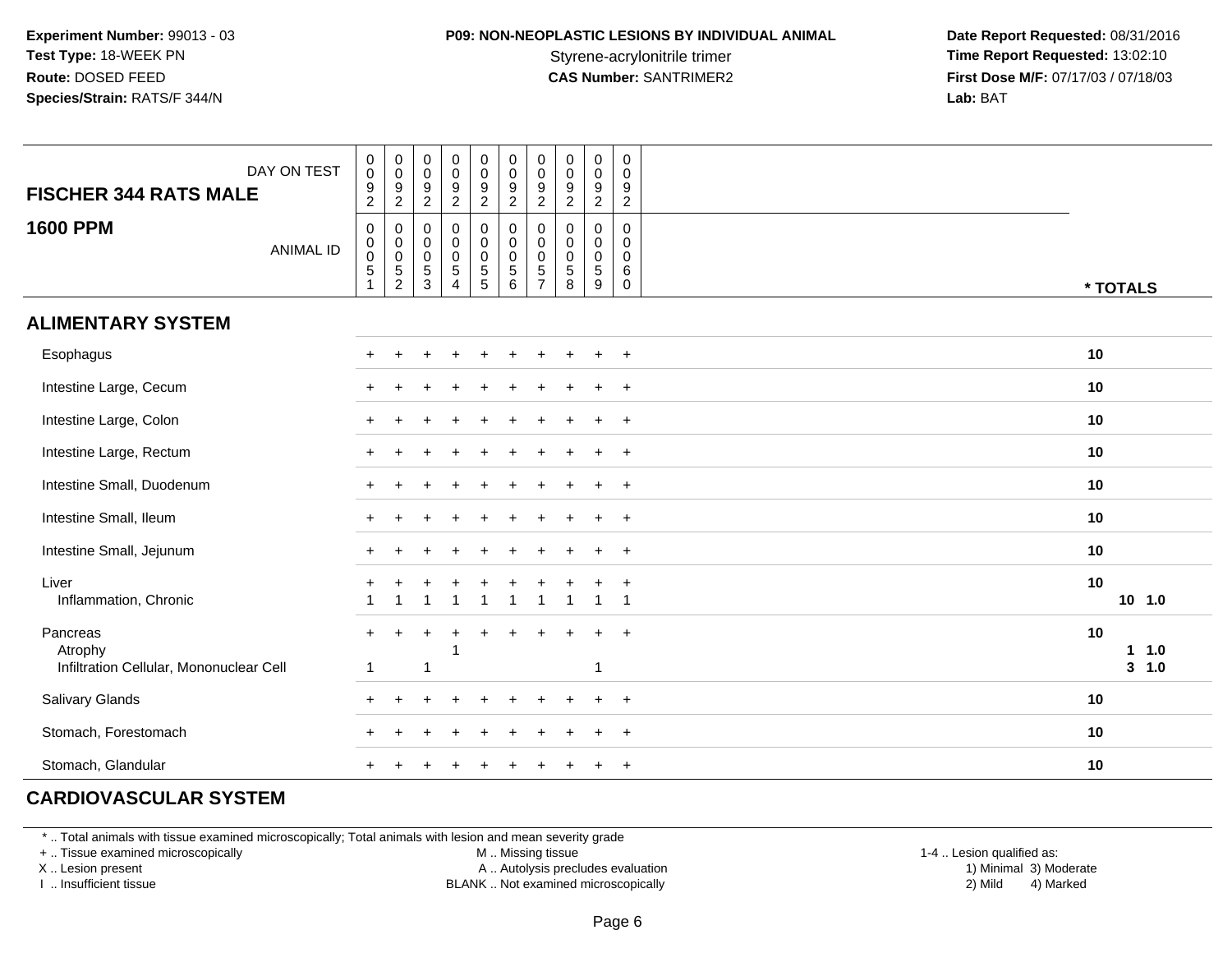# **P09: NON-NEOPLASTIC LESIONS BY INDIVIDUAL ANIMAL**

| DAY ON TEST<br><b>FISCHER 344 RATS MALE</b>                                                                                                                                                   | $\pmb{0}$<br>$\mathsf{O}\xspace$<br>9<br>$\overline{2}$ | $\mathbf 0$<br>$\pmb{0}$<br>$\frac{9}{2}$               | $\boldsymbol{0}$<br>$\pmb{0}$<br>9<br>$\sqrt{2}$                              | 0<br>$\mathbf 0$<br>9<br>$\overline{c}$                    | $\mathbf 0$<br>$\overline{0}$<br>$\frac{9}{2}$    | $\pmb{0}$<br>$\ddot{\mathbf{0}}$<br>9<br>$\overline{2}$                                  | $\pmb{0}$<br>$\pmb{0}$<br>$\boldsymbol{9}$<br>$\overline{2}$ | $\pmb{0}$<br>$\boldsymbol{0}$<br>$9\,$<br>$\overline{c}$ | $\mathbf 0$<br>$\mathbf 0$<br>$9\,$<br>$\overline{2}$      | 0<br>$\mathbf 0$<br>9<br>$\overline{2}$             |                                                                                                                                                         |          |
|-----------------------------------------------------------------------------------------------------------------------------------------------------------------------------------------------|---------------------------------------------------------|---------------------------------------------------------|-------------------------------------------------------------------------------|------------------------------------------------------------|---------------------------------------------------|------------------------------------------------------------------------------------------|--------------------------------------------------------------|----------------------------------------------------------|------------------------------------------------------------|-----------------------------------------------------|---------------------------------------------------------------------------------------------------------------------------------------------------------|----------|
| <b>1600 PPM</b><br><b>ANIMAL ID</b>                                                                                                                                                           | $\mathbf 0$<br>0<br>$\mathsf{O}\xspace$<br>5            | $\boldsymbol{0}$<br>$_{\rm 0}^{\rm 0}$<br>$\frac{5}{2}$ | $\mathbf 0$<br>$\mathbf 0$<br>$\mathbf 0$<br>$\overline{5}$<br>$\overline{3}$ | $\pmb{0}$<br>$\mathbf 0$<br>$\mathbf 0$<br>$\sqrt{5}$<br>4 | $\mathsf{O}$<br>0<br>$\mathbf 0$<br>$\frac{5}{5}$ | $\pmb{0}$<br>$\mathbf 0$<br>$\ddot{\mathbf{0}}$<br>$\begin{array}{c} 5 \\ 6 \end{array}$ | $\pmb{0}$<br>$\mathbf 0$<br>$\mathbf 0$<br>$\frac{5}{7}$     | 0<br>$\mathbf 0$<br>0<br>$\sqrt{5}$<br>8                 | $\pmb{0}$<br>$\mathbf 0$<br>$\mathbf 0$<br>$\sqrt{5}$<br>9 | 0<br>$\mathbf 0$<br>$\mathbf 0$<br>6<br>$\mathbf 0$ |                                                                                                                                                         | * TOTALS |
| <b>Blood Vessel</b>                                                                                                                                                                           |                                                         |                                                         |                                                                               |                                                            |                                                   |                                                                                          |                                                              |                                                          |                                                            | $\ddot{}$                                           | 10                                                                                                                                                      |          |
| Heart<br>Cardiomyopathy                                                                                                                                                                       |                                                         | $\overline{1}$                                          | $\mathbf{1}$                                                                  | 1                                                          | $\overline{1}$                                    | $\overline{1}$                                                                           | $\overline{1}$                                               | 1                                                        | $\mathbf{1}$                                               | $\ddot{}$<br>2                                      | 10                                                                                                                                                      | $10$ 1.1 |
| <b>ENDOCRINE SYSTEM</b>                                                                                                                                                                       |                                                         |                                                         |                                                                               |                                                            |                                                   |                                                                                          |                                                              |                                                          |                                                            |                                                     |                                                                                                                                                         |          |
| <b>Adrenal Cortex</b><br>Infiltration Cellular, Mononuclear Cell                                                                                                                              |                                                         |                                                         |                                                                               |                                                            |                                                   |                                                                                          |                                                              |                                                          | 1                                                          | $^{+}$                                              | 10                                                                                                                                                      | $1 1.0$  |
| Adrenal Medulla                                                                                                                                                                               |                                                         |                                                         |                                                                               |                                                            |                                                   |                                                                                          |                                                              |                                                          |                                                            | $\overline{1}$                                      | 10                                                                                                                                                      |          |
| Parathyroid Gland                                                                                                                                                                             |                                                         | м                                                       |                                                                               |                                                            |                                                   |                                                                                          |                                                              |                                                          |                                                            | M                                                   | 8                                                                                                                                                       |          |
| <b>Pituitary Gland</b>                                                                                                                                                                        |                                                         |                                                         |                                                                               |                                                            |                                                   |                                                                                          |                                                              |                                                          | +                                                          | $+$                                                 | 10                                                                                                                                                      |          |
| <b>Thyroid Gland</b>                                                                                                                                                                          |                                                         |                                                         |                                                                               |                                                            |                                                   |                                                                                          |                                                              |                                                          | $\div$                                                     | $+$                                                 | 10                                                                                                                                                      |          |
| <b>GENERAL BODY SYSTEM</b>                                                                                                                                                                    |                                                         |                                                         |                                                                               |                                                            |                                                   |                                                                                          |                                                              |                                                          |                                                            |                                                     |                                                                                                                                                         |          |
| <b>NONE</b>                                                                                                                                                                                   |                                                         |                                                         |                                                                               |                                                            |                                                   |                                                                                          |                                                              |                                                          |                                                            |                                                     |                                                                                                                                                         |          |
| <b>GENITAL SYSTEM</b>                                                                                                                                                                         |                                                         |                                                         |                                                                               |                                                            |                                                   |                                                                                          |                                                              |                                                          |                                                            |                                                     |                                                                                                                                                         |          |
| Epididymis                                                                                                                                                                                    | $+$                                                     | $\div$                                                  | ÷                                                                             |                                                            | $\div$                                            | $\ddot{}$                                                                                | $\ddot{}$                                                    | $\pm$                                                    | $\ddot{}$                                                  | $+$                                                 | 10                                                                                                                                                      |          |
| <b>Preputial Gland</b><br>Inflammation                                                                                                                                                        |                                                         | 1                                                       | 1                                                                             |                                                            | -1                                                |                                                                                          | $\overline{ }$                                               |                                                          | ÷                                                          | $\ddot{}$<br>$\mathbf 1$                            | 10                                                                                                                                                      | 5 1.0    |
| Prostate                                                                                                                                                                                      |                                                         |                                                         |                                                                               |                                                            |                                                   |                                                                                          |                                                              |                                                          |                                                            | $^{+}$                                              | 10                                                                                                                                                      |          |
| *  Total animals with tissue examined microscopically; Total animals with lesion and mean severity grade<br>+  Tissue examined microscopically<br>X  Lesion present<br>I  Insufficient tissue |                                                         |                                                         |                                                                               |                                                            |                                                   |                                                                                          |                                                              | M  Missing tissue                                        |                                                            |                                                     | 1-4  Lesion qualified as:<br>A  Autolysis precludes evaluation<br>1) Minimal 3) Moderate<br>BLANK  Not examined microscopically<br>2) Mild<br>4) Marked |          |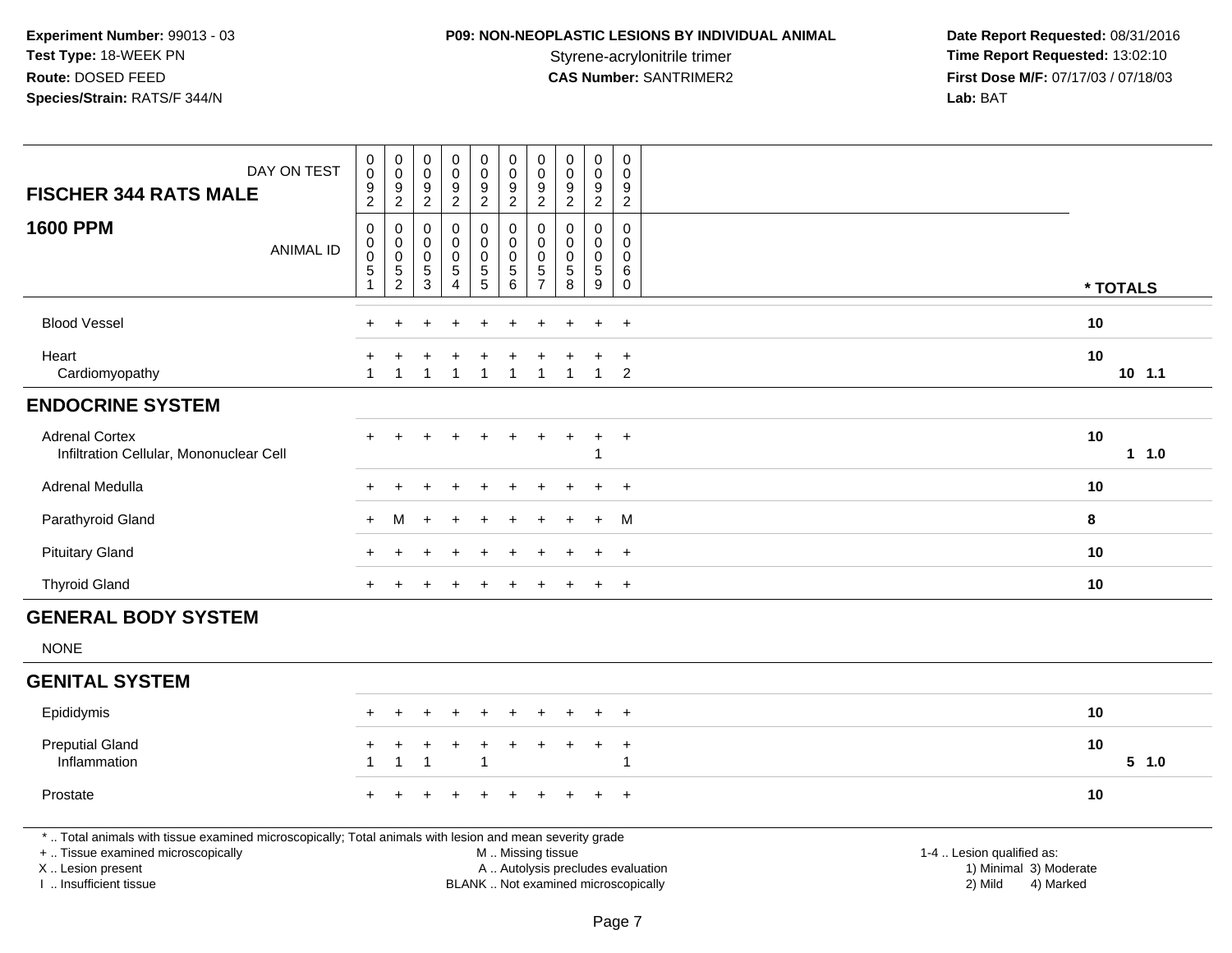# **P09: NON-NEOPLASTIC LESIONS BY INDIVIDUAL ANIMAL**

 **Date Report Requested:** 08/31/2016 Styrene-acrylonitrile trimer<br> **CAS Number:** SANTRIMER2 **Time Report Requested:** 13:02:10<br> **Time Report Requested:** 13:02:10 **First Dose M/F:** 07/17/03 / 07/18/03<br>Lab: BAT **Lab:** BAT

| DAY ON TEST<br><b>FISCHER 344 RATS MALE</b>                                                                                                                         | $\pmb{0}$<br>$\mathsf 0$<br>9<br>$\overline{2}$ | $\pmb{0}$<br>$\mathbf 0$<br>$9\,$<br>$\overline{2}$ | $\pmb{0}$<br>$\mathbf 0$<br>$\boldsymbol{9}$<br>$\overline{2}$ | 0<br>0<br>9<br>$\overline{2}$                | $\pmb{0}$<br>$_{9}^{\rm 0}$<br>$\overline{2}$                            | $\pmb{0}$<br>$\mathbf 0$<br>9<br>$\overline{2}$          | 0<br>$\mathbf 0$<br>9<br>$\sqrt{2}$                        | $\mathsf 0$<br>$\mathbf 0$<br>9<br>$\overline{2}$    | 0<br>$\mathsf{O}\xspace$<br>$\boldsymbol{9}$<br>$\overline{2}$ | $\pmb{0}$<br>$\mathbf 0$<br>9<br>$\overline{2}$  |                                                                                          |          |
|---------------------------------------------------------------------------------------------------------------------------------------------------------------------|-------------------------------------------------|-----------------------------------------------------|----------------------------------------------------------------|----------------------------------------------|--------------------------------------------------------------------------|----------------------------------------------------------|------------------------------------------------------------|------------------------------------------------------|----------------------------------------------------------------|--------------------------------------------------|------------------------------------------------------------------------------------------|----------|
| <b>1600 PPM</b><br><b>ANIMAL ID</b>                                                                                                                                 | $\mathbf 0$<br>0<br>0<br>$\,$ 5 $\,$<br>1       | $\mathbf 0$<br>0<br>$\mathbf 0$<br>$\frac{5}{2}$    | 0<br>0<br>0<br>$\,$ 5 $\,$<br>$\mathbf{3}$                     | $\mathbf 0$<br>0<br>0<br>5<br>$\overline{4}$ | 0<br>$\mathbf 0$<br>$\mathbf 0$<br>$\begin{array}{c} 5 \\ 5 \end{array}$ | $\mathbf 0$<br>$\mathbf 0$<br>0<br>$\sqrt{5}$<br>$\,6\,$ | 0<br>$\Omega$<br>$\Omega$<br>$\,$ 5 $\,$<br>$\overline{7}$ | $\Omega$<br>$\Omega$<br>$\Omega$<br>$\,$ 5 $\,$<br>8 | 0<br>0<br>0<br>$5\,$<br>9                                      | $\mathbf 0$<br>$\Omega$<br>0<br>6<br>$\mathbf 0$ |                                                                                          | * TOTALS |
| Seminal Vesicle                                                                                                                                                     |                                                 |                                                     |                                                                |                                              |                                                                          |                                                          |                                                            |                                                      | $\ddot{}$                                                      | $\ddot{}$                                        | 10                                                                                       |          |
| <b>Testes</b>                                                                                                                                                       |                                                 |                                                     |                                                                |                                              |                                                                          |                                                          |                                                            |                                                      | $\ddot{}$                                                      | $+$                                              | 10                                                                                       |          |
| <b>HEMATOPOIETIC SYSTEM</b>                                                                                                                                         |                                                 |                                                     |                                                                |                                              |                                                                          |                                                          |                                                            |                                                      |                                                                |                                                  |                                                                                          |          |
| <b>Bone Marrow</b>                                                                                                                                                  |                                                 |                                                     |                                                                |                                              |                                                                          |                                                          |                                                            |                                                      | $\pm$                                                          | $+$                                              | 10                                                                                       |          |
| Lymph Node, Mandibular                                                                                                                                              | м                                               | M                                                   | M                                                              | M                                            | M                                                                        | M                                                        | М                                                          | M                                                    | M M                                                            |                                                  | $\mathbf 0$                                                                              |          |
| Lymph Node, Mesenteric                                                                                                                                              | $\pm$                                           |                                                     |                                                                | $\div$                                       | $\ddot{}$                                                                | $\pm$                                                    | $\pm$                                                      |                                                      | $\ddot{+}$                                                     | $+$                                              | 10                                                                                       |          |
| Spleen                                                                                                                                                              |                                                 |                                                     |                                                                |                                              |                                                                          |                                                          |                                                            |                                                      | $\ddot{}$                                                      | $\overline{+}$                                   | 10                                                                                       |          |
| Thymus                                                                                                                                                              | $+$                                             |                                                     |                                                                |                                              |                                                                          |                                                          |                                                            |                                                      | $\ddot{}$                                                      | $+$                                              | 10                                                                                       |          |
| <b>INTEGUMENTARY SYSTEM</b>                                                                                                                                         |                                                 |                                                     |                                                                |                                              |                                                                          |                                                          |                                                            |                                                      |                                                                |                                                  |                                                                                          |          |
| <b>Mammary Gland</b>                                                                                                                                                |                                                 |                                                     |                                                                |                                              |                                                                          |                                                          |                                                            |                                                      |                                                                | $\overline{+}$                                   | 10                                                                                       |          |
| Skin                                                                                                                                                                | ÷                                               |                                                     |                                                                |                                              |                                                                          |                                                          |                                                            |                                                      | $\ddot{}$                                                      | $+$                                              | 10                                                                                       |          |
| <b>MUSCULOSKELETAL SYSTEM</b>                                                                                                                                       |                                                 |                                                     |                                                                |                                              |                                                                          |                                                          |                                                            |                                                      |                                                                |                                                  |                                                                                          |          |
| <b>Bone</b>                                                                                                                                                         |                                                 |                                                     |                                                                | $\pm$                                        | $\ddot{}$                                                                | $\ddot{}$                                                | $\pm$                                                      | $\pm$                                                | $\overline{+}$                                                 | $+$                                              | 10                                                                                       |          |
| <b>NERVOUS SYSTEM</b>                                                                                                                                               |                                                 |                                                     |                                                                |                                              |                                                                          |                                                          |                                                            |                                                      |                                                                |                                                  |                                                                                          |          |
| Brain                                                                                                                                                               | $+$                                             | $+$                                                 | $+$                                                            | $+$                                          | $+$                                                                      | $+$                                                      |                                                            | + + + +                                              |                                                                |                                                  | 10                                                                                       |          |
| <b>RESPIRATORY SYSTEM</b>                                                                                                                                           |                                                 |                                                     |                                                                |                                              |                                                                          |                                                          |                                                            |                                                      |                                                                |                                                  |                                                                                          |          |
| *  Total animals with tissue examined microscopically; Total animals with lesion and mean severity grade<br>+  Tissue examined microscopically<br>X  Lesion present |                                                 |                                                     |                                                                |                                              |                                                                          | M  Missing tissue                                        |                                                            |                                                      |                                                                |                                                  | 1-4  Lesion qualified as:<br>A  Autolysis precludes evaluation<br>1) Minimal 3) Moderate |          |

I .. Insufficient tissue

BLANK .. Not examined microscopically 2) Mild 4) Marked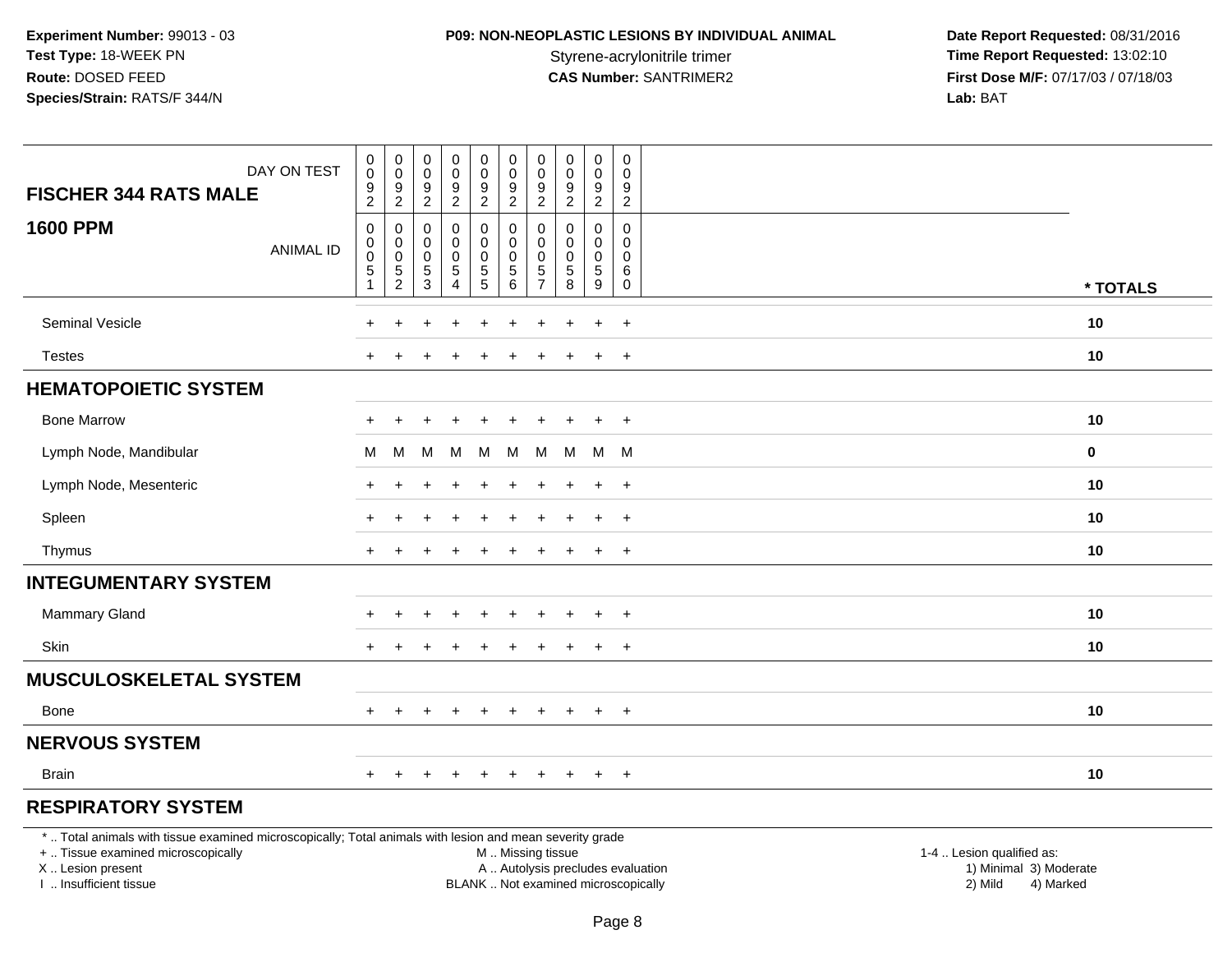## **P09: NON-NEOPLASTIC LESIONS BY INDIVIDUAL ANIMAL**

 **Date Report Requested:** 08/31/2016 Styrene-acrylonitrile trimer<br>
CAS Number: SANTRIMER2<br> **CAS Number:** SANTRIMER2<br> **Time Report Requested:** 13:02:10 **First Dose M/F:** 07/17/03 / 07/18/03<br>**Lab:** BAT **Lab:** BAT

| DAY ON TEST<br><b>FISCHER 344 RATS MALE</b> | $_{\rm 0}^{\rm 0}$<br>$\boldsymbol{9}$<br>$\sqrt{2}$ | $_{\rm 0}^{\rm 0}$<br>9<br>$\overline{c}$          | $_{\rm 0}^{\rm 0}$<br>9<br>$\boldsymbol{2}$  | $_0^0$<br>9<br>$\overline{a}$ | $_{\rm 0}^{\rm 0}$<br>$\boldsymbol{9}$<br>$\overline{c}$ | $\begin{smallmatrix} 0\\0 \end{smallmatrix}$<br>$\boldsymbol{9}$<br>$\sqrt{2}$ | $_{\rm 0}^{\rm 0}$<br>9<br>$\overline{c}$  | $_{\rm 0}^{\rm 0}$<br>9<br>$\overline{c}$ | $\begin{smallmatrix} 0\\0 \end{smallmatrix}$<br>9<br>$\overline{c}$ | $\mathbf 0$<br>$\pmb{0}$<br>9<br>$\overline{c}$ |    |          |
|---------------------------------------------|------------------------------------------------------|----------------------------------------------------|----------------------------------------------|-------------------------------|----------------------------------------------------------|--------------------------------------------------------------------------------|--------------------------------------------|-------------------------------------------|---------------------------------------------------------------------|-------------------------------------------------|----|----------|
| <b>1600 PPM</b><br><b>ANIMAL ID</b>         | 0<br>$\pmb{0}$<br>$\pmb{0}$<br>$\sqrt{5}$            | 0<br>$\pmb{0}$<br>$\pmb{0}$<br>5<br>$\overline{c}$ | 0<br>$\pmb{0}$<br>$\boldsymbol{0}$<br>5<br>3 | $_{0}^{0}$<br>0<br>5<br>4     | $_{\rm 0}^{\rm 0}$<br>$\pmb{0}$<br>$\frac{5}{5}$         | $_{\rm 0}^{\rm 0}$<br>$\pmb{0}$<br>$\,$ 5 $\,$<br>$\,6\,$                      | 0<br>$\pmb{0}$<br>0<br>5<br>$\overline{ }$ | 0<br>$\pmb{0}$<br>0<br>5<br>8             | 0<br>$\mathbf 0$<br>0<br>5<br>9                                     | 0<br>0<br>0<br>$\,6\,$<br>0                     |    | * TOTALS |
| Lung<br>Inflammation, Chronic               | $+$                                                  | $+$                                                |                                              |                               |                                                          |                                                                                |                                            | 1                                         | -1                                                                  | $\ddot{}$                                       | 10 | 3 1.0    |
| Nose                                        |                                                      |                                                    |                                              | $\ddot{}$                     | $+$                                                      | $\ddot{}$                                                                      | $\pm$                                      | $\ddot{}$                                 | $\ddot{}$                                                           | $+$                                             | 10 |          |
| Trachea                                     |                                                      |                                                    |                                              |                               |                                                          |                                                                                |                                            |                                           | $\ddot{}$                                                           | $+$                                             | 10 |          |
| <b>SPECIAL SENSES SYSTEM</b>                |                                                      |                                                    |                                              |                               |                                                          |                                                                                |                                            |                                           |                                                                     |                                                 |    |          |
| Eye                                         | $+$                                                  | $\ddot{}$                                          | $\ddot{}$                                    | $\ddot{}$                     | $+$                                                      | $\pm$                                                                          | $+$                                        | $+$                                       | $+$                                                                 | $+$                                             | 10 |          |
| Harderian Gland<br>Inflammation             |                                                      |                                                    |                                              |                               |                                                          |                                                                                | $\pm$                                      | $\pm$                                     | $\ddot{+}$                                                          | $+$                                             | 10 | 1 1.0    |
| <b>URINARY SYSTEM</b>                       |                                                      |                                                    |                                              |                               |                                                          |                                                                                |                                            |                                           |                                                                     |                                                 |    |          |
| Kidney<br>Nephropathy                       |                                                      |                                                    |                                              |                               |                                                          |                                                                                |                                            |                                           |                                                                     | $\ddot{}$<br>$\overline{\mathbf{A}}$            | 10 | $10$ 1.0 |
| <b>Urinary Bladder</b>                      |                                                      |                                                    |                                              |                               |                                                          |                                                                                |                                            |                                           | $\ddot{}$                                                           | $+$                                             | 10 |          |

\*\*\* END OF MALE DATA \*\*\*

\* .. Total animals with tissue examined microscopically; Total animals with lesion and mean severity grade

+ .. Tissue examined microscopically

X .. Lesion present

I .. Insufficient tissue

 M .. Missing tissueA .. Autolysis precludes evaluation

BLANK .. Not examined microscopically 2) Mild 4) Marked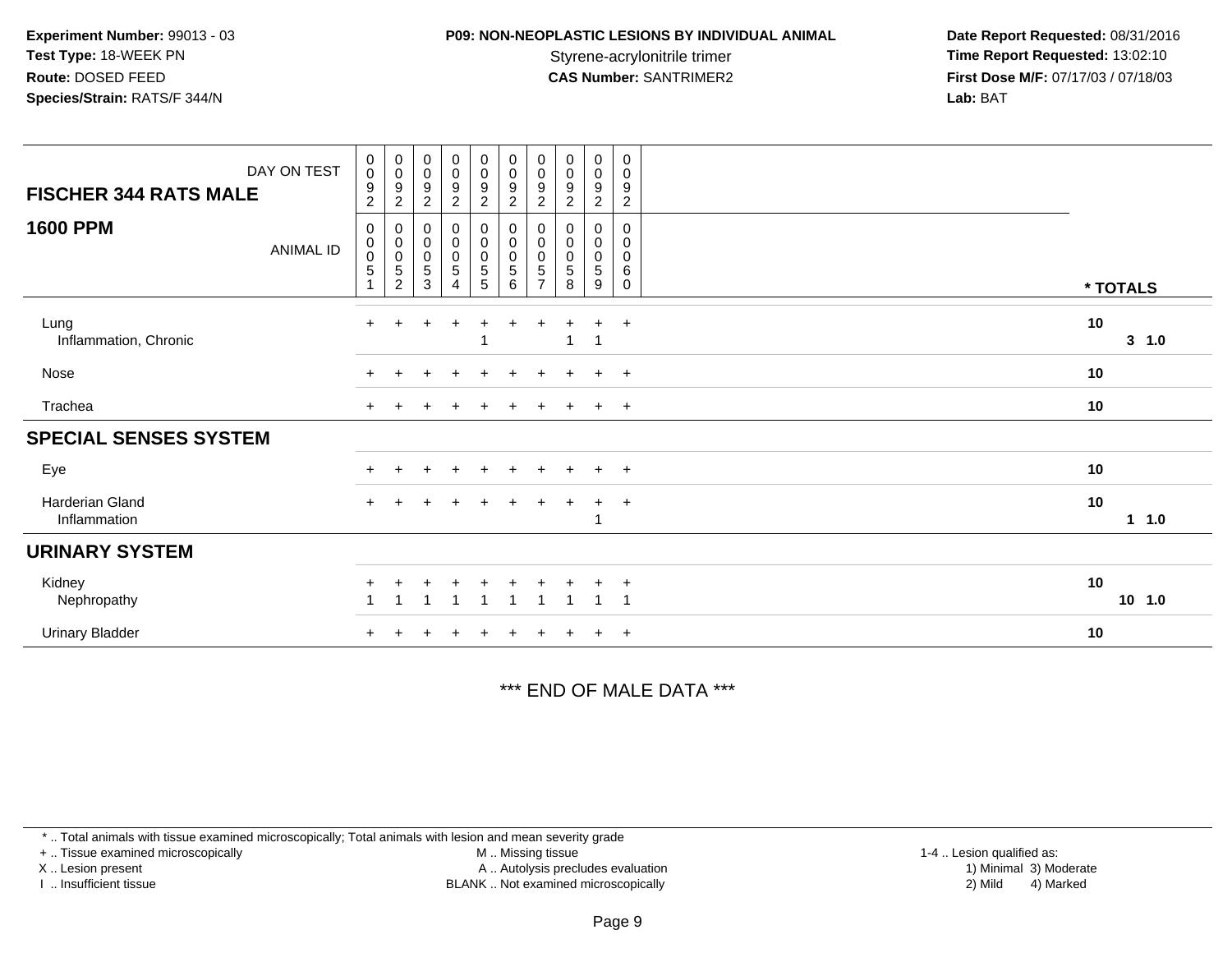# **P09: NON-NEOPLASTIC LESIONS BY INDIVIDUAL ANIMAL**

| <b>FISCHER 344 RATS FEMALE</b>                                                                                                                                                                | DAY ON TEST      | $\,0\,$<br>$\mathbf 0$<br>$\frac{9}{2}$                      | $\mathbf 0$<br>$\overline{0}$<br>$\frac{9}{2}$                       | 0<br>$\mathsf 0$<br>$\boldsymbol{9}$<br>$\overline{c}$ | $\pmb{0}$<br>$\ddot{\mathbf{0}}$<br>$\boldsymbol{9}$<br>$\overline{2}$ | $\pmb{0}$<br>$\ddot{\mathbf{0}}$<br>9<br>$\overline{2}$ | $\mathbf 0$<br>$\mathsf{O}\xspace$<br>9<br>$\overline{2}$    | $\pmb{0}$<br>$\pmb{0}$<br>$\boldsymbol{9}$<br>$\overline{2}$       | 0<br>0<br>$\boldsymbol{9}$<br>$\overline{2}$  | $\mathbf 0$<br>$\mathbf 0$<br>$\boldsymbol{9}$<br>$\overline{2}$ | 0<br>$\mathbf 0$<br>9<br>$\overline{2}$                       |                                                                                                                                            |                                 |
|-----------------------------------------------------------------------------------------------------------------------------------------------------------------------------------------------|------------------|--------------------------------------------------------------|----------------------------------------------------------------------|--------------------------------------------------------|------------------------------------------------------------------------|---------------------------------------------------------|--------------------------------------------------------------|--------------------------------------------------------------------|-----------------------------------------------|------------------------------------------------------------------|---------------------------------------------------------------|--------------------------------------------------------------------------------------------------------------------------------------------|---------------------------------|
| 0 PPM                                                                                                                                                                                         | <b>ANIMAL ID</b> | $\pmb{0}$<br>$_{\rm 0}^{\rm 0}$<br>$\,6\,$<br>$\overline{1}$ | $\pmb{0}$<br>$\mathbf 0$<br>$\mathbf 0$<br>$\,6\,$<br>$\overline{2}$ | 0<br>0<br>$\mathbf 0$<br>6<br>3                        | $\pmb{0}$<br>$\mathbf 0$<br>$\mathsf 0$<br>6<br>$\overline{4}$         | $\pmb{0}$<br>$\mathsf{O}$<br>$\mathbf 0$<br>$6\over 5$  | 0<br>$\mathbf 0$<br>$\mathbf 0$<br>$\,6\,$<br>$6\phantom{1}$ | $\pmb{0}$<br>$\pmb{0}$<br>$\mathbf 0$<br>$\,6\,$<br>$\overline{7}$ | $\Omega$<br>$\Omega$<br>$\mathbf 0$<br>6<br>8 | $\boldsymbol{0}$<br>$\mathbf 0$<br>$\mathbf 0$<br>6<br>9         | 0<br>$\Omega$<br>$\mathbf 0$<br>$\overline{7}$<br>$\mathbf 0$ |                                                                                                                                            | * TOTALS                        |
| <b>ALIMENTARY SYSTEM</b>                                                                                                                                                                      |                  |                                                              |                                                                      |                                                        |                                                                        |                                                         |                                                              |                                                                    |                                               |                                                                  |                                                               |                                                                                                                                            |                                 |
| Esophagus                                                                                                                                                                                     |                  |                                                              |                                                                      |                                                        |                                                                        |                                                         |                                                              |                                                                    |                                               |                                                                  | $\ddot{}$                                                     |                                                                                                                                            | 10                              |
| Intestine Large, Cecum                                                                                                                                                                        |                  |                                                              |                                                                      |                                                        |                                                                        |                                                         |                                                              |                                                                    |                                               |                                                                  |                                                               |                                                                                                                                            | 10                              |
| Intestine Large, Colon                                                                                                                                                                        |                  |                                                              |                                                                      |                                                        |                                                                        |                                                         |                                                              |                                                                    |                                               |                                                                  | $\overline{1}$                                                |                                                                                                                                            | 10                              |
| Intestine Large, Rectum                                                                                                                                                                       |                  |                                                              |                                                                      |                                                        |                                                                        |                                                         |                                                              |                                                                    |                                               |                                                                  | $\overline{+}$                                                |                                                                                                                                            | 10                              |
| Intestine Small, Duodenum                                                                                                                                                                     |                  |                                                              |                                                                      |                                                        |                                                                        |                                                         |                                                              |                                                                    |                                               |                                                                  | $\ddot{}$                                                     |                                                                                                                                            | 10                              |
| Intestine Small, Ileum                                                                                                                                                                        |                  |                                                              |                                                                      |                                                        |                                                                        |                                                         |                                                              |                                                                    |                                               |                                                                  | $\overline{+}$                                                |                                                                                                                                            | 10                              |
| Intestine Small, Jejunum                                                                                                                                                                      |                  |                                                              |                                                                      |                                                        |                                                                        |                                                         |                                                              |                                                                    |                                               |                                                                  | $\overline{1}$                                                |                                                                                                                                            | 10                              |
| Liver<br>Hepatodiaphragmatic Nodule<br>Inflammation, Chronic                                                                                                                                  |                  | $+$<br>-1                                                    | $+$<br>$\overline{1}$                                                | $\ddot{}$<br>Χ<br>-1                                   | -1                                                                     | -1                                                      | -1                                                           | -1                                                                 |                                               | -1                                                               | $\overline{1}$                                                |                                                                                                                                            | 10<br>$\mathbf 1$<br>$10$ $1.0$ |
| Pancreas                                                                                                                                                                                      |                  |                                                              |                                                                      |                                                        |                                                                        |                                                         |                                                              |                                                                    |                                               |                                                                  | $\overline{1}$                                                |                                                                                                                                            | 10                              |
| <b>Salivary Glands</b>                                                                                                                                                                        |                  |                                                              |                                                                      |                                                        |                                                                        |                                                         |                                                              |                                                                    |                                               |                                                                  | $\overline{1}$                                                |                                                                                                                                            | 10                              |
| Stomach, Forestomach                                                                                                                                                                          |                  |                                                              |                                                                      |                                                        |                                                                        |                                                         |                                                              |                                                                    |                                               |                                                                  | $\overline{1}$                                                |                                                                                                                                            | 10                              |
| Stomach, Glandular                                                                                                                                                                            |                  |                                                              |                                                                      |                                                        |                                                                        |                                                         |                                                              |                                                                    |                                               |                                                                  | $\overline{1}$                                                |                                                                                                                                            | 10                              |
| <b>CARDIOVASCULAR SYSTEM</b>                                                                                                                                                                  |                  |                                                              |                                                                      |                                                        |                                                                        |                                                         |                                                              |                                                                    |                                               |                                                                  |                                                               |                                                                                                                                            |                                 |
| <b>Blood Vessel</b>                                                                                                                                                                           |                  |                                                              |                                                                      |                                                        |                                                                        |                                                         |                                                              |                                                                    |                                               |                                                                  | $+$                                                           |                                                                                                                                            | 10                              |
| *  Total animals with tissue examined microscopically; Total animals with lesion and mean severity grade<br>+  Tissue examined microscopically<br>X  Lesion present<br>I  Insufficient tissue |                  |                                                              |                                                                      |                                                        |                                                                        |                                                         | M  Missing tissue                                            |                                                                    |                                               |                                                                  |                                                               | 1-4  Lesion qualified as:<br>A  Autolysis precludes evaluation<br>1) Minimal 3) Moderate<br>BLANK  Not examined microscopically<br>2) Mild | 4) Marked                       |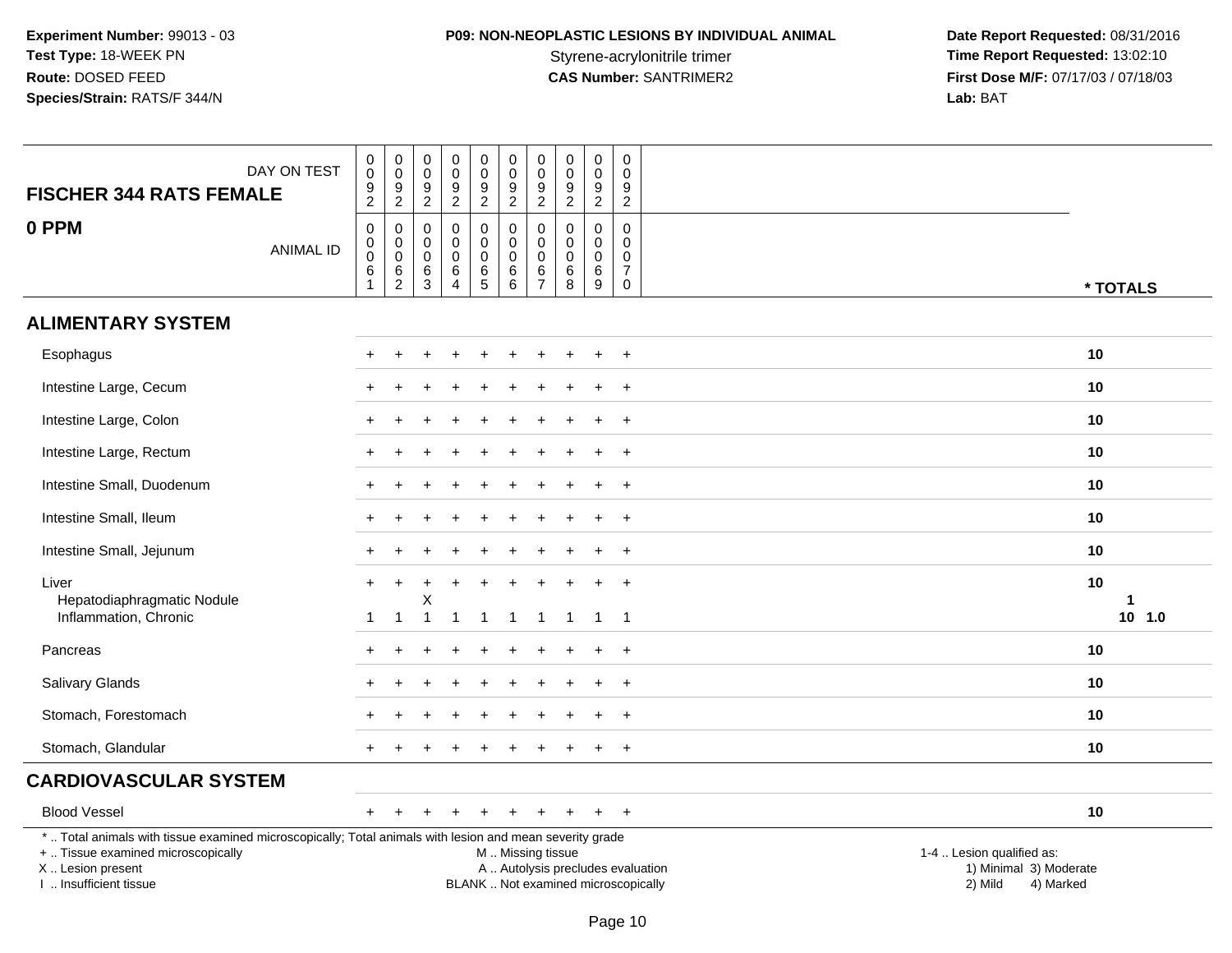# **P09: NON-NEOPLASTIC LESIONS BY INDIVIDUAL ANIMAL**

| DAY ON TEST<br><b>FISCHER 344 RATS FEMALE</b>                                                                                                                                                | $\pmb{0}$<br>$\overline{0}$<br>$\boldsymbol{9}$<br>$\overline{c}$ | $\pmb{0}$<br>$\pmb{0}$<br>$\boldsymbol{9}$<br>$\overline{c}$ | 0<br>$\mathsf{O}\xspace$<br>$\boldsymbol{9}$<br>$\overline{2}$ | $_{\rm 0}^{\rm 0}$<br>$\boldsymbol{9}$<br>$\overline{2}$           | $\begin{smallmatrix} 0\\0 \end{smallmatrix}$<br>$\frac{9}{2}$ | $\pmb{0}$<br>$\pmb{0}$<br>$\boldsymbol{9}$<br>$\overline{2}$                                  | 0<br>$\mathbf 0$<br>9<br>$\overline{2}$             | $_{\rm 0}^{\rm 0}$<br>$\boldsymbol{9}$<br>$\overline{2}$ | $_{\rm 0}^{\rm 0}$<br>9<br>$\overline{a}$                  | $\pmb{0}$<br>$\Omega$<br>9<br>$\overline{2}$                        |                                                                             |          |
|----------------------------------------------------------------------------------------------------------------------------------------------------------------------------------------------|-------------------------------------------------------------------|--------------------------------------------------------------|----------------------------------------------------------------|--------------------------------------------------------------------|---------------------------------------------------------------|-----------------------------------------------------------------------------------------------|-----------------------------------------------------|----------------------------------------------------------|------------------------------------------------------------|---------------------------------------------------------------------|-----------------------------------------------------------------------------|----------|
| 0 PPM<br><b>ANIMAL ID</b>                                                                                                                                                                    | $\pmb{0}$<br>$\pmb{0}$<br>$\mathbf 0$<br>$\,6\,$<br>$\mathbf{1}$  | 0<br>$\pmb{0}$<br>$\pmb{0}$<br>$\,6$<br>$\overline{c}$       | 0<br>0<br>$\mathbf 0$<br>$\,6$<br>3                            | $\pmb{0}$<br>$\mathbf 0$<br>$\mathbf 0$<br>$\,6$<br>$\overline{4}$ | 0<br>$\mathbf 0$<br>$\mathbf 0$<br>$\frac{6}{5}$              | $\mathbf 0$<br>$\mathbf 0$<br>$\mathbf 0$<br>$\,6\,$<br>6                                     | 0<br>$\mathbf 0$<br>$\Omega$<br>6<br>$\overline{7}$ | $\mathbf 0$<br>$\mathbf 0$<br>$\pmb{0}$<br>$\,6$<br>8    | $\mathbf 0$<br>$\mathbf 0$<br>$\mathbf 0$<br>$\frac{6}{9}$ | $\mathbf 0$<br>$\overline{0}$<br>0<br>$\boldsymbol{7}$<br>$\pmb{0}$ |                                                                             | * TOTALS |
| Heart<br>Cardiomyopathy                                                                                                                                                                      | $\ddot{}$<br>$\mathbf 1$                                          | $\div$<br>$\mathbf 1$                                        | $\div$                                                         | $\ddot{}$                                                          | +                                                             | $\ddot{}$                                                                                     | $\mathbf{1}$                                        | $\mathbf{1}$                                             | $\ddot{}$<br>$\mathbf{1}$                                  | $+$<br>$\overline{1}$                                               | 10                                                                          | 6 1.0    |
| <b>ENDOCRINE SYSTEM</b>                                                                                                                                                                      |                                                                   |                                                              |                                                                |                                                                    |                                                               |                                                                                               |                                                     |                                                          |                                                            |                                                                     |                                                                             |          |
| <b>Adrenal Cortex</b>                                                                                                                                                                        |                                                                   |                                                              |                                                                |                                                                    |                                                               |                                                                                               |                                                     |                                                          |                                                            | $\ddot{}$                                                           | 10                                                                          |          |
| Adrenal Medulla                                                                                                                                                                              |                                                                   |                                                              |                                                                |                                                                    |                                                               |                                                                                               |                                                     |                                                          | $\div$                                                     | $\overline{+}$                                                      | 10                                                                          |          |
| Parathyroid Gland                                                                                                                                                                            | M                                                                 | $+$                                                          | $\ddot{}$                                                      | $\ddot{}$                                                          | M                                                             | $+$                                                                                           | $\ddot{}$                                           | M                                                        | M +                                                        |                                                                     | 6                                                                           |          |
| <b>Pituitary Gland</b>                                                                                                                                                                       |                                                                   |                                                              |                                                                |                                                                    |                                                               | $\div$                                                                                        |                                                     |                                                          | $\ddot{}$                                                  | $+$                                                                 | 10                                                                          |          |
| <b>Thyroid Gland</b>                                                                                                                                                                         |                                                                   |                                                              |                                                                |                                                                    |                                                               |                                                                                               |                                                     |                                                          | $+$                                                        | $+$                                                                 | 10                                                                          |          |
| <b>GENERAL BODY SYSTEM</b>                                                                                                                                                                   |                                                                   |                                                              |                                                                |                                                                    |                                                               |                                                                                               |                                                     |                                                          |                                                            |                                                                     |                                                                             |          |
| <b>NONE</b>                                                                                                                                                                                  |                                                                   |                                                              |                                                                |                                                                    |                                                               |                                                                                               |                                                     |                                                          |                                                            |                                                                     |                                                                             |          |
| <b>GENITAL SYSTEM</b>                                                                                                                                                                        |                                                                   |                                                              |                                                                |                                                                    |                                                               |                                                                                               |                                                     |                                                          |                                                            |                                                                     |                                                                             |          |
| <b>Clitoral Gland</b><br>Inflammation                                                                                                                                                        | $+$                                                               | $\ddot{}$                                                    | $\ddot{}$<br>1                                                 | $\ddot{}$<br>-1                                                    | $\ddot{}$                                                     | $\ddot{}$                                                                                     | $\ddot{}$<br>1                                      | $\ddot{}$                                                | $\ddot{}$                                                  | $+$<br>$\mathbf 1$                                                  | 10                                                                          | 4 1.0    |
| Ovary                                                                                                                                                                                        | $\pm$                                                             | $\ddot{}$                                                    |                                                                | $\div$                                                             | $\ddot{}$                                                     | $\ddot{}$                                                                                     | $\pm$                                               |                                                          | $\overline{+}$                                             | $+$                                                                 | 10                                                                          |          |
| <b>Uterus</b>                                                                                                                                                                                |                                                                   |                                                              |                                                                |                                                                    |                                                               |                                                                                               |                                                     |                                                          | $\overline{+}$                                             | $\overline{+}$                                                      | 10                                                                          |          |
| <b>HEMATOPOIETIC SYSTEM</b>                                                                                                                                                                  |                                                                   |                                                              |                                                                |                                                                    |                                                               |                                                                                               |                                                     |                                                          |                                                            |                                                                     |                                                                             |          |
| <b>Bone Marrow</b>                                                                                                                                                                           |                                                                   |                                                              |                                                                |                                                                    |                                                               |                                                                                               |                                                     |                                                          | $\pm$                                                      | $+$                                                                 | 10                                                                          |          |
| *  Total animals with tissue examined microscopically; Total animals with lesion and mean severity grade<br>+  Tissue examined microscopically<br>X Lesion present<br>I. Insufficient tissue |                                                                   |                                                              |                                                                |                                                                    |                                                               | M  Missing tissue<br>A  Autolysis precludes evaluation<br>BLANK  Not examined microscopically |                                                     |                                                          |                                                            |                                                                     | 1-4  Lesion qualified as:<br>1) Minimal 3) Moderate<br>2) Mild<br>4) Marked |          |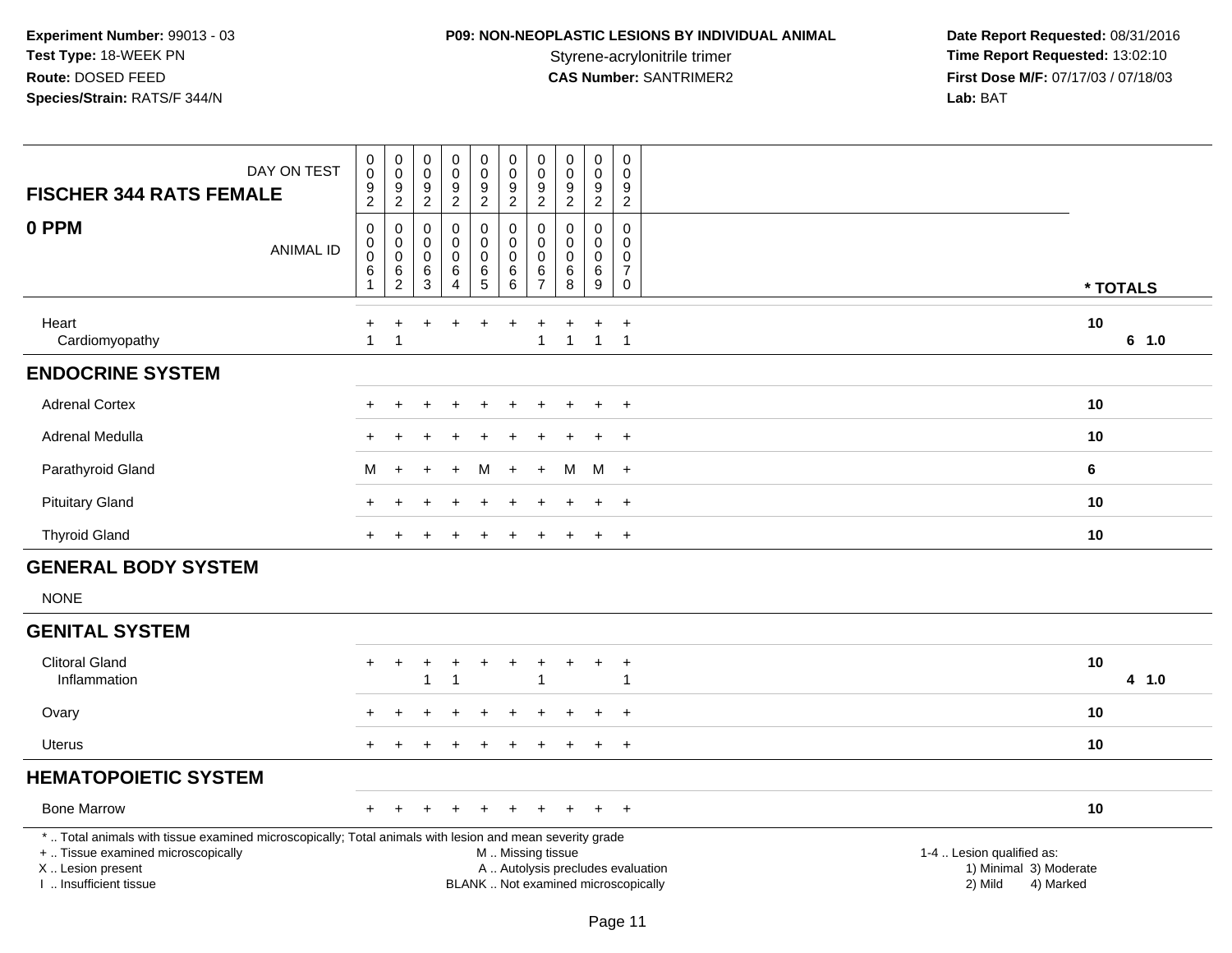# **P09: NON-NEOPLASTIC LESIONS BY INDIVIDUAL ANIMAL**

| DAY ON TEST<br><b>FISCHER 344 RATS FEMALE</b>                                                                                                                                                 | $\pmb{0}$<br>$\mathsf 0$<br>$\boldsymbol{9}$<br>$\sqrt{2}$ | $\overline{0}$<br>$\mathbf 0$<br>$9\,$<br>$\sqrt{2}$              | $\begin{smallmatrix}0\\0\end{smallmatrix}$<br>$\boldsymbol{9}$<br>$\overline{c}$ | 0<br>0<br>9<br>$\overline{a}$                          | $\pmb{0}$<br>$\frac{0}{9}$<br>$\overline{2}$ | $\pmb{0}$<br>$\pmb{0}$<br>9<br>$\overline{2}$                     | $\pmb{0}$<br>$\mathbf 0$<br>9<br>$\boldsymbol{2}$    | $\mathbf 0$<br>$\mathbf 0$<br>9<br>$\overline{c}$ | $\pmb{0}$<br>$\pmb{0}$<br>$\boldsymbol{9}$<br>$\overline{2}$ | $\pmb{0}$<br>0<br>9<br>$\overline{c}$                                   |                                                                                                                  |  |
|-----------------------------------------------------------------------------------------------------------------------------------------------------------------------------------------------|------------------------------------------------------------|-------------------------------------------------------------------|----------------------------------------------------------------------------------|--------------------------------------------------------|----------------------------------------------|-------------------------------------------------------------------|------------------------------------------------------|---------------------------------------------------|--------------------------------------------------------------|-------------------------------------------------------------------------|------------------------------------------------------------------------------------------------------------------|--|
| 0 PPM<br><b>ANIMAL ID</b>                                                                                                                                                                     | $\mathbf 0$<br>$\mathbf 0$<br>$\mathbf 0$<br>6<br>1        | $\mathbf 0$<br>$\pmb{0}$<br>$\overline{0}$<br>6<br>$\overline{2}$ | $\mathbf 0$<br>$\mathbf 0$<br>$\mathbf 0$<br>6<br>3                              | $\mathbf 0$<br>$\mathbf 0$<br>0<br>6<br>$\overline{A}$ | $\mathbf 0$<br>0<br>0<br>$^6$ 5              | $\mathbf 0$<br>$\mathbf 0$<br>$\mathbf 0$<br>6<br>$6\phantom{1}6$ | $\Omega$<br>0<br>$\mathbf{0}$<br>6<br>$\overline{7}$ | $\Omega$<br>$\Omega$<br>$\Omega$<br>6<br>8        | $\Omega$<br>$\mathbf 0$<br>$\mathbf 0$<br>$\,6\,$<br>9       | $\Omega$<br>0<br>$\mathbf 0$<br>$\boldsymbol{7}$<br>$\mathsf{O}\xspace$ | * TOTALS                                                                                                         |  |
| Lymph Node, Mandibular                                                                                                                                                                        | м                                                          | M                                                                 | M                                                                                | м                                                      | M                                            | М                                                                 | M                                                    | M                                                 | M                                                            | M                                                                       | $\pmb{0}$                                                                                                        |  |
| Lymph Node, Mesenteric<br>Inflammation, Granulomatous                                                                                                                                         | $\ddot{}$                                                  | $\div$                                                            |                                                                                  | $\ddot{}$<br>$\overline{\mathbf{1}}$                   | $\ddot{}$                                    |                                                                   |                                                      |                                                   | $\ddot{}$                                                    | $\ddot{}$                                                               | 10<br>2 1.0                                                                                                      |  |
| Spleen                                                                                                                                                                                        |                                                            |                                                                   |                                                                                  |                                                        |                                              |                                                                   |                                                      |                                                   |                                                              | $\ddot{}$                                                               | 10                                                                                                               |  |
| Thymus                                                                                                                                                                                        |                                                            |                                                                   |                                                                                  |                                                        |                                              |                                                                   |                                                      |                                                   | $\div$                                                       | $+$                                                                     | 10                                                                                                               |  |
| <b>INTEGUMENTARY SYSTEM</b>                                                                                                                                                                   |                                                            |                                                                   |                                                                                  |                                                        |                                              |                                                                   |                                                      |                                                   |                                                              |                                                                         |                                                                                                                  |  |
| Mammary Gland                                                                                                                                                                                 |                                                            |                                                                   |                                                                                  |                                                        |                                              |                                                                   |                                                      |                                                   |                                                              | $\overline{+}$                                                          | 10                                                                                                               |  |
| <b>Skin</b>                                                                                                                                                                                   |                                                            |                                                                   |                                                                                  |                                                        |                                              |                                                                   |                                                      |                                                   | $\ddot{}$                                                    | $\ddot{}$                                                               | 10                                                                                                               |  |
| <b>MUSCULOSKELETAL SYSTEM</b>                                                                                                                                                                 |                                                            |                                                                   |                                                                                  |                                                        |                                              |                                                                   |                                                      |                                                   |                                                              |                                                                         |                                                                                                                  |  |
| <b>Bone</b>                                                                                                                                                                                   | $+$                                                        |                                                                   |                                                                                  | $\ddot{}$                                              | $\ddot{}$                                    | $\ddot{}$                                                         | $\pm$                                                | $\pm$                                             | $+$                                                          | $+$                                                                     | 10                                                                                                               |  |
| <b>NERVOUS SYSTEM</b>                                                                                                                                                                         |                                                            |                                                                   |                                                                                  |                                                        |                                              |                                                                   |                                                      |                                                   |                                                              |                                                                         |                                                                                                                  |  |
| <b>Brain</b>                                                                                                                                                                                  |                                                            |                                                                   |                                                                                  |                                                        |                                              |                                                                   |                                                      |                                                   |                                                              | $+$                                                                     | 10                                                                                                               |  |
| <b>RESPIRATORY SYSTEM</b>                                                                                                                                                                     |                                                            |                                                                   |                                                                                  |                                                        |                                              |                                                                   |                                                      |                                                   |                                                              |                                                                         |                                                                                                                  |  |
| Lung<br>Inflammation, Chronic                                                                                                                                                                 |                                                            |                                                                   |                                                                                  |                                                        | $\ddot{}$                                    |                                                                   |                                                      |                                                   |                                                              | $\ddot{}$<br>$\mathbf 1$                                                | 10<br>$3 - 1.0$                                                                                                  |  |
| Nose                                                                                                                                                                                          |                                                            |                                                                   |                                                                                  |                                                        |                                              |                                                                   |                                                      |                                                   |                                                              | $\pm$                                                                   | 10                                                                                                               |  |
| Trachea                                                                                                                                                                                       |                                                            |                                                                   |                                                                                  |                                                        |                                              |                                                                   |                                                      |                                                   | $\pm$                                                        | $+$                                                                     | 10                                                                                                               |  |
| *  Total animals with tissue examined microscopically; Total animals with lesion and mean severity grade<br>+  Tissue examined microscopically<br>X  Lesion present<br>I. Insufficient tissue |                                                            |                                                                   |                                                                                  |                                                        |                                              | M  Missing tissue<br>BLANK  Not examined microscopically          |                                                      |                                                   |                                                              |                                                                         | 1-4  Lesion qualified as:<br>A  Autolysis precludes evaluation<br>1) Minimal 3) Moderate<br>2) Mild<br>4) Marked |  |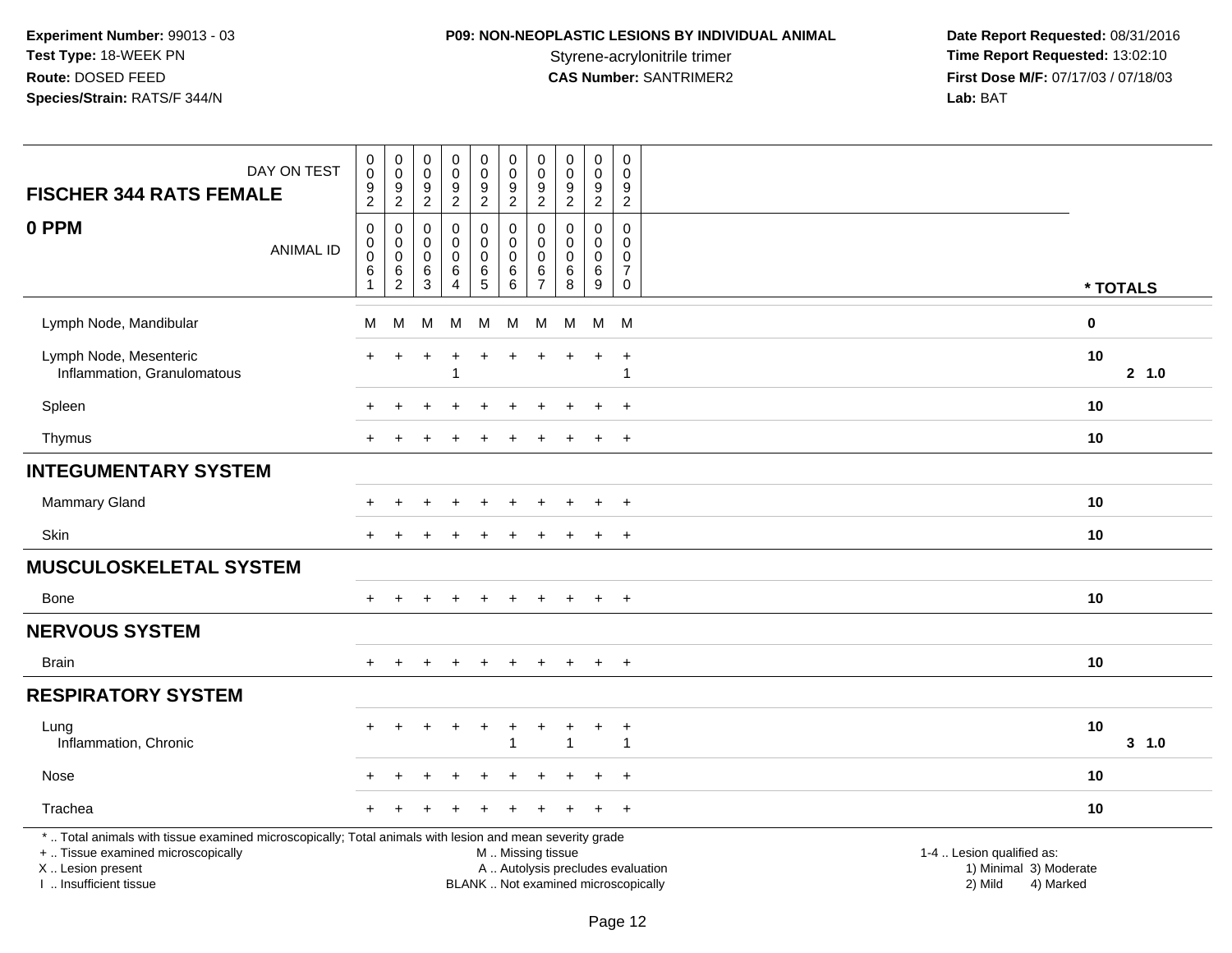## **P09: NON-NEOPLASTIC LESIONS BY INDIVIDUAL ANIMAL**

 **Date Report Requested:** 08/31/2016 Styrene-acrylonitrile trimer<br>
CAS Number: SANTRIMER2<br> **CAS Number:** SANTRIMER2<br> **Time Report Requested:** 13:02:10 **First Dose M/F:** 07/17/03 / 07/18/03<br>Lab: BAT **Lab:** BAT

| <b>FISCHER 344 RATS FEMALE</b> | DAY ON TEST      | $_{\rm 0}^{\rm 0}$<br>$\boldsymbol{9}$<br>$\boldsymbol{2}$ | $\begin{smallmatrix}0\\0\end{smallmatrix}$<br>$\boldsymbol{9}$<br>$\boldsymbol{2}$ | $\begin{smallmatrix}0\\0\\9\end{smallmatrix}$<br>$\sqrt{2}$         | $\begin{smallmatrix}0\0\0\9\end{smallmatrix}$<br>$\overline{2}$  | $\begin{smallmatrix}0\0\0\end{smallmatrix}$<br>9<br>$\overline{c}$ | $_{\rm 0}^{\rm 0}$<br>9<br>$\overline{c}$     | $\begin{smallmatrix}0\0\0\end{smallmatrix}$<br>$\boldsymbol{9}$<br>$\boldsymbol{2}$ | $\begin{smallmatrix} 0\\0 \end{smallmatrix}$<br>9<br>$\overline{c}$ | $\begin{smallmatrix} 0\\0 \end{smallmatrix}$<br>$\boldsymbol{9}$<br>$\overline{c}$ | 0<br>0<br>9<br>$\overline{c}$      |    |          |
|--------------------------------|------------------|------------------------------------------------------------|------------------------------------------------------------------------------------|---------------------------------------------------------------------|------------------------------------------------------------------|--------------------------------------------------------------------|-----------------------------------------------|-------------------------------------------------------------------------------------|---------------------------------------------------------------------|------------------------------------------------------------------------------------|------------------------------------|----|----------|
| 0 PPM                          | <b>ANIMAL ID</b> | 0<br>$\mathsf{O}\xspace$<br>0<br>$\,6$                     | $_{\rm 0}^{\rm 0}$<br>$\mathbf 0$<br>$\,6\,$<br>$\overline{2}$                     | $\begin{smallmatrix} 0\\0 \end{smallmatrix}$<br>$\pmb{0}$<br>$^6_3$ | $_{\rm 0}^{\rm 0}$<br>$\begin{array}{c} 0 \\ 6 \\ 4 \end{array}$ | $_0^0$<br>0<br>6<br>5                                              | $\pmb{0}$<br>$\boldsymbol{0}$<br>$\,6\,$<br>6 | $\begin{smallmatrix}0\\0\end{smallmatrix}$<br>$\pmb{0}$<br>$\frac{6}{7}$            | 0<br>6<br>8                                                         | 0<br>$\pmb{0}$<br>0<br>$\,6$<br>9                                                  | 0<br>0<br>0<br>$\overline{ }$<br>0 |    | * TOTALS |
| <b>SPECIAL SENSES SYSTEM</b>   |                  |                                                            |                                                                                    |                                                                     |                                                                  |                                                                    |                                               |                                                                                     |                                                                     |                                                                                    |                                    |    |          |
| Eye                            |                  |                                                            |                                                                                    |                                                                     | $+$                                                              | $\ddot{}$                                                          | $+$                                           | $+$                                                                                 | $+$                                                                 |                                                                                    | $+$ $+$                            | 10 |          |
| Harderian Gland                |                  |                                                            |                                                                                    |                                                                     |                                                                  |                                                                    |                                               |                                                                                     | $+$                                                                 |                                                                                    | $+$ $+$                            | 10 |          |
| <b>URINARY SYSTEM</b>          |                  |                                                            |                                                                                    |                                                                     |                                                                  |                                                                    |                                               |                                                                                     |                                                                     |                                                                                    |                                    |    |          |
| Kidney<br>Nephropathy          |                  | $+$                                                        |                                                                                    |                                                                     |                                                                  | $\div$                                                             | $+$                                           | $+$                                                                                 | $+$                                                                 |                                                                                    | $+$ $+$                            | 10 | 2, 1.0   |
| <b>Urinary Bladder</b>         |                  |                                                            |                                                                                    |                                                                     |                                                                  | $\ddot{}$                                                          |                                               | $+$                                                                                 | $+$                                                                 | $+$                                                                                | $+$                                | 10 |          |

\* .. Total animals with tissue examined microscopically; Total animals with lesion and mean severity grade

+ .. Tissue examined microscopically

X .. Lesion present

I .. Insufficient tissue

M .. Missing tissue

Lesion present A .. Autolysis precludes evaluation 1) Minimal 3) Moderate

1-4 .. Lesion qualified as:<br>1) Minimal 3) Moderate BLANK .. Not examined microscopically 2) Mild 4) Marked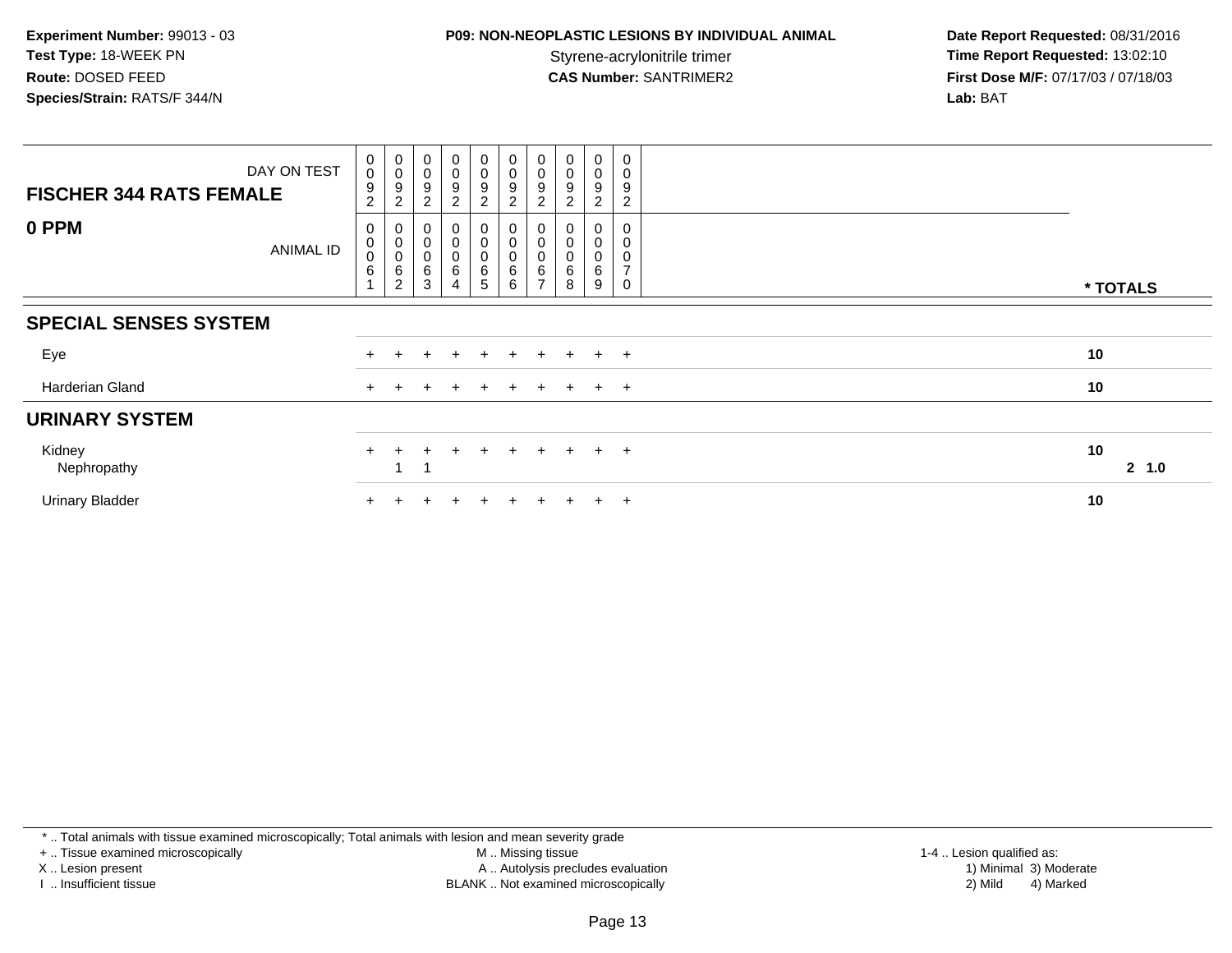## **P09: NON-NEOPLASTIC LESIONS BY INDIVIDUAL ANIMAL**

 **Date Report Requested:** 08/31/2016 Styrene-acrylonitrile trimer<br>
CAS Number: SANTRIMER2<br> **CAS Number:** SANTRIMER2<br> **Time Report Requested:** 13:02:10 **First Dose M/F:** 07/17/03 / 07/18/03<br>**Lab:** BAT **Lab:** BAT

| DAY ON TEST<br><b>FISCHER 344 RATS FEMALE</b>                                                                     | 0<br>0<br>$\frac{9}{2}$          | 0<br>0<br>$\frac{9}{2}$                         | 0<br>$\mathbf 0$<br>$\frac{9}{2}$            | $\Omega$<br>$\Omega$<br>9<br>$\boldsymbol{2}$ | 0<br>$\Omega$<br>9<br>$\sqrt{2}$                  | 0<br>$\mathsf 0$<br>9<br>$\overline{2}$                 | 0<br>$\mathbf 0$<br>$\frac{9}{2}$               | $\Omega$<br>$\Omega$<br>9<br>$\overline{2}$ | 0<br>0<br>$\frac{9}{2}$            | $\mathbf 0$<br>0<br>9<br>$\overline{2}$   |                |                       |
|-------------------------------------------------------------------------------------------------------------------|----------------------------------|-------------------------------------------------|----------------------------------------------|-----------------------------------------------|---------------------------------------------------|---------------------------------------------------------|-------------------------------------------------|---------------------------------------------|------------------------------------|-------------------------------------------|----------------|-----------------------|
| <b>100 PPM</b><br><b>ANIMAL ID</b>                                                                                | 0<br>0<br>0<br>$\overline{7}$    | 0<br>0<br>0<br>$\overline{7}$<br>$\overline{2}$ | 0<br>0<br>$\mathbf 0$<br>$\overline{7}$<br>3 | 0<br>0<br>0<br>$\overline{7}$<br>4            | 0<br>0<br>0<br>$\boldsymbol{7}$<br>$\overline{5}$ | $\mathbf{0}$<br>0<br>$\mathbf 0$<br>$\overline{7}$<br>6 | 0<br>0<br>0<br>$\overline{7}$<br>$\overline{7}$ | 0<br>0<br>0<br>$\overline{7}$<br>8          | 0<br>0<br>0<br>$\overline{7}$<br>9 | $\mathbf 0$<br>0<br>0<br>8<br>$\mathbf 0$ |                | * TOTALS              |
| <b>ALIMENTARY SYSTEM</b>                                                                                          |                                  |                                                 |                                              |                                               |                                                   |                                                         |                                                 |                                             |                                    |                                           |                |                       |
| Liver<br>Hepatodiaphragmatic Nodule<br>Inflammation, Chronic                                                      | $\ddot{}$<br>X<br>$\overline{1}$ |                                                 |                                              |                                               |                                                   |                                                         | $\ddot{}$<br>$\pmb{\times}$<br>1                |                                             |                                    |                                           | $\overline{2}$ | $\mathbf{2}$<br>2 1.0 |
| <b>CARDIOVASCULAR SYSTEM</b>                                                                                      |                                  |                                                 |                                              |                                               |                                                   |                                                         |                                                 |                                             |                                    |                                           |                |                       |
| <b>NONE</b>                                                                                                       |                                  |                                                 |                                              |                                               |                                                   |                                                         |                                                 |                                             |                                    |                                           |                |                       |
| <b>ENDOCRINE SYSTEM</b>                                                                                           |                                  |                                                 |                                              |                                               |                                                   |                                                         |                                                 |                                             |                                    |                                           |                |                       |
| <b>NONE</b>                                                                                                       |                                  |                                                 |                                              |                                               |                                                   |                                                         |                                                 |                                             |                                    |                                           |                |                       |
| <b>GENERAL BODY SYSTEM</b>                                                                                        |                                  |                                                 |                                              |                                               |                                                   |                                                         |                                                 |                                             |                                    |                                           |                |                       |
| <b>NONE</b>                                                                                                       |                                  |                                                 |                                              |                                               |                                                   |                                                         |                                                 |                                             |                                    |                                           |                |                       |
| <b>GENITAL SYSTEM</b>                                                                                             |                                  |                                                 |                                              |                                               |                                                   |                                                         |                                                 |                                             |                                    |                                           |                |                       |
| <b>NONE</b>                                                                                                       |                                  |                                                 |                                              |                                               |                                                   |                                                         |                                                 |                                             |                                    |                                           |                |                       |
| <b>HEMATOPOIETIC SYSTEM</b>                                                                                       |                                  |                                                 |                                              |                                               |                                                   |                                                         |                                                 |                                             |                                    |                                           |                |                       |
| <b>NONE</b>                                                                                                       |                                  |                                                 |                                              |                                               |                                                   |                                                         |                                                 |                                             |                                    |                                           |                |                       |
| <b>INTEGUMENTARY SYSTEM</b>                                                                                       |                                  |                                                 |                                              |                                               |                                                   |                                                         |                                                 |                                             |                                    |                                           |                |                       |
| <b>NONE</b>                                                                                                       |                                  |                                                 |                                              |                                               |                                                   |                                                         |                                                 |                                             |                                    |                                           |                |                       |
| <b>MUSCULOSKELETAL SYSTEM</b>                                                                                     |                                  |                                                 |                                              |                                               |                                                   |                                                         |                                                 |                                             |                                    |                                           |                |                       |
| * Tetal sistered with theme emerges at advancement with Tetal sistered with leaders and account complete supplier |                                  |                                                 |                                              |                                               |                                                   |                                                         |                                                 |                                             |                                    |                                           |                |                       |

\* .. Total animals with tissue examined microscopically; Total animals with lesion and mean severity grade

+ .. Tissue examined microscopically

X .. Lesion present

I .. Insufficient tissue

M .. Missing tissue

A .. Autolysis precludes evaluation

BLANK .. Not examined microscopically 2) Mild 4) Marked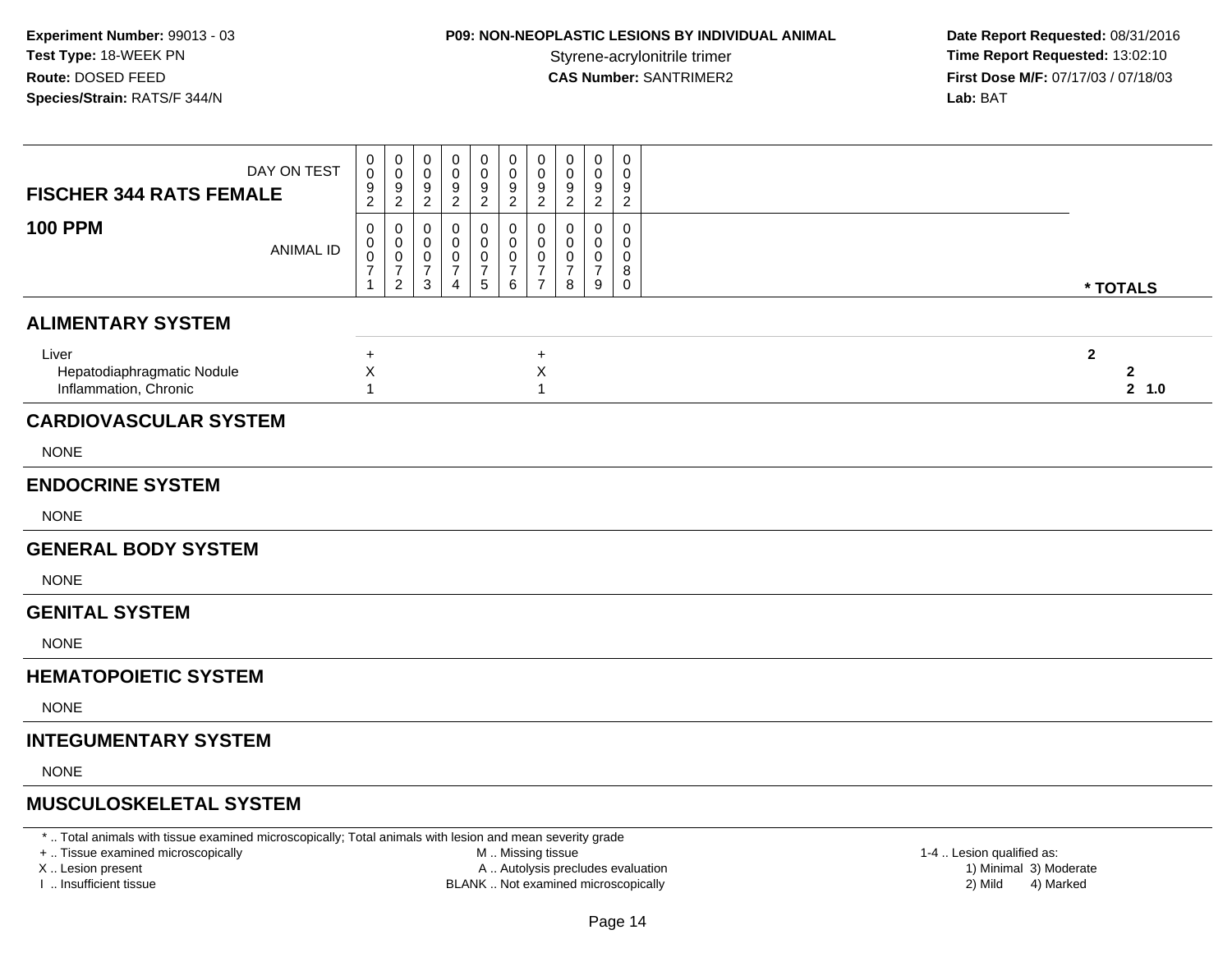## **P09: NON-NEOPLASTIC LESIONS BY INDIVIDUAL ANIMAL**

 **Date Report Requested:** 08/31/2016 Styrene-acrylonitrile trimer<br>
CAS Number: SANTRIMER2<br> **CAS Number:** SANTRIMER2<br> **Time Report Requested:** 13:02:10 **First Dose M/F:** 07/17/03 / 07/18/03<br>**Lab:** BAT **Lab:** BAT

| DAY ON TEST<br><b>FISCHER 344 RATS FEMALE</b> | 0<br>0<br>9<br>ົ<br>$\epsilon$ | U<br>ັບ<br>9<br>ົ<br><u>_</u> | 0<br>0<br>9<br><sup>o</sup> | 0 | 0<br>v<br>a | υ<br>U<br>9 | 9 | ◡<br>ν<br>a | 0<br>0<br>9<br>ົ           | $\cap$<br>9   |          |
|-----------------------------------------------|--------------------------------|-------------------------------|-----------------------------|---|-------------|-------------|---|-------------|----------------------------|---------------|----------|
| <b>100 PPM</b><br><b>ANIMAL ID</b>            | 0<br>U<br>v                    | U<br>v<br>v<br>າ<br><u>_</u>  | 0<br>0<br>0<br>ົ<br>J.      | 4 | 5           | O<br>6      | 0 | ν<br>8      | $\mathbf 0$<br>0<br>0<br>9 | $\Omega$<br>0 | * TOTALS |

NONE

#### **NERVOUS SYSTEM**

NONE

#### **RESPIRATORY SYSTEM**

NONE

#### **SPECIAL SENSES SYSTEM**

NONE

#### **URINARY SYSTEM**

NONE

\* .. Total animals with tissue examined microscopically; Total animals with lesion and mean severity grade

+ .. Tissue examined microscopically

X .. Lesion present

I .. Insufficient tissue

 M .. Missing tissueA .. Autolysis precludes evaluation

BLANK .. Not examined microscopically 2) Mild 4) Marked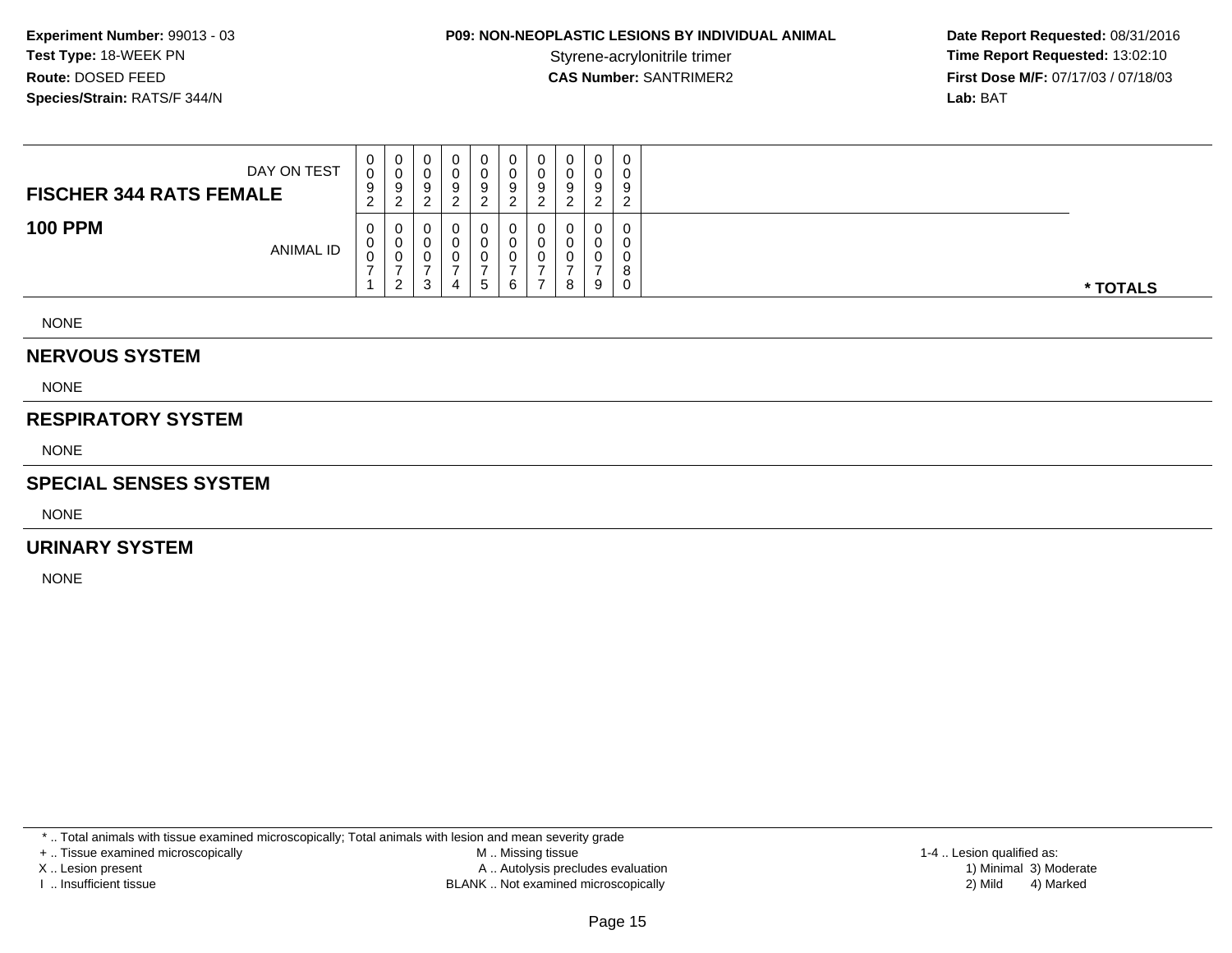## **P09: NON-NEOPLASTIC LESIONS BY INDIVIDUAL ANIMAL**

 **Date Report Requested:** 08/31/2016 Styrene-acrylonitrile trimer<br>
CAS Number: SANTRIMER2<br> **CAS Number:** SANTRIMER2<br> **Time Report Requested:** 13:02:10 **First Dose M/F:** 07/17/03 / 07/18/03<br>**Lab:** BAT **Lab:** BAT

| <b>FISCHER 344 RATS FEMALE</b> | DAY ON TEST      | 0<br>$\mathbf 0$<br>9<br>$\overline{c}$ | 0<br>0<br>$\frac{9}{2}$                      | 0<br>0<br>9<br>$\overline{c}$  | 0<br>0<br>9<br>$\overline{c}$      | 0<br>$\mathbf 0$<br>$9\,$<br>$\overline{2}$          | 0<br>$\pmb{0}$<br>$\boldsymbol{9}$<br>$\boldsymbol{2}$ | 0<br>0<br>9<br>$\overline{2}$                          | 0<br>0<br>9<br>$\overline{c}$ | 0<br>$\mathbf 0$<br>9<br>$\overline{2}$ | $\mathbf 0$<br>$\Omega$<br>9<br>$\overline{2}$ |                        |  |
|--------------------------------|------------------|-----------------------------------------|----------------------------------------------|--------------------------------|------------------------------------|------------------------------------------------------|--------------------------------------------------------|--------------------------------------------------------|-------------------------------|-----------------------------------------|------------------------------------------------|------------------------|--|
| <b>200 PPM</b>                 | <b>ANIMAL ID</b> | 0<br>0<br>$\mathbf 0$<br>8              | 0<br>$\pmb{0}$<br>$\pmb{0}$<br>$\frac{8}{2}$ | 0<br>0<br>0<br>8<br>$\sqrt{3}$ | 0<br>0<br>0<br>8<br>$\overline{4}$ | 0<br>$\mathbf 0$<br>$\pmb{0}$<br>8<br>$\overline{5}$ | 0<br>$\pmb{0}$<br>$\mathbf 0$<br>$^8_6$                | 0<br>$\mathbf 0$<br>$\mathbf 0$<br>8<br>$\overline{7}$ | 0<br>0<br>0<br>8<br>8         | 0<br>0<br>0<br>8<br>9                   | $\mathbf 0$<br>0<br>0<br>9<br>$\mathbf 0$      | * TOTALS               |  |
| <b>ALIMENTARY SYSTEM</b>       |                  |                                         |                                              |                                |                                    |                                                      |                                                        |                                                        |                               |                                         |                                                |                        |  |
| Mesentery<br>Fat, Necrosis     |                  |                                         |                                              |                                |                                    |                                                      |                                                        |                                                        |                               |                                         | $\ddot{}$<br>$\mathbf{1}$                      | $\mathbf 1$<br>$1 1.0$ |  |
| <b>CARDIOVASCULAR SYSTEM</b>   |                  |                                         |                                              |                                |                                    |                                                      |                                                        |                                                        |                               |                                         |                                                |                        |  |
| <b>NONE</b>                    |                  |                                         |                                              |                                |                                    |                                                      |                                                        |                                                        |                               |                                         |                                                |                        |  |
| <b>ENDOCRINE SYSTEM</b>        |                  |                                         |                                              |                                |                                    |                                                      |                                                        |                                                        |                               |                                         |                                                |                        |  |
| <b>NONE</b>                    |                  |                                         |                                              |                                |                                    |                                                      |                                                        |                                                        |                               |                                         |                                                |                        |  |
| <b>GENERAL BODY SYSTEM</b>     |                  |                                         |                                              |                                |                                    |                                                      |                                                        |                                                        |                               |                                         |                                                |                        |  |
| <b>NONE</b>                    |                  |                                         |                                              |                                |                                    |                                                      |                                                        |                                                        |                               |                                         |                                                |                        |  |
| <b>GENITAL SYSTEM</b>          |                  |                                         |                                              |                                |                                    |                                                      |                                                        |                                                        |                               |                                         |                                                |                        |  |
| <b>NONE</b>                    |                  |                                         |                                              |                                |                                    |                                                      |                                                        |                                                        |                               |                                         |                                                |                        |  |
| <b>HEMATOPOIETIC SYSTEM</b>    |                  |                                         |                                              |                                |                                    |                                                      |                                                        |                                                        |                               |                                         |                                                |                        |  |
| <b>NONE</b>                    |                  |                                         |                                              |                                |                                    |                                                      |                                                        |                                                        |                               |                                         |                                                |                        |  |
| <b>INTEGUMENTARY SYSTEM</b>    |                  |                                         |                                              |                                |                                    |                                                      |                                                        |                                                        |                               |                                         |                                                |                        |  |
| <b>NONE</b>                    |                  |                                         |                                              |                                |                                    |                                                      |                                                        |                                                        |                               |                                         |                                                |                        |  |
| <b>MUSCULOSKELETAL SYSTEM</b>  |                  |                                         |                                              |                                |                                    |                                                      |                                                        |                                                        |                               |                                         |                                                |                        |  |
|                                |                  |                                         |                                              |                                |                                    |                                                      |                                                        |                                                        |                               |                                         |                                                |                        |  |

\* .. Total animals with tissue examined microscopically; Total animals with lesion and mean severity grade

+ .. Tissue examined microscopically

X .. Lesion present

I .. Insufficient tissue

M .. Missing tissue

A .. Autolysis precludes evaluation

BLANK .. Not examined microscopically 2) Mild 4) Marked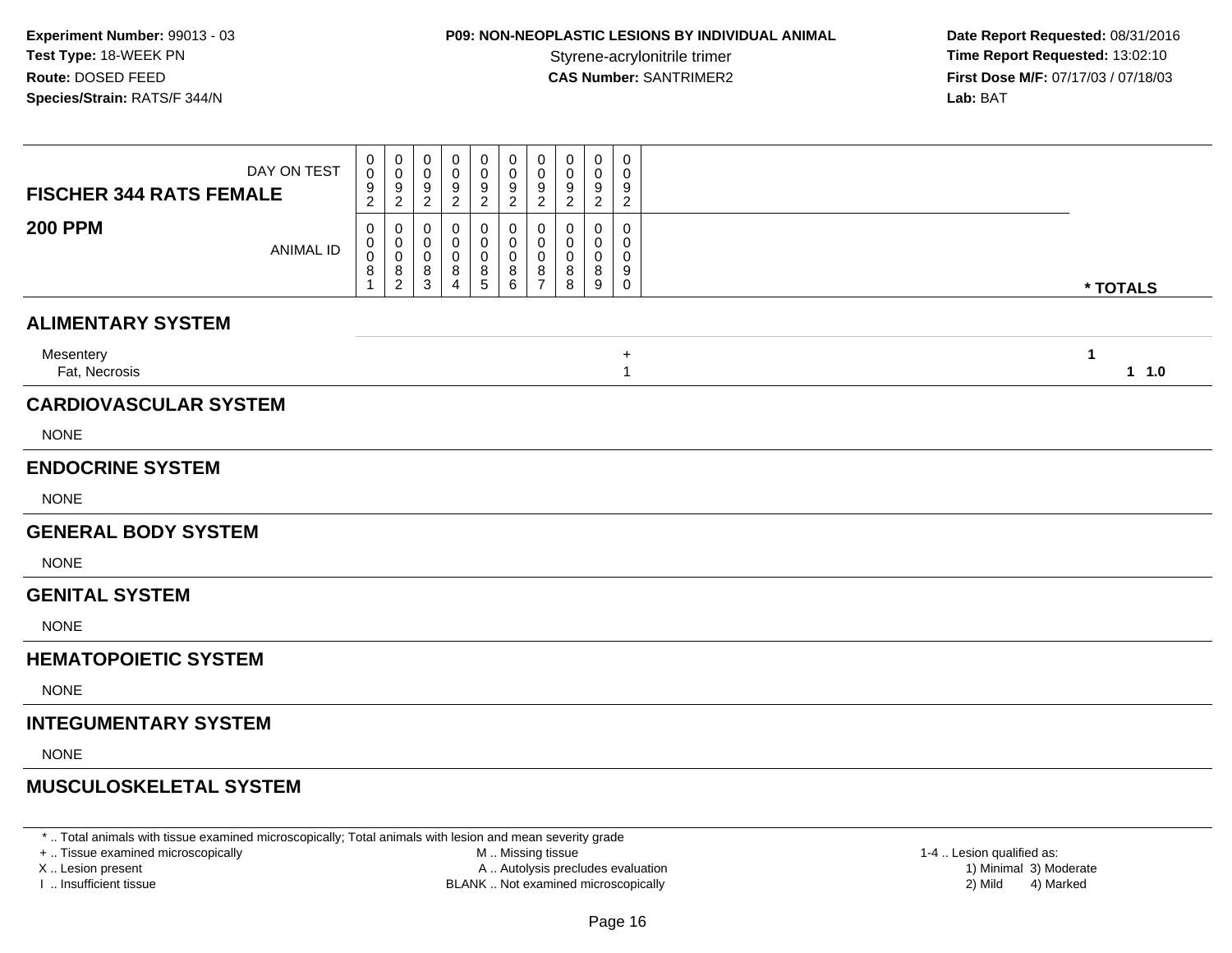## **P09: NON-NEOPLASTIC LESIONS BY INDIVIDUAL ANIMAL**

 **Date Report Requested:** 08/31/2016 Styrene-acrylonitrile trimer<br>
CAS Number: SANTRIMER2<br> **CAS Number:** SANTRIMER2<br> **Time Report Requested:** 13:02:10 **First Dose M/F:** 07/17/03 / 07/18/03<br>**Lab:** BAT **Lab:** BAT

| DAY ON TEST<br><b>FISCHER 344 RATS FEMALE</b> | $\mathbf{0}$<br>0<br>9<br>ົ<br>$\epsilon$ | 0<br>◡<br>9<br>ົ<br><u>_</u>       | v<br>9      |  | 0<br>ν<br>9<br>ົ            | 9           | 0<br>0<br>9<br>ົາ      | 0<br>0<br>9<br>ົ      |               |  |
|-----------------------------------------------|-------------------------------------------|------------------------------------|-------------|--|-----------------------------|-------------|------------------------|-----------------------|---------------|--|
| <b>200 PPM</b><br><b>ANIMAL ID</b>            | $\mathbf{0}$<br>0<br>0<br>$\circ$         | 0<br>U<br>U<br>8<br>$\overline{2}$ | 8<br>⌒<br>ت |  | 0<br>υ<br>8<br><sub>5</sub> | Ω<br>O<br>6 | 0<br>-C<br>0<br>്<br>- | 0<br>0<br>0<br>8<br>8 | $\Omega$<br>9 |  |

NONE

#### **NERVOUS SYSTEM**

NONE

#### **RESPIRATORY SYSTEM**

NONE

#### **SPECIAL SENSES SYSTEM**

NONE

#### **URINARY SYSTEM**

NONE

\* .. Total animals with tissue examined microscopically; Total animals with lesion and mean severity grade

+ .. Tissue examined microscopically

X .. Lesion present

I .. Insufficient tissue

 M .. Missing tissueA .. Autolysis precludes evaluation

BLANK .. Not examined microscopically 2) Mild 4) Marked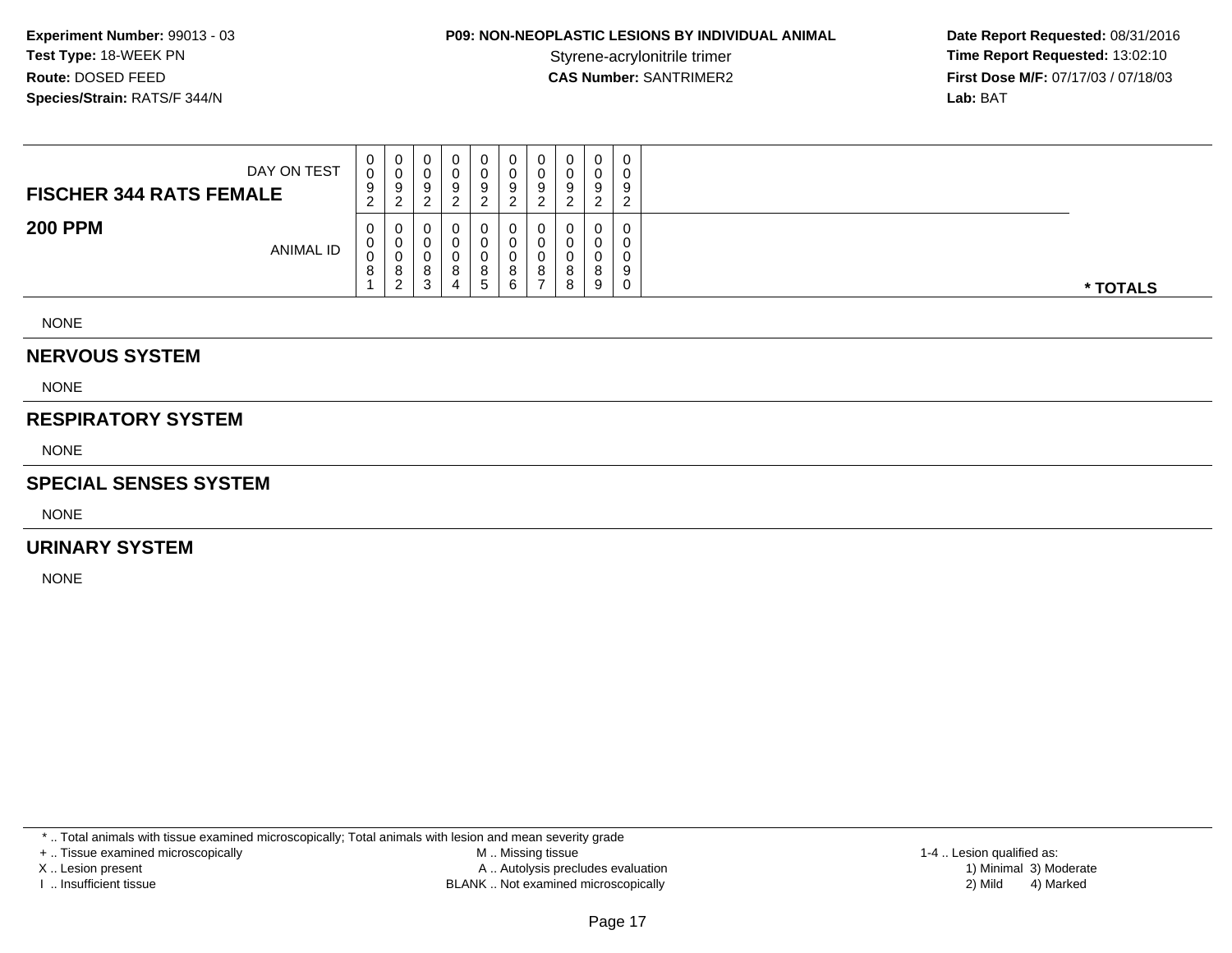## **P09: NON-NEOPLASTIC LESIONS BY INDIVIDUAL ANIMAL**

 **Date Report Requested:** 08/31/2016 Styrene-acrylonitrile trimer<br>
CAS Number: SANTRIMER2<br> **CAS Number:** SANTRIMER2<br> **Time Report Requested:** 13:02:10 **First Dose M/F:** 07/17/03 / 07/18/03<br>**Lab:** BAT **Lab:** BAT

| * TOTALS                   |
|----------------------------|
|                            |
| $\mathbf{1}$<br>1<br>1 1.0 |
|                            |
|                            |
|                            |
|                            |
|                            |
|                            |
|                            |
|                            |
|                            |
|                            |
|                            |
|                            |
|                            |

\* .. Total animals with tissue examined microscopically; Total animals with lesion and mean severity grade

+ .. Tissue examined microscopically

X .. Lesion present

I .. Insufficient tissue

M .. Missing tissue

A .. Autolysis precludes evaluation

BLANK .. Not examined microscopically 2) Mild 4) Marked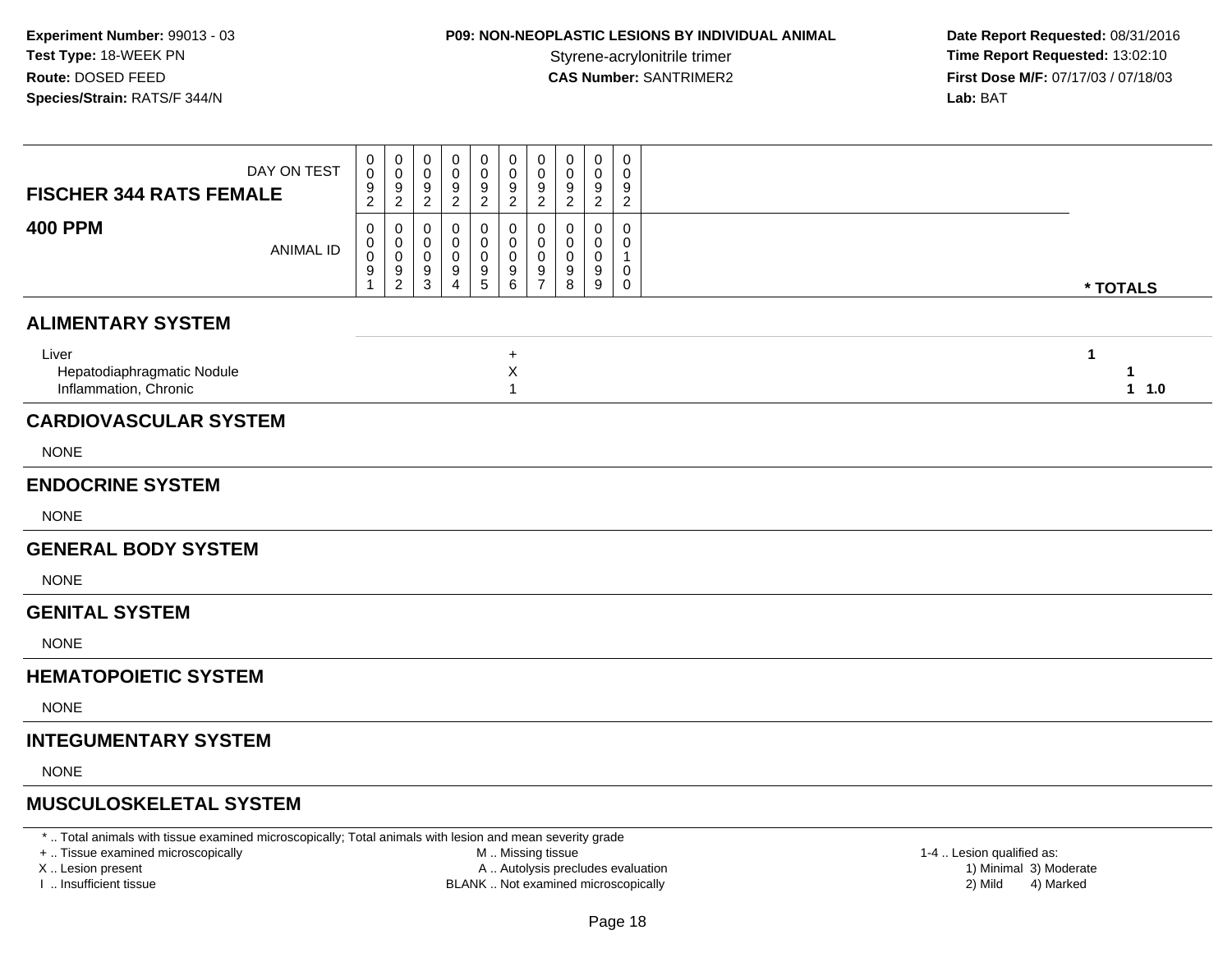## **P09: NON-NEOPLASTIC LESIONS BY INDIVIDUAL ANIMAL**

 **Date Report Requested:** 08/31/2016 Styrene-acrylonitrile trimer<br>
CAS Number: SANTRIMER2<br> **CAS Number:** SANTRIMER2<br> **Time Report Requested:** 13:02:10 **First Dose M/F:** 07/17/03 / 07/18/03<br>**Lab:** BAT **Lab:** BAT

| DAY ON TEST<br><b>FISCHER 344 RATS FEMALE</b> | 0<br>0<br>9<br>ົ<br>$\epsilon$ | U<br>ັບ<br>9<br>ົ<br><u>_</u>     | 0<br>0<br>9<br><sup>o</sup>     | 0 | 0<br>v<br>a       | υ<br>U<br>9 | 9      | ◡<br>v<br>a | 0<br>0<br>9<br>ົ                | $\cap$<br>9 |          |
|-----------------------------------------------|--------------------------------|-----------------------------------|---------------------------------|---|-------------------|-------------|--------|-------------|---------------------------------|-------------|----------|
| <b>400 PPM</b><br><b>ANIMAL ID</b>            | 0<br>U<br>0<br>9               | U<br>v<br>◡<br>9<br>ົ<br><u>_</u> | 0<br>0<br>0<br>9<br>$\sim$<br>P | 4 | a<br><sub>5</sub> | O<br>9      | 0<br>9 | 9<br>8      | $\mathbf 0$<br>0<br>0<br>9<br>9 | $\Omega$    | * TOTALS |

NONE

#### **NERVOUS SYSTEM**

NONE

#### **RESPIRATORY SYSTEM**

NONE

#### **SPECIAL SENSES SYSTEM**

NONE

#### **URINARY SYSTEM**

NONE

\* .. Total animals with tissue examined microscopically; Total animals with lesion and mean severity grade

+ .. Tissue examined microscopically

X .. Lesion present

I .. Insufficient tissue

 M .. Missing tissueA .. Autolysis precludes evaluation

BLANK .. Not examined microscopically 2) Mild 4) Marked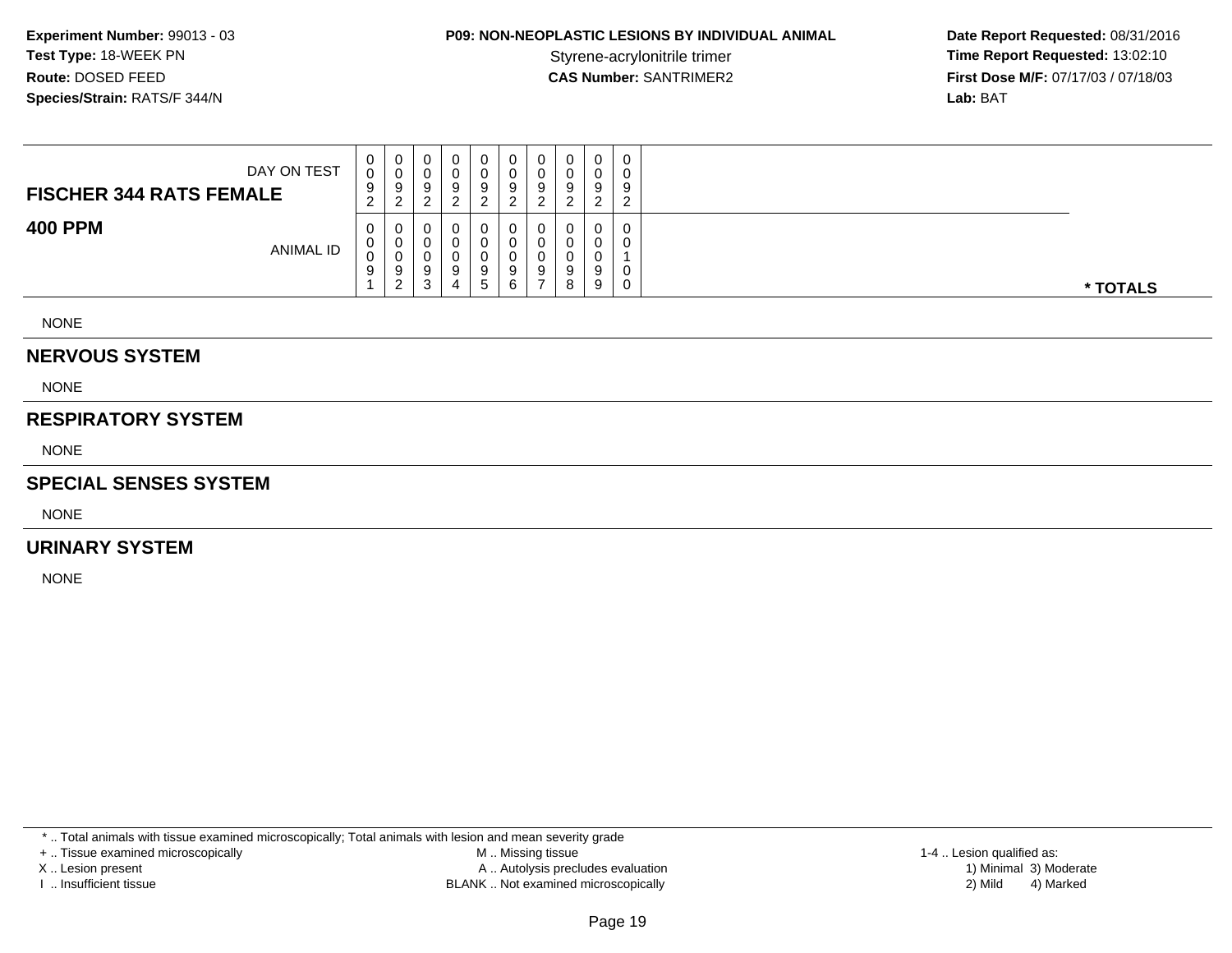## **P09: NON-NEOPLASTIC LESIONS BY INDIVIDUAL ANIMAL**

 **Date Report Requested:** 08/31/2016 Styrene-acrylonitrile trimer<br>
CAS Number: SANTRIMER2<br> **CAS Number:** SANTRIMER2<br> **Time Report Requested:** 13:02:10 **First Dose M/F:** 07/17/03 / 07/18/03<br>**Lab:** BAT **Lab:** BAT

| DAY ON TEST<br><b>FISCHER 344 RATS FEMALE</b> | 0<br>$\pmb{0}$<br>$\frac{9}{2}$                     | 0<br>$\pmb{0}$<br>$\frac{9}{2}$                           | 0<br>0<br>9<br>$\overline{c}$ | 0<br>0<br>$\frac{9}{2}$          | 0<br>$\pmb{0}$<br>$\frac{9}{2}$                                         | 0<br>0<br>$\frac{9}{2}$                              | 0<br>$\pmb{0}$<br>$\frac{9}{2}$         | 0<br>0<br>$\frac{9}{2}$ | $\pmb{0}$<br>$\pmb{0}$<br>$\frac{9}{2}$ | $\pmb{0}$<br>0<br>9<br>$\overline{c}$               |  |           |
|-----------------------------------------------|-----------------------------------------------------|-----------------------------------------------------------|-------------------------------|----------------------------------|-------------------------------------------------------------------------|------------------------------------------------------|-----------------------------------------|-------------------------|-----------------------------------------|-----------------------------------------------------|--|-----------|
| <b>800 PPM</b><br><b>ANIMAL ID</b>            | 0<br>$\pmb{0}$<br>$\mathbf{1}$<br>0<br>$\mathbf{1}$ | 0<br>$\pmb{0}$<br>$\mathbf{1}$<br>$\pmb{0}$<br>$\sqrt{2}$ | 0<br>0<br>1<br>0<br>3         | 0<br>0<br>$\mathbf{1}$<br>0<br>4 | 0<br>$\pmb{0}$<br>$\mathbf{1}$<br>$\begin{array}{c} 0 \\ 5 \end{array}$ | 0<br>0<br>1<br>$\begin{array}{c} 0 \\ 6 \end{array}$ | 0<br>0<br>$\mathbf{1}$<br>$\frac{0}{7}$ | 0<br>0<br>-1<br>0<br>8  | 0<br>0<br>$\mathbf{1}$<br>0<br>9        | 0<br>0<br>$\mathbf{1}$<br>$\mathbf{1}$<br>$\pmb{0}$ |  | * TOTALS  |
| <b>ALIMENTARY SYSTEM</b>                      |                                                     |                                                           |                               |                                  |                                                                         |                                                      |                                         |                         |                                         |                                                     |  |           |
| Liver<br>Hepatodiaphragmatic Nodule           |                                                     |                                                           |                               |                                  |                                                                         |                                                      |                                         |                         | $\ddot{}$<br>$\pmb{\times}$             |                                                     |  | 1<br>1    |
| <b>CARDIOVASCULAR SYSTEM</b>                  |                                                     |                                                           |                               |                                  |                                                                         |                                                      |                                         |                         |                                         |                                                     |  |           |
| <b>NONE</b>                                   |                                                     |                                                           |                               |                                  |                                                                         |                                                      |                                         |                         |                                         |                                                     |  |           |
| <b>ENDOCRINE SYSTEM</b>                       |                                                     |                                                           |                               |                                  |                                                                         |                                                      |                                         |                         |                                         |                                                     |  |           |
| <b>NONE</b>                                   |                                                     |                                                           |                               |                                  |                                                                         |                                                      |                                         |                         |                                         |                                                     |  |           |
| <b>GENERAL BODY SYSTEM</b>                    |                                                     |                                                           |                               |                                  |                                                                         |                                                      |                                         |                         |                                         |                                                     |  |           |
| <b>NONE</b>                                   |                                                     |                                                           |                               |                                  |                                                                         |                                                      |                                         |                         |                                         |                                                     |  |           |
| <b>GENITAL SYSTEM</b>                         |                                                     |                                                           |                               |                                  |                                                                         |                                                      |                                         |                         |                                         |                                                     |  |           |
| Ovary<br>Periovarian Tissue, Cyst             |                                                     |                                                           | $\ddot{}$<br>$\mathbf{1}$     |                                  |                                                                         |                                                      |                                         |                         |                                         |                                                     |  | 1<br>11.0 |
| <b>HEMATOPOIETIC SYSTEM</b>                   |                                                     |                                                           |                               |                                  |                                                                         |                                                      |                                         |                         |                                         |                                                     |  |           |
| <b>NONE</b>                                   |                                                     |                                                           |                               |                                  |                                                                         |                                                      |                                         |                         |                                         |                                                     |  |           |
| <b>INTEGUMENTARY SYSTEM</b>                   |                                                     |                                                           |                               |                                  |                                                                         |                                                      |                                         |                         |                                         |                                                     |  |           |
| <b>NONE</b>                                   |                                                     |                                                           |                               |                                  |                                                                         |                                                      |                                         |                         |                                         |                                                     |  |           |
| <b>MUSCULOSKELETAL SYSTEM</b>                 |                                                     |                                                           |                               |                                  |                                                                         |                                                      |                                         |                         |                                         |                                                     |  |           |

\* .. Total animals with tissue examined microscopically; Total animals with lesion and mean severity grade

+ .. Tissue examined microscopically

X .. Lesion present

I .. Insufficient tissue

M .. Missing tissue

- A .. Autolysis precludes evaluation
- BLANK .. Not examined microscopically 2) Mild 4) Marked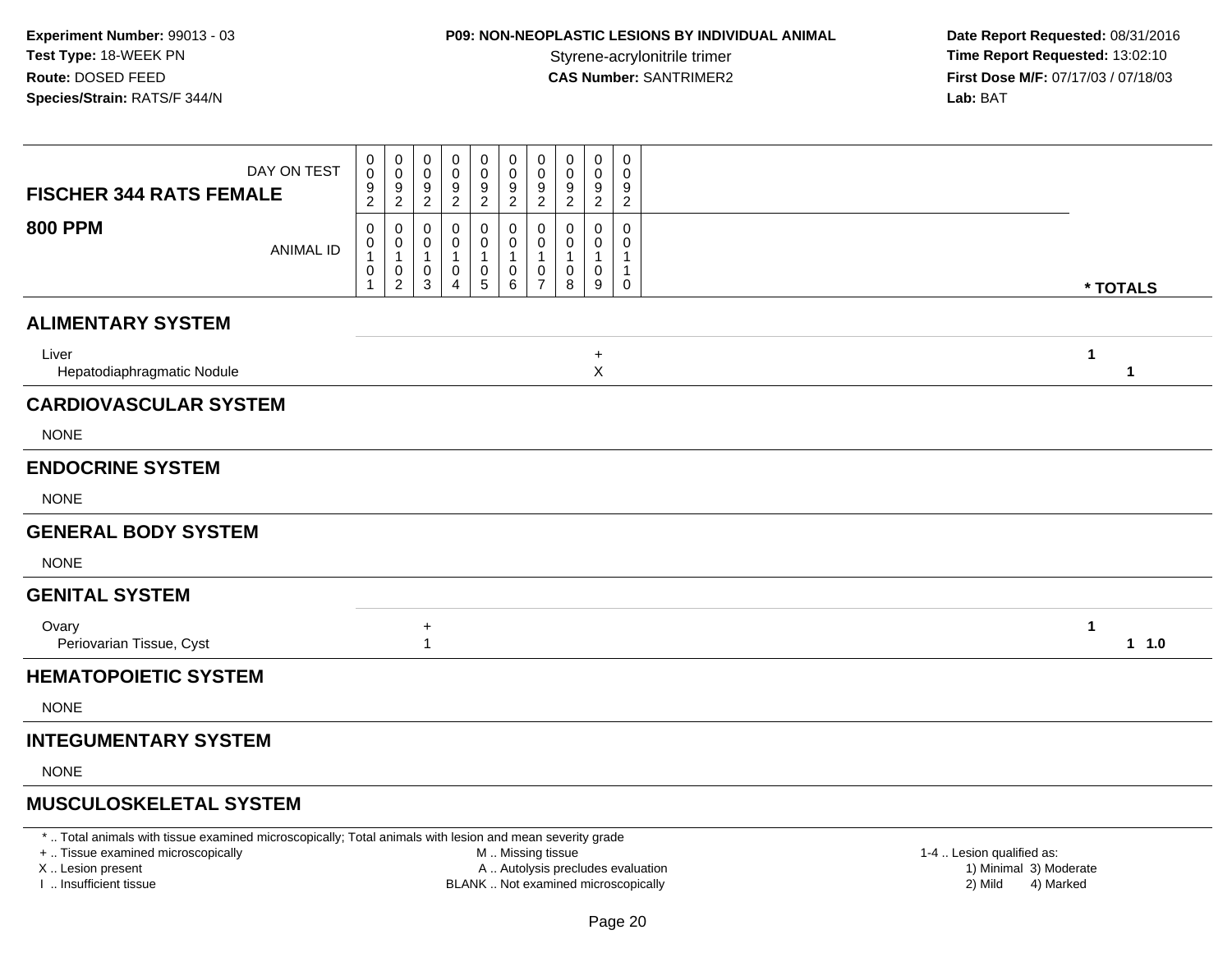## **P09: NON-NEOPLASTIC LESIONS BY INDIVIDUAL ANIMAL**

 **Date Report Requested:** 08/31/2016 Styrene-acrylonitrile trimer<br>
CAS Number: SANTRIMER2<br> **CAS Number:** SANTRIMER2<br> **Time Report Requested:** 13:02:10 **First Dose M/F:** 07/17/03 / 07/18/03<br>**Lab:** BAT **Lab:** BAT

| DAY ON TEST<br><b>FISCHER 344 RATS FEMALE</b> | 0<br>0<br>9<br>ົ<br>$\epsilon$ | U<br>ັບ<br>9<br>ົ<br><u>_</u> | 0<br>0<br>9<br><sup>o</sup> | 0 | 0<br>v<br>a | υ<br>U<br>9 | 9 | ◡<br>v<br>a | 0<br>0<br>9<br>ົ           | $\cap$<br>9    |          |
|-----------------------------------------------|--------------------------------|-------------------------------|-----------------------------|---|-------------|-------------|---|-------------|----------------------------|----------------|----------|
| <b>800 PPM</b><br>ANIMAL ID                   | 0<br>U<br>0                    | U<br>v<br>U<br>ົ<br><u>_</u>  | 0<br>0<br>0<br>$\sim$<br>◡  | 4 | U<br>-<br>5 | 0<br>6      | 0 | 8           | $\mathbf 0$<br>0<br>0<br>9 | $\overline{0}$ | * TOTALS |

NONE

#### **NERVOUS SYSTEM**

NONE

#### **RESPIRATORY SYSTEM**

NONE

#### **SPECIAL SENSES SYSTEM**

NONE

#### **URINARY SYSTEM**

NONE

\* .. Total animals with tissue examined microscopically; Total animals with lesion and mean severity grade

+ .. Tissue examined microscopically

X .. Lesion present

I .. Insufficient tissue

 M .. Missing tissueA .. Autolysis precludes evaluation

BLANK .. Not examined microscopically 2) Mild 4) Marked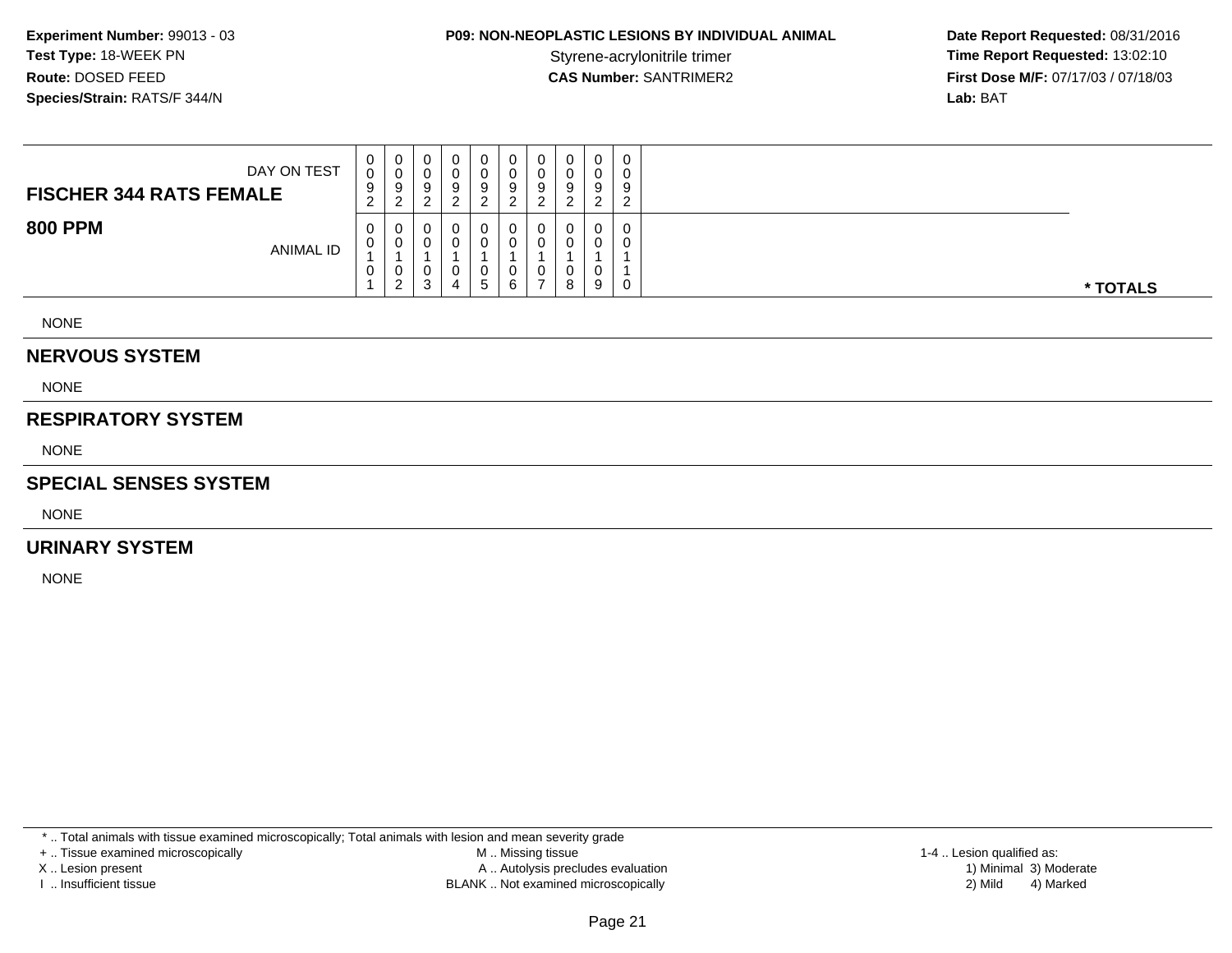## **P09: NON-NEOPLASTIC LESIONS BY INDIVIDUAL ANIMAL**

 **Date Report Requested:** 08/31/2016 Styrene-acrylonitrile trimer<br>
CAS Number: SANTRIMER2<br> **CAS Number:** SANTRIMER2<br> **Time Report Requested:** 13:02:10 **First Dose M/F:** 07/17/03 / 07/18/03<br>Lab: BAT **Lab:** BAT

| DAY ON TEST<br><b>FISCHER 344 RATS FEMALE</b><br><b>1600 PPM</b><br><b>ANIMAL ID</b> | $_{\rm 0}^{\rm 0}$<br>$\frac{9}{2}$<br>$\mathbf 0$<br>$\begin{smallmatrix}0\1\end{smallmatrix}$<br>$\mathbf{1}$<br>$\mathbf 1$ | $\pmb{0}$<br>$\mathsf{O}\xspace$<br>$\frac{9}{2}$<br>$\mathsf{O}\xspace$<br>$\pmb{0}$<br>$\mathbf{1}$<br>$\mathbf{1}$<br>$\overline{2}$ | 0<br>$\mathsf{O}\xspace$<br>$\frac{9}{2}$<br>$\mathbf 0$<br>0<br>$\mathbf{1}$<br>$\mathbf{1}$<br>3 | $_{\rm 0}^{\rm 0}$<br>$\frac{9}{2}$<br>$\pmb{0}$<br>$\pmb{0}$<br>$\mathbf{1}$<br>$\mathbf{1}$<br>$\overline{4}$ | $\pmb{0}$<br>$\mathbf 0$<br>$\frac{9}{2}$<br>$\mathbf 0$<br>$\mathbf 0$<br>$\mathbf{1}$<br>$\mathbf{1}$<br>$\sqrt{5}$ | $\pmb{0}$<br>$\mathbf 0$<br>$\frac{9}{2}$<br>$\pmb{0}$<br>$\mathbf 0$<br>$\mathbf{1}$<br>$\mathbf{1}$<br>6 | $\pmb{0}$<br>$\mathbf 0$<br>$\frac{9}{2}$<br>$\mathbf 0$<br>0<br>$\mathbf{1}$<br>$\mathbf{1}$<br>$\overline{7}$ | $\pmb{0}$<br>$\pmb{0}$<br>$\frac{9}{2}$<br>0<br>0<br>$\mathbf{1}$<br>$\mathbf{1}$<br>8 | $\begin{smallmatrix} 0\\0 \end{smallmatrix}$<br>$\frac{9}{2}$<br>$\pmb{0}$<br>$\pmb{0}$<br>$\mathbf{1}$<br>$\mathbf{1}$<br>9 | 0<br>$\mathbf 0$<br>9<br>$\sqrt{2}$<br>$\mathbf 0$<br>$\mathbf 0$<br>$\mathbf{1}$<br>$\overline{c}$<br>$\mathbf 0$ | * TOTALS                          |
|--------------------------------------------------------------------------------------|--------------------------------------------------------------------------------------------------------------------------------|-----------------------------------------------------------------------------------------------------------------------------------------|----------------------------------------------------------------------------------------------------|-----------------------------------------------------------------------------------------------------------------|-----------------------------------------------------------------------------------------------------------------------|------------------------------------------------------------------------------------------------------------|-----------------------------------------------------------------------------------------------------------------|----------------------------------------------------------------------------------------|------------------------------------------------------------------------------------------------------------------------------|--------------------------------------------------------------------------------------------------------------------|-----------------------------------|
| <b>ALIMENTARY SYSTEM</b>                                                             |                                                                                                                                |                                                                                                                                         |                                                                                                    |                                                                                                                 |                                                                                                                       |                                                                                                            |                                                                                                                 |                                                                                        |                                                                                                                              |                                                                                                                    |                                   |
| Esophagus                                                                            |                                                                                                                                |                                                                                                                                         |                                                                                                    |                                                                                                                 |                                                                                                                       |                                                                                                            |                                                                                                                 |                                                                                        |                                                                                                                              | $\ddot{}$                                                                                                          | 10                                |
| Intestine Large, Cecum                                                               |                                                                                                                                |                                                                                                                                         |                                                                                                    |                                                                                                                 |                                                                                                                       |                                                                                                            |                                                                                                                 |                                                                                        |                                                                                                                              | $\overline{ }$                                                                                                     | 10                                |
| Intestine Large, Colon                                                               |                                                                                                                                |                                                                                                                                         |                                                                                                    |                                                                                                                 |                                                                                                                       |                                                                                                            |                                                                                                                 |                                                                                        |                                                                                                                              | $\overline{+}$                                                                                                     | 10                                |
| Intestine Large, Rectum                                                              |                                                                                                                                |                                                                                                                                         |                                                                                                    |                                                                                                                 |                                                                                                                       |                                                                                                            |                                                                                                                 |                                                                                        |                                                                                                                              | $\ddot{}$                                                                                                          | 10                                |
| Intestine Small, Duodenum                                                            |                                                                                                                                |                                                                                                                                         |                                                                                                    |                                                                                                                 |                                                                                                                       |                                                                                                            |                                                                                                                 |                                                                                        |                                                                                                                              | $\overline{+}$                                                                                                     | 10                                |
| Intestine Small, Ileum                                                               |                                                                                                                                |                                                                                                                                         |                                                                                                    |                                                                                                                 |                                                                                                                       |                                                                                                            |                                                                                                                 |                                                                                        |                                                                                                                              | $\overline{+}$                                                                                                     | 10                                |
| Intestine Small, Jejunum                                                             |                                                                                                                                |                                                                                                                                         |                                                                                                    |                                                                                                                 |                                                                                                                       |                                                                                                            |                                                                                                                 |                                                                                        |                                                                                                                              | $\overline{ }$                                                                                                     | 10                                |
| Liver<br>Hepatodiaphragmatic Nodule                                                  | $\mathbf{1}$                                                                                                                   | $\mathbf{1}$                                                                                                                            | Х<br>$\mathbf{1}$                                                                                  | $\overline{\mathbf{1}}$                                                                                         | $\mathbf{1}$                                                                                                          | $\mathbf{1}$                                                                                               | $\mathbf 1$                                                                                                     |                                                                                        | $\overline{1}$                                                                                                               | $+$<br>$\overline{1}$                                                                                              | 10<br>-1<br>$10$ 1.0              |
| Inflammation, Chronic                                                                |                                                                                                                                |                                                                                                                                         |                                                                                                    |                                                                                                                 |                                                                                                                       |                                                                                                            |                                                                                                                 | $\mathbf{1}$                                                                           |                                                                                                                              |                                                                                                                    |                                   |
| Pancreas<br>Infiltration Cellular, Mononuclear Cell                                  |                                                                                                                                |                                                                                                                                         |                                                                                                    | -1                                                                                                              |                                                                                                                       |                                                                                                            | $\overline{1}$                                                                                                  |                                                                                        | -1                                                                                                                           | $\ddot{}$                                                                                                          | 10<br>4 1.0                       |
| Salivary Glands                                                                      | $+$                                                                                                                            | ÷                                                                                                                                       |                                                                                                    |                                                                                                                 |                                                                                                                       |                                                                                                            |                                                                                                                 |                                                                                        |                                                                                                                              | $\overline{+}$                                                                                                     | 10                                |
| Stomach, Forestomach                                                                 |                                                                                                                                |                                                                                                                                         |                                                                                                    |                                                                                                                 |                                                                                                                       |                                                                                                            |                                                                                                                 |                                                                                        |                                                                                                                              | $\overline{+}$                                                                                                     | 10                                |
| Stomach, Glandular<br>Inflammation<br>Glands, Ectasia                                | $+$                                                                                                                            | $\ddot{}$                                                                                                                               | ÷                                                                                                  | -1                                                                                                              | $\ddot{}$                                                                                                             |                                                                                                            | $\mathbf 1$                                                                                                     |                                                                                        |                                                                                                                              | $\ddot{}$                                                                                                          | 10<br>11.0<br>1.0<br>$\mathbf{1}$ |

\* .. Total animals with tissue examined microscopically; Total animals with lesion and mean severity grade

+ .. Tissue examined microscopically

X .. Lesion present

I .. Insufficient tissue

M .. Missing tissue

1-4 .. Lesion qualified as:<br>1) Minimal 3) Moderate Lesion present A .. Autolysis precludes evaluation 1) Minimal 3) ModerateBLANK .. Not examined microscopically 2) Mild 4) Marked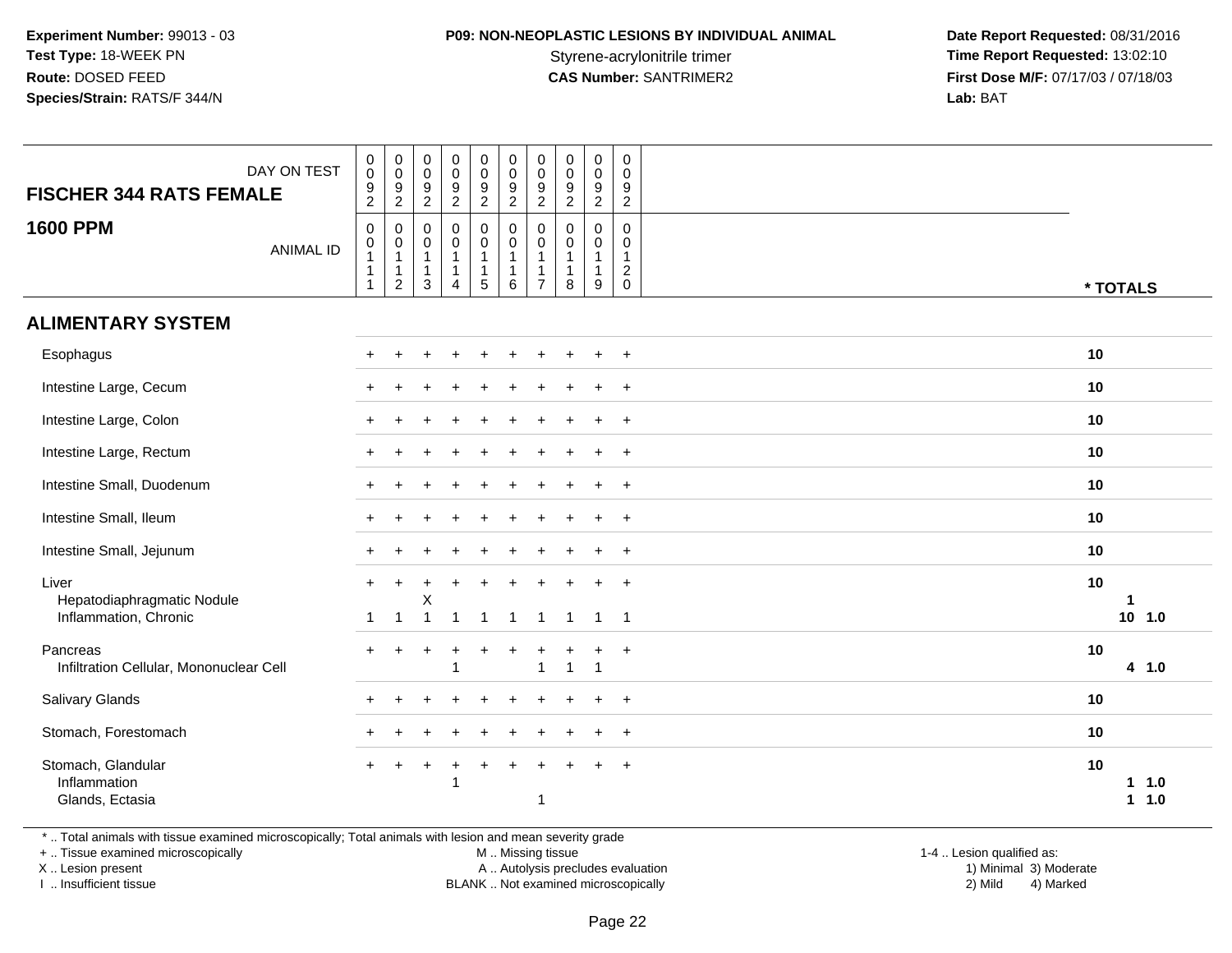# **P09: NON-NEOPLASTIC LESIONS BY INDIVIDUAL ANIMAL**

 **Date Report Requested:** 08/31/2016 Styrene-acrylonitrile trimer<br> **CAS Number:** SANTRIMER2 **Time Report Requested:** 13:02:10<br> **Time Report Requested:** 13:02:10 **First Dose M/F:** 07/17/03 / 07/18/03<br>Lab: BAT **Lab:** BAT

| <b>FISCHER 344 RATS FEMALE</b>                                                                                                                                                                | DAY ON TEST      | $\pmb{0}$<br>$\mathsf{O}\xspace$<br>9<br>$\overline{2}$ | $\pmb{0}$<br>$\mathbf 0$<br>$\boldsymbol{9}$<br>$\overline{2}$ | $\mathsf{O}\xspace$<br>$\mathbf 0$<br>9<br>$\overline{2}$ | $\pmb{0}$<br>$\mathbf 0$<br>$\boldsymbol{9}$<br>$\overline{2}$      | $\pmb{0}$<br>$\pmb{0}$<br>$\boldsymbol{9}$<br>$\overline{2}$ | $\pmb{0}$<br>0<br>$\boldsymbol{9}$<br>$\overline{2}$     | $\pmb{0}$<br>$\mathbf 0$<br>9<br>$\overline{2}$ | $\pmb{0}$<br>0<br>9<br>$\overline{c}$       | $\pmb{0}$<br>$\pmb{0}$<br>$\boldsymbol{9}$<br>$\overline{2}$        | $\pmb{0}$<br>$\mathbf 0$<br>9<br>$\overline{2}$                 |                                                                                                                  |          |         |  |
|-----------------------------------------------------------------------------------------------------------------------------------------------------------------------------------------------|------------------|---------------------------------------------------------|----------------------------------------------------------------|-----------------------------------------------------------|---------------------------------------------------------------------|--------------------------------------------------------------|----------------------------------------------------------|-------------------------------------------------|---------------------------------------------|---------------------------------------------------------------------|-----------------------------------------------------------------|------------------------------------------------------------------------------------------------------------------|----------|---------|--|
| <b>1600 PPM</b>                                                                                                                                                                               | <b>ANIMAL ID</b> | $\pmb{0}$<br>0<br>1<br>1<br>$\overline{1}$              | 0<br>$\pmb{0}$<br>$\mathbf{1}$<br>$\mathbf 1$<br>$\sqrt{2}$    | 0<br>$\mathbf 0$<br>$\overline{1}$<br>-1<br>3             | $\mathbf 0$<br>$\mathbf 0$<br>$\overline{1}$<br>1<br>$\overline{4}$ | $\pmb{0}$<br>$\mathsf 0$<br>$\mathbf{1}$<br>1<br>5           | $\pmb{0}$<br>0<br>$\mathbf{1}$<br>$\mathbf{1}$<br>6      | 0<br>0<br>1<br>$\overline{7}$                   | 0<br>0<br>$\mathbf{1}$<br>$\mathbf{1}$<br>8 | $\mathbf 0$<br>$\mathbf 0$<br>$\mathbf{1}$<br>1<br>$\boldsymbol{9}$ | 0<br>$\mathbf 0$<br>$\overline{1}$<br>$\sqrt{2}$<br>$\mathbf 0$ |                                                                                                                  | * TOTALS |         |  |
| <b>CARDIOVASCULAR SYSTEM</b>                                                                                                                                                                  |                  |                                                         |                                                                |                                                           |                                                                     |                                                              |                                                          |                                                 |                                             |                                                                     |                                                                 |                                                                                                                  |          |         |  |
| <b>Blood Vessel</b>                                                                                                                                                                           |                  |                                                         |                                                                |                                                           |                                                                     |                                                              |                                                          |                                                 |                                             |                                                                     | $\ddot{}$                                                       |                                                                                                                  | 10       |         |  |
| Heart<br>Cardiomyopathy                                                                                                                                                                       |                  |                                                         |                                                                |                                                           | 1                                                                   | $\mathbf{1}$                                                 |                                                          |                                                 |                                             |                                                                     | $\ddot{}$                                                       |                                                                                                                  | 10       | $7$ 1.0 |  |
| <b>ENDOCRINE SYSTEM</b>                                                                                                                                                                       |                  |                                                         |                                                                |                                                           |                                                                     |                                                              |                                                          |                                                 |                                             |                                                                     |                                                                 |                                                                                                                  |          |         |  |
| <b>Adrenal Cortex</b>                                                                                                                                                                         |                  |                                                         |                                                                |                                                           |                                                                     |                                                              |                                                          |                                                 |                                             | $\overline{ }$                                                      | $\overline{+}$                                                  |                                                                                                                  | 10       |         |  |
| Adrenal Medulla                                                                                                                                                                               |                  |                                                         |                                                                |                                                           |                                                                     |                                                              |                                                          |                                                 |                                             |                                                                     | $\overline{+}$                                                  |                                                                                                                  | 10       |         |  |
| Parathyroid Gland                                                                                                                                                                             |                  |                                                         |                                                                |                                                           |                                                                     |                                                              |                                                          |                                                 |                                             |                                                                     | $\ddot{}$                                                       |                                                                                                                  | 10       |         |  |
| <b>Pituitary Gland</b>                                                                                                                                                                        |                  |                                                         |                                                                |                                                           |                                                                     |                                                              |                                                          |                                                 |                                             |                                                                     | $\ddot{}$                                                       |                                                                                                                  | 10       |         |  |
| <b>Thyroid Gland</b>                                                                                                                                                                          |                  | $+$                                                     | $\ddot{}$                                                      |                                                           |                                                                     | $\ddot{}$                                                    | $\ddot{}$                                                | $\ddot{}$                                       | $\ddot{}$                                   | $\overline{+}$                                                      | $+$                                                             |                                                                                                                  | 10       |         |  |
| <b>GENERAL BODY SYSTEM</b>                                                                                                                                                                    |                  |                                                         |                                                                |                                                           |                                                                     |                                                              |                                                          |                                                 |                                             |                                                                     |                                                                 |                                                                                                                  |          |         |  |
| <b>NONE</b>                                                                                                                                                                                   |                  |                                                         |                                                                |                                                           |                                                                     |                                                              |                                                          |                                                 |                                             |                                                                     |                                                                 |                                                                                                                  |          |         |  |
| <b>GENITAL SYSTEM</b>                                                                                                                                                                         |                  |                                                         |                                                                |                                                           |                                                                     |                                                              |                                                          |                                                 |                                             |                                                                     |                                                                 |                                                                                                                  |          |         |  |
| <b>Clitoral Gland</b><br>Inflammation                                                                                                                                                         |                  | $+$                                                     | $\ddot{}$                                                      |                                                           |                                                                     | $\ddot{}$                                                    | -1                                                       |                                                 |                                             | ÷<br>$\overline{1}$                                                 | $\ddot{}$<br>$\overline{1}$                                     |                                                                                                                  | 10       | 4 1.0   |  |
| Ovary<br>Inflammation, Granulomatous                                                                                                                                                          |                  | $+$                                                     | $+$                                                            | $\ddot{}$<br>$\overline{c}$                               |                                                                     | $+$                                                          |                                                          |                                                 |                                             |                                                                     | $+$                                                             |                                                                                                                  | 10       | $1 2.0$ |  |
| *  Total animals with tissue examined microscopically; Total animals with lesion and mean severity grade<br>+  Tissue examined microscopically<br>X  Lesion present<br>I  Insufficient tissue |                  |                                                         |                                                                |                                                           |                                                                     |                                                              | M  Missing tissue<br>BLANK  Not examined microscopically |                                                 |                                             |                                                                     |                                                                 | 1-4  Lesion qualified as:<br>A  Autolysis precludes evaluation<br>1) Minimal 3) Moderate<br>2) Mild<br>4) Marked |          |         |  |

I .. Insufficient tissue

Page 23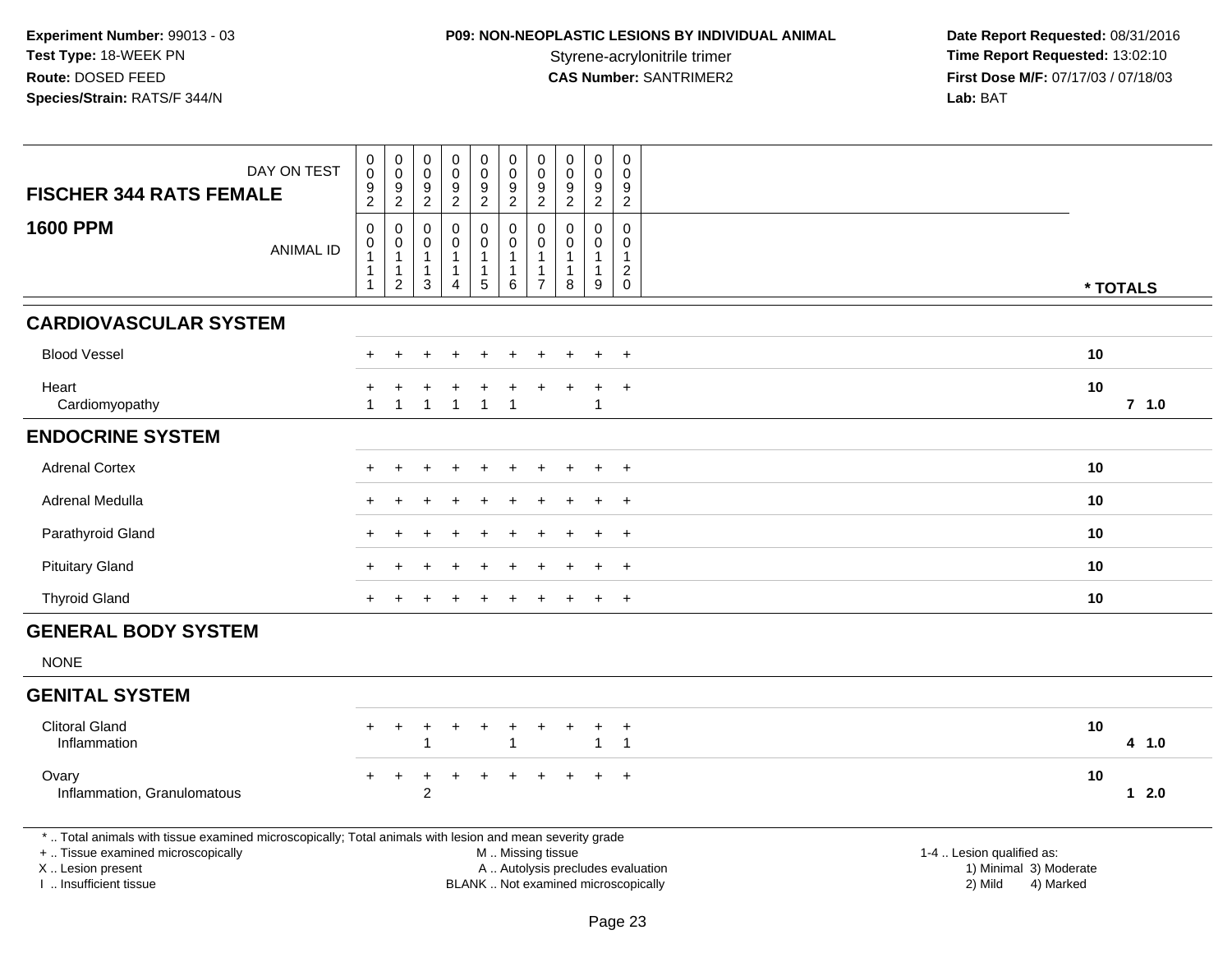# **P09: NON-NEOPLASTIC LESIONS BY INDIVIDUAL ANIMAL**

 **Date Report Requested:** 08/31/2016 Styrene-acrylonitrile trimer<br> **CAS Number:** SANTRIMER2 **Time Report Requested:** 13:02:10<br> **Time Report Requested:** 13:02:10 **First Dose M/F:** 07/17/03 / 07/18/03<br>Lab: BAT **Lab:** BAT

| DAY ON TEST<br><b>FISCHER 344 RATS FEMALE</b>                                                                                                                       | $_{\rm 0}^{\rm 0}$<br>$\frac{9}{2}$                                    | $\pmb{0}$<br>$\ddot{\mathbf{0}}$<br>$\frac{9}{2}$            | $\boldsymbol{0}$<br>$\mathbf 0$<br>$\frac{9}{2}$                   | $\pmb{0}$<br>$\mathbf 0$<br>$\frac{9}{2}$                                    | 0<br>$\ddot{\mathbf{0}}$<br>$\frac{9}{2}$ | $\pmb{0}$<br>$\ddot{\mathbf{0}}$<br>$\frac{9}{2}$               | $\mathbf 0$<br>$\overline{0}$<br>9<br>$\overline{2}$ | $\mathbf 0$<br>$\mathbf 0$<br>$\boldsymbol{9}$<br>$\overline{2}$ | $\mathbf 0$<br>$\overline{0}$<br>$9\,$<br>$\overline{2}$ | 0<br>$\Omega$<br>$\boldsymbol{9}$<br>$\overline{2}$ |                                                     |    |          |
|---------------------------------------------------------------------------------------------------------------------------------------------------------------------|------------------------------------------------------------------------|--------------------------------------------------------------|--------------------------------------------------------------------|------------------------------------------------------------------------------|-------------------------------------------|-----------------------------------------------------------------|------------------------------------------------------|------------------------------------------------------------------|----------------------------------------------------------|-----------------------------------------------------|-----------------------------------------------------|----|----------|
| <b>1600 PPM</b><br><b>ANIMAL ID</b>                                                                                                                                 | $\pmb{0}$<br>$\pmb{0}$<br>$\mathbf{1}$<br>$\mathbf{1}$<br>$\mathbf{1}$ | 0<br>$\pmb{0}$<br>$\mathbf{1}$<br>$\mathbf{1}$<br>$\sqrt{2}$ | $\mathbf 0$<br>0<br>$\overline{\mathbf{1}}$<br>$\overline{1}$<br>3 | $\mathbf 0$<br>$\mathbf 0$<br>$\mathbf{1}$<br>$\mathbf{1}$<br>$\overline{4}$ | 0<br>$\mathbf 0$<br>1<br>5                | $\mathbf 0$<br>$\mathbf 0$<br>$\mathbf{1}$<br>$\mathbf{1}$<br>6 | 0<br>$\Omega$<br>1<br>$\mathbf{1}$<br>$\overline{7}$ | $\Omega$<br>$\Omega$<br>-1<br>8                                  | $\mathbf 0$<br>$\Omega$<br>1<br>$\mathbf{1}$<br>9        | 0<br>$\Omega$<br>1<br>$\overline{2}$<br>0           |                                                     |    | * TOTALS |
| <b>Uterus</b><br>Endometrium, Hyperplasia, Cystic                                                                                                                   | $+$                                                                    | $\ddot{}$                                                    | ÷                                                                  | $\div$                                                                       | $\ddot{}$                                 | $\div$                                                          | $\ddot{}$                                            | $\pm$<br>$\overline{c}$                                          | $+$                                                      | $+$                                                 |                                                     | 10 | $12.0$   |
| <b>HEMATOPOIETIC SYSTEM</b>                                                                                                                                         |                                                                        |                                                              |                                                                    |                                                                              |                                           |                                                                 |                                                      |                                                                  |                                                          |                                                     |                                                     |    |          |
| <b>Bone Marrow</b><br>Inflammation, Granulomatous                                                                                                                   | $+$                                                                    | $\div$                                                       | ÷<br>2                                                             | $\ddot{}$                                                                    | $+$                                       | $+$                                                             | $+$                                                  | $+$                                                              | $+$                                                      | $+$                                                 |                                                     | 10 | $12.0$   |
| Lymph Node<br>Pancreatic, Hemorrhage                                                                                                                                |                                                                        |                                                              |                                                                    |                                                                              |                                           |                                                                 |                                                      |                                                                  |                                                          | $\ddot{}$<br>$\mathbf{1}$                           | $\mathbf{1}$                                        |    | $1 1.0$  |
| Lymph Node, Mandibular                                                                                                                                              | M                                                                      | M                                                            | м                                                                  | м                                                                            | M                                         | M                                                               | M                                                    | M                                                                | M M                                                      |                                                     | $\mathbf 0$                                         |    |          |
| Lymph Node, Mesenteric<br>Inflammation, Granulomatous                                                                                                               | $\ddot{}$                                                              | ÷                                                            |                                                                    |                                                                              | $\ddot{}$                                 |                                                                 | $\ddot{}$                                            |                                                                  | $\ddot{}$                                                | $+$                                                 |                                                     | 10 | 2 1.0    |
| Spleen                                                                                                                                                              |                                                                        |                                                              |                                                                    |                                                                              |                                           |                                                                 |                                                      |                                                                  |                                                          | $+$                                                 |                                                     | 10 |          |
| Thymus                                                                                                                                                              | $+$                                                                    |                                                              |                                                                    |                                                                              |                                           |                                                                 |                                                      |                                                                  | $\div$                                                   | $+$                                                 |                                                     | 10 |          |
| <b>INTEGUMENTARY SYSTEM</b>                                                                                                                                         |                                                                        |                                                              |                                                                    |                                                                              |                                           |                                                                 |                                                      |                                                                  |                                                          |                                                     |                                                     |    |          |
| Mammary Gland                                                                                                                                                       |                                                                        |                                                              |                                                                    |                                                                              |                                           |                                                                 |                                                      |                                                                  |                                                          | $+$                                                 |                                                     | 10 |          |
| Skin                                                                                                                                                                | $+$                                                                    |                                                              |                                                                    |                                                                              |                                           |                                                                 |                                                      |                                                                  |                                                          | $+$                                                 |                                                     | 10 |          |
| <b>MUSCULOSKELETAL SYSTEM</b>                                                                                                                                       |                                                                        |                                                              |                                                                    |                                                                              |                                           |                                                                 |                                                      |                                                                  |                                                          |                                                     |                                                     |    |          |
| <b>Bone</b>                                                                                                                                                         | $+$                                                                    |                                                              |                                                                    |                                                                              |                                           |                                                                 |                                                      |                                                                  |                                                          | $+$                                                 |                                                     | 10 |          |
| <b>NERVOUS SYSTEM</b>                                                                                                                                               |                                                                        |                                                              |                                                                    |                                                                              |                                           |                                                                 |                                                      |                                                                  |                                                          |                                                     |                                                     |    |          |
| *  Total animals with tissue examined microscopically; Total animals with lesion and mean severity grade<br>+  Tissue examined microscopically<br>X  Lesion present |                                                                        |                                                              |                                                                    |                                                                              |                                           | M  Missing tissue<br>A  Autolysis precludes evaluation          |                                                      |                                                                  |                                                          |                                                     | 1-4  Lesion qualified as:<br>1) Minimal 3) Moderate |    |          |

I .. Insufficient tissue

Page 24

BLANK .. Not examined microscopically 2) Mild 4) Marked